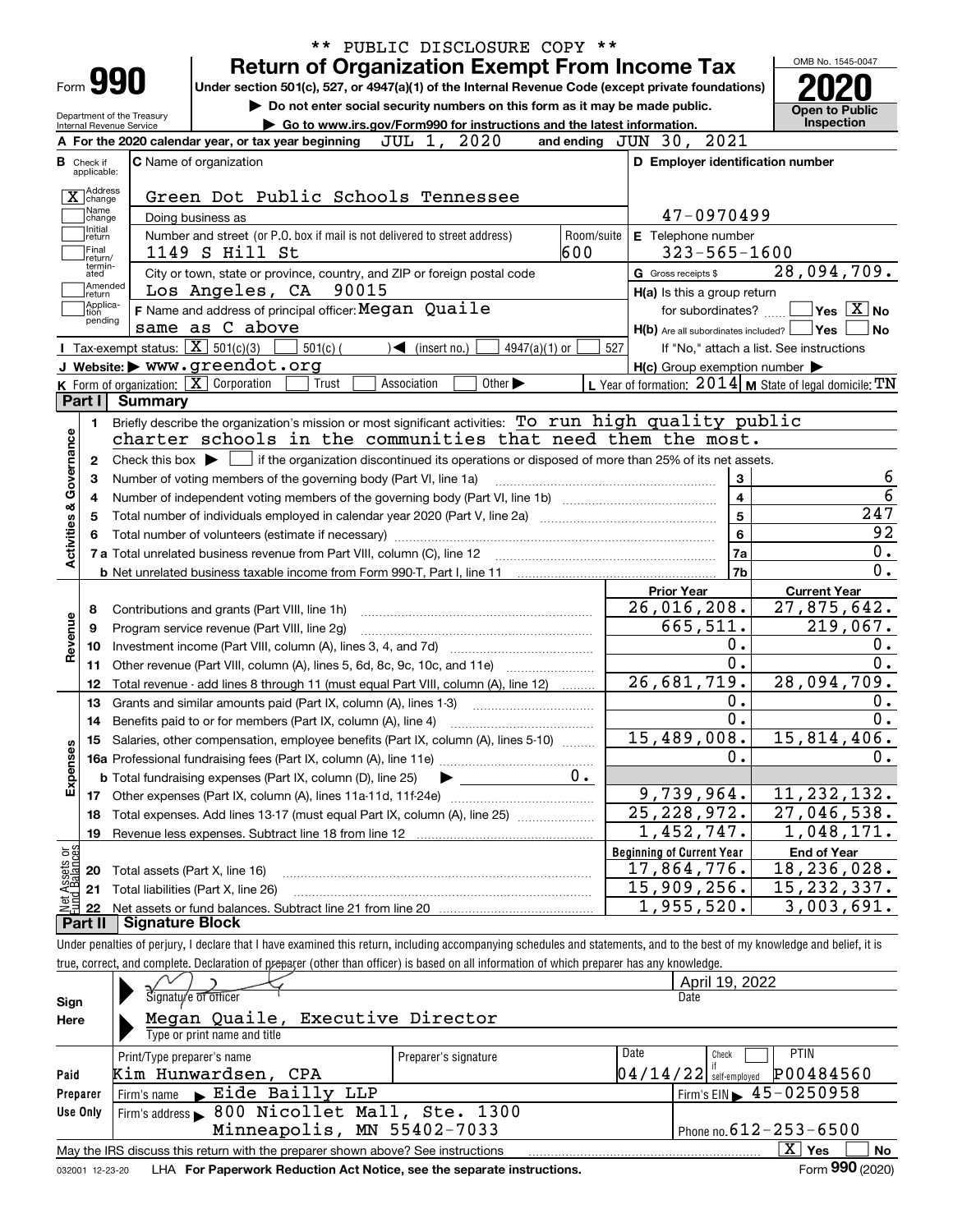|              | Green Dot Public Schools Tennessee<br>Form 990 (2020)<br>Part III Statement of Program Service Accomplishments                               | 47-0970499                             | Page 2                                  |
|--------------|----------------------------------------------------------------------------------------------------------------------------------------------|----------------------------------------|-----------------------------------------|
|              |                                                                                                                                              |                                        |                                         |
|              |                                                                                                                                              |                                        | $\overline{\mathbf{X}}$                 |
| 1            | Briefly describe the organization's mission:<br>Green Dot Public Schools Tennessee's mission is to help transform                            |                                        |                                         |
|              | public education so that every child can be successful in college,                                                                           |                                        |                                         |
|              | leadership and life. Green Dot Public Schools Tennessee manages the                                                                          |                                        |                                         |
|              | development of and supports the operation of high (See Schedule O)                                                                           |                                        |                                         |
|              | Did the organization undertake any significant program services during the year which were not listed on the                                 |                                        |                                         |
| $\mathbf{2}$ | prior Form 990 or 990-EZ?                                                                                                                    |                                        | $\Box$ Yes $[\overline{\mathrm{X}}]$ No |
|              | If "Yes," describe these new services on Schedule O.                                                                                         |                                        |                                         |
|              | Did the organization cease conducting, or make significant changes in how it conducts, any program services?                                 | $\sqrt{}$ Yes $\sqrt{}$ X $\sqrt{}$ No |                                         |
| 3            |                                                                                                                                              |                                        |                                         |
|              | If "Yes," describe these changes on Schedule O.                                                                                              |                                        |                                         |
| 4            | Describe the organization's program service accomplishments for each of its three largest program services, as measured by expenses.         |                                        |                                         |
|              | Section 501(c)(3) and 501(c)(4) organizations are required to report the amount of grants and allocations to others, the total expenses, and |                                        |                                         |
|              | revenue, if any, for each program service reported.                                                                                          |                                        | 219,067.                                |
| 4a           | Green Dot Public Schools Tennessee is a network of Title I secondary                                                                         |                                        |                                         |
|              | schools operating throughout Memphis proper seeking to put every                                                                             |                                        |                                         |
|              | student on the path to college, regardless of background. The academic                                                                       |                                        |                                         |
|              | model is focused on retention, rigor, and results. We serve the "whole"                                                                      |                                        |                                         |
|              | student with social-emotional development in addition to academic                                                                            |                                        |                                         |
|              | progress. We offer a range of comprehensive programs, small schools,                                                                         |                                        |                                         |
|              | and safe college-prep learning environments at our public charter                                                                            |                                        |                                         |
|              | middle and high schools from Whitehaven to Hickory Hill.                                                                                     |                                        |                                         |
|              |                                                                                                                                              |                                        |                                         |
|              |                                                                                                                                              |                                        |                                         |
|              |                                                                                                                                              |                                        |                                         |
|              |                                                                                                                                              |                                        |                                         |
| 4b           |                                                                                                                                              |                                        |                                         |
|              |                                                                                                                                              |                                        |                                         |
|              |                                                                                                                                              |                                        |                                         |
|              |                                                                                                                                              |                                        |                                         |
|              |                                                                                                                                              |                                        |                                         |
|              |                                                                                                                                              |                                        |                                         |
|              |                                                                                                                                              |                                        |                                         |
|              |                                                                                                                                              |                                        |                                         |
|              |                                                                                                                                              |                                        |                                         |
|              |                                                                                                                                              |                                        |                                         |
|              |                                                                                                                                              |                                        |                                         |
|              |                                                                                                                                              |                                        |                                         |
|              |                                                                                                                                              |                                        |                                         |
| 4с           | ) (Revenue \$                                                                                                                                |                                        |                                         |
|              |                                                                                                                                              |                                        |                                         |
|              |                                                                                                                                              |                                        |                                         |
|              |                                                                                                                                              |                                        |                                         |
|              |                                                                                                                                              |                                        |                                         |
|              |                                                                                                                                              |                                        |                                         |
|              |                                                                                                                                              |                                        |                                         |
|              |                                                                                                                                              |                                        |                                         |
|              |                                                                                                                                              |                                        |                                         |
|              |                                                                                                                                              |                                        |                                         |
|              |                                                                                                                                              |                                        |                                         |
|              |                                                                                                                                              |                                        |                                         |
|              |                                                                                                                                              |                                        |                                         |
| 4d           | Other program services (Describe on Schedule O.)                                                                                             |                                        |                                         |
|              | (Expenses \$<br>(Revenue \$<br>including grants of \$                                                                                        |                                        |                                         |
|              | 22,864,144.<br>4e Total program service expenses                                                                                             |                                        |                                         |
|              |                                                                                                                                              |                                        | $F_{\text{Orm}}$ 990 (2020)             |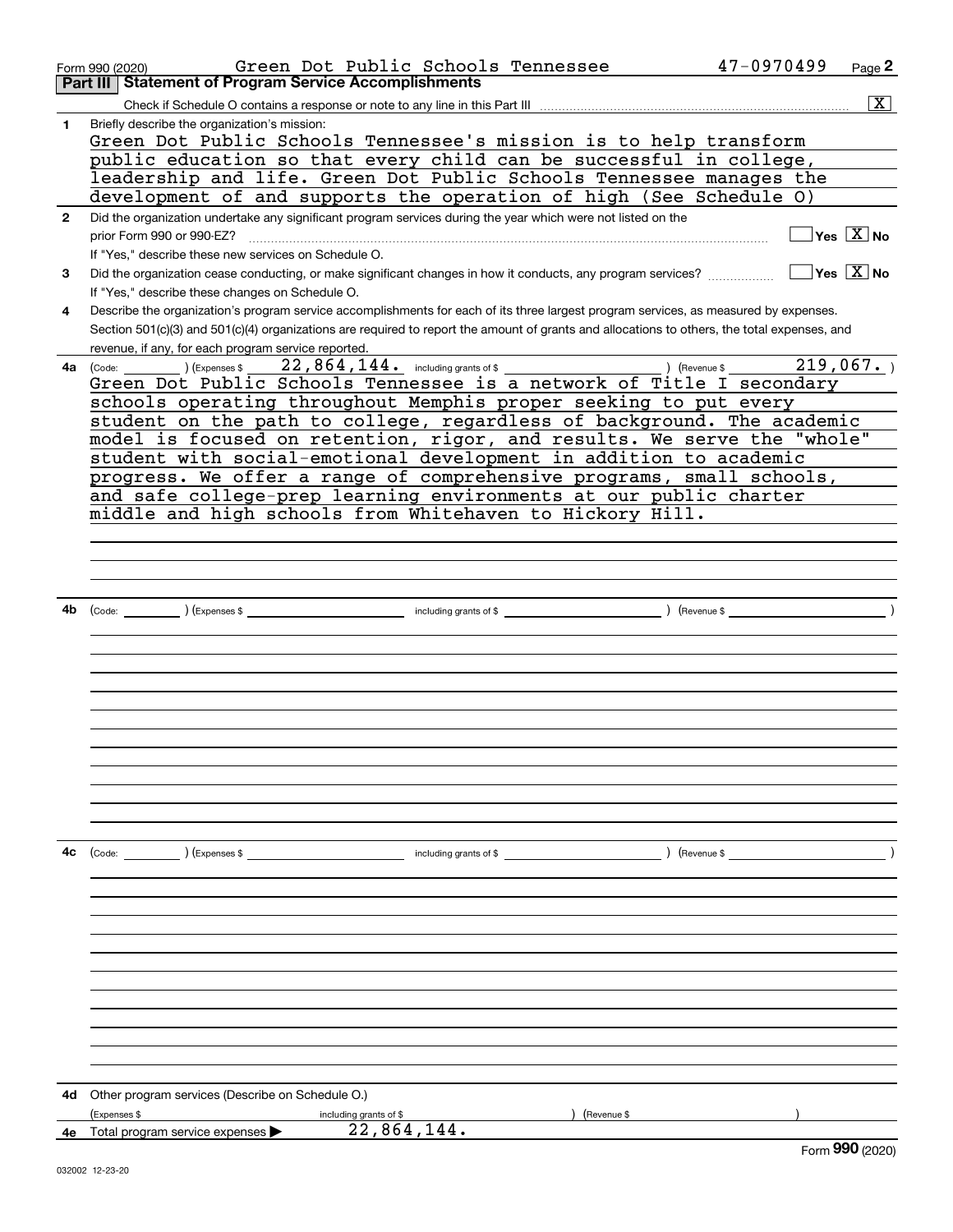|  | Form 990 (2020) |  |
|--|-----------------|--|

| 1.<br>X<br>1<br>$\overline{\mathtt{x}}$<br>$\overline{2}$<br>2<br>Did the organization engage in direct or indirect political campaign activities on behalf of or in opposition to candidates for<br>3<br>x<br>3<br>Section 501(c)(3) organizations. Did the organization engage in lobbying activities, or have a section 501(h) election in effect<br>4<br>х<br>4<br>Is the organization a section 501(c)(4), 501(c)(5), or 501(c)(6) organization that receives membership dues, assessments, or<br>5<br>х<br>5<br>Did the organization maintain any donor advised funds or any similar funds or accounts for which donors have the right to<br>6<br>х<br>provide advice on the distribution or investment of amounts in such funds or accounts? If "Yes," complete Schedule D, Part I<br>6<br>Did the organization receive or hold a conservation easement, including easements to preserve open space,<br>7<br>х<br>7<br>Did the organization maintain collections of works of art, historical treasures, or other similar assets? If "Yes," complete<br>8<br>x<br>8<br>Did the organization report an amount in Part X, line 21, for escrow or custodial account liability, serve as a custodian for<br>9<br>amounts not listed in Part X; or provide credit counseling, debt management, credit repair, or debt negotiation services?<br>х<br>9<br>Did the organization, directly or through a related organization, hold assets in donor-restricted endowments<br>10<br>х<br>10<br>If the organization's answer to any of the following questions is "Yes," then complete Schedule D, Parts VI, VIII, VIII, IX, or X<br>11<br>as applicable.<br>a Did the organization report an amount for land, buildings, and equipment in Part X, line 10? If "Yes," complete Schedule D,<br>X<br>11a<br><b>b</b> Did the organization report an amount for investments - other securities in Part X, line 12, that is 5% or more of its total<br>x<br>11b<br>c Did the organization report an amount for investments - program related in Part X, line 13, that is 5% or more of its total<br>х<br>11c<br>d Did the organization report an amount for other assets in Part X, line 15, that is 5% or more of its total assets reported in<br>х<br>11d<br>X<br><b>11e</b><br>Did the organization's separate or consolidated financial statements for the tax year include a footnote that addresses<br>f<br>X<br>the organization's liability for uncertain tax positions under FIN 48 (ASC 740)? If "Yes," complete Schedule D, Part X<br>11f<br>12a Did the organization obtain separate, independent audited financial statements for the tax year? If "Yes," complete<br>X<br>12a<br><b>b</b> Was the organization included in consolidated, independent audited financial statements for the tax year?<br>X<br>12 <sub>b</sub><br>If "Yes," and if the organization answered "No" to line 12a, then completing Schedule D, Parts XI and XII is optional metalliming<br>X<br>Is the organization a school described in section $170(b)(1)(A)(ii)?$ If "Yes," complete Schedule E<br>13<br>13<br>x<br>Did the organization maintain an office, employees, or agents outside of the United States?<br>14a<br>14a<br><b>b</b> Did the organization have aggregate revenues or expenses of more than \$10,000 from grantmaking, fundraising, business,<br>investment, and program service activities outside the United States, or aggregate foreign investments valued at \$100,000<br>x<br>14b<br>Did the organization report on Part IX, column (A), line 3, more than \$5,000 of grants or other assistance to or for any<br>15<br>x<br>15<br>Did the organization report on Part IX, column (A), line 3, more than \$5,000 of aggregate grants or other assistance to<br>16<br>x<br>16<br>Did the organization report a total of more than \$15,000 of expenses for professional fundraising services on Part IX,<br>17<br>x<br>17<br>Did the organization report more than \$15,000 total of fundraising event gross income and contributions on Part VIII, lines<br>18<br>x<br>18<br>Did the organization report more than \$15,000 of gross income from gaming activities on Part VIII, line 9a? If "Yes."<br>19<br>x<br>19<br>20a<br>b If "Yes" to line 20a, did the organization attach a copy of its audited financial statements to this return?<br>20b<br>Did the organization report more than \$5,000 of grants or other assistance to any domestic organization or |                                                                                                         | Yes $ $ | No          |
|---------------------------------------------------------------------------------------------------------------------------------------------------------------------------------------------------------------------------------------------------------------------------------------------------------------------------------------------------------------------------------------------------------------------------------------------------------------------------------------------------------------------------------------------------------------------------------------------------------------------------------------------------------------------------------------------------------------------------------------------------------------------------------------------------------------------------------------------------------------------------------------------------------------------------------------------------------------------------------------------------------------------------------------------------------------------------------------------------------------------------------------------------------------------------------------------------------------------------------------------------------------------------------------------------------------------------------------------------------------------------------------------------------------------------------------------------------------------------------------------------------------------------------------------------------------------------------------------------------------------------------------------------------------------------------------------------------------------------------------------------------------------------------------------------------------------------------------------------------------------------------------------------------------------------------------------------------------------------------------------------------------------------------------------------------------------------------------------------------------------------------------------------------------------------------------------------------------------------------------------------------------------------------------------------------------------------------------------------------------------------------------------------------------------------------------------------------------------------------------------------------------------------------------------------------------------------------------------------------------------------------------------------------------------------------------------------------------------------------------------------------------------------------------------------------------------------------------------------------------------------------------------------------------------------------------------------------------------------------------------------------------------------------------------------------------------------------------------------------------------------------------------------------------------------------------------------------------------------------------------------------------------------------------------------------------------------------------------------------------------------------------------------------------------------------------------------------------------------------------------------------------------------------------------------------------------------------------------------------------------------------------------------------------------------------------------------------------------------------------------------------------------------------------------------------------------------------------------------------------------------------------------------------------------------------------------------------------------------------------------------------------------------------------------------------------------------------------------------------------------------------------------------------------------------------------------------------------------------------------------------------------------------------------------------------------------------------------------------------------------------------------------------------------------------------------------------------------------------------|---------------------------------------------------------------------------------------------------------|---------|-------------|
|                                                                                                                                                                                                                                                                                                                                                                                                                                                                                                                                                                                                                                                                                                                                                                                                                                                                                                                                                                                                                                                                                                                                                                                                                                                                                                                                                                                                                                                                                                                                                                                                                                                                                                                                                                                                                                                                                                                                                                                                                                                                                                                                                                                                                                                                                                                                                                                                                                                                                                                                                                                                                                                                                                                                                                                                                                                                                                                                                                                                                                                                                                                                                                                                                                                                                                                                                                                                                                                                                                                                                                                                                                                                                                                                                                                                                                                                                                                                                                                                                                                                                                                                                                                                                                                                                                                                                                                                                                                                                 | Is the organization described in section $501(c)(3)$ or $4947(a)(1)$ (other than a private foundation)? |         |             |
|                                                                                                                                                                                                                                                                                                                                                                                                                                                                                                                                                                                                                                                                                                                                                                                                                                                                                                                                                                                                                                                                                                                                                                                                                                                                                                                                                                                                                                                                                                                                                                                                                                                                                                                                                                                                                                                                                                                                                                                                                                                                                                                                                                                                                                                                                                                                                                                                                                                                                                                                                                                                                                                                                                                                                                                                                                                                                                                                                                                                                                                                                                                                                                                                                                                                                                                                                                                                                                                                                                                                                                                                                                                                                                                                                                                                                                                                                                                                                                                                                                                                                                                                                                                                                                                                                                                                                                                                                                                                                 |                                                                                                         |         |             |
|                                                                                                                                                                                                                                                                                                                                                                                                                                                                                                                                                                                                                                                                                                                                                                                                                                                                                                                                                                                                                                                                                                                                                                                                                                                                                                                                                                                                                                                                                                                                                                                                                                                                                                                                                                                                                                                                                                                                                                                                                                                                                                                                                                                                                                                                                                                                                                                                                                                                                                                                                                                                                                                                                                                                                                                                                                                                                                                                                                                                                                                                                                                                                                                                                                                                                                                                                                                                                                                                                                                                                                                                                                                                                                                                                                                                                                                                                                                                                                                                                                                                                                                                                                                                                                                                                                                                                                                                                                                                                 |                                                                                                         |         |             |
| 20a<br>21                                                                                                                                                                                                                                                                                                                                                                                                                                                                                                                                                                                                                                                                                                                                                                                                                                                                                                                                                                                                                                                                                                                                                                                                                                                                                                                                                                                                                                                                                                                                                                                                                                                                                                                                                                                                                                                                                                                                                                                                                                                                                                                                                                                                                                                                                                                                                                                                                                                                                                                                                                                                                                                                                                                                                                                                                                                                                                                                                                                                                                                                                                                                                                                                                                                                                                                                                                                                                                                                                                                                                                                                                                                                                                                                                                                                                                                                                                                                                                                                                                                                                                                                                                                                                                                                                                                                                                                                                                                                       |                                                                                                         |         |             |
|                                                                                                                                                                                                                                                                                                                                                                                                                                                                                                                                                                                                                                                                                                                                                                                                                                                                                                                                                                                                                                                                                                                                                                                                                                                                                                                                                                                                                                                                                                                                                                                                                                                                                                                                                                                                                                                                                                                                                                                                                                                                                                                                                                                                                                                                                                                                                                                                                                                                                                                                                                                                                                                                                                                                                                                                                                                                                                                                                                                                                                                                                                                                                                                                                                                                                                                                                                                                                                                                                                                                                                                                                                                                                                                                                                                                                                                                                                                                                                                                                                                                                                                                                                                                                                                                                                                                                                                                                                                                                 |                                                                                                         |         |             |
|                                                                                                                                                                                                                                                                                                                                                                                                                                                                                                                                                                                                                                                                                                                                                                                                                                                                                                                                                                                                                                                                                                                                                                                                                                                                                                                                                                                                                                                                                                                                                                                                                                                                                                                                                                                                                                                                                                                                                                                                                                                                                                                                                                                                                                                                                                                                                                                                                                                                                                                                                                                                                                                                                                                                                                                                                                                                                                                                                                                                                                                                                                                                                                                                                                                                                                                                                                                                                                                                                                                                                                                                                                                                                                                                                                                                                                                                                                                                                                                                                                                                                                                                                                                                                                                                                                                                                                                                                                                                                 |                                                                                                         |         |             |
|                                                                                                                                                                                                                                                                                                                                                                                                                                                                                                                                                                                                                                                                                                                                                                                                                                                                                                                                                                                                                                                                                                                                                                                                                                                                                                                                                                                                                                                                                                                                                                                                                                                                                                                                                                                                                                                                                                                                                                                                                                                                                                                                                                                                                                                                                                                                                                                                                                                                                                                                                                                                                                                                                                                                                                                                                                                                                                                                                                                                                                                                                                                                                                                                                                                                                                                                                                                                                                                                                                                                                                                                                                                                                                                                                                                                                                                                                                                                                                                                                                                                                                                                                                                                                                                                                                                                                                                                                                                                                 |                                                                                                         |         |             |
|                                                                                                                                                                                                                                                                                                                                                                                                                                                                                                                                                                                                                                                                                                                                                                                                                                                                                                                                                                                                                                                                                                                                                                                                                                                                                                                                                                                                                                                                                                                                                                                                                                                                                                                                                                                                                                                                                                                                                                                                                                                                                                                                                                                                                                                                                                                                                                                                                                                                                                                                                                                                                                                                                                                                                                                                                                                                                                                                                                                                                                                                                                                                                                                                                                                                                                                                                                                                                                                                                                                                                                                                                                                                                                                                                                                                                                                                                                                                                                                                                                                                                                                                                                                                                                                                                                                                                                                                                                                                                 |                                                                                                         |         |             |
|                                                                                                                                                                                                                                                                                                                                                                                                                                                                                                                                                                                                                                                                                                                                                                                                                                                                                                                                                                                                                                                                                                                                                                                                                                                                                                                                                                                                                                                                                                                                                                                                                                                                                                                                                                                                                                                                                                                                                                                                                                                                                                                                                                                                                                                                                                                                                                                                                                                                                                                                                                                                                                                                                                                                                                                                                                                                                                                                                                                                                                                                                                                                                                                                                                                                                                                                                                                                                                                                                                                                                                                                                                                                                                                                                                                                                                                                                                                                                                                                                                                                                                                                                                                                                                                                                                                                                                                                                                                                                 |                                                                                                         |         |             |
|                                                                                                                                                                                                                                                                                                                                                                                                                                                                                                                                                                                                                                                                                                                                                                                                                                                                                                                                                                                                                                                                                                                                                                                                                                                                                                                                                                                                                                                                                                                                                                                                                                                                                                                                                                                                                                                                                                                                                                                                                                                                                                                                                                                                                                                                                                                                                                                                                                                                                                                                                                                                                                                                                                                                                                                                                                                                                                                                                                                                                                                                                                                                                                                                                                                                                                                                                                                                                                                                                                                                                                                                                                                                                                                                                                                                                                                                                                                                                                                                                                                                                                                                                                                                                                                                                                                                                                                                                                                                                 |                                                                                                         |         |             |
|                                                                                                                                                                                                                                                                                                                                                                                                                                                                                                                                                                                                                                                                                                                                                                                                                                                                                                                                                                                                                                                                                                                                                                                                                                                                                                                                                                                                                                                                                                                                                                                                                                                                                                                                                                                                                                                                                                                                                                                                                                                                                                                                                                                                                                                                                                                                                                                                                                                                                                                                                                                                                                                                                                                                                                                                                                                                                                                                                                                                                                                                                                                                                                                                                                                                                                                                                                                                                                                                                                                                                                                                                                                                                                                                                                                                                                                                                                                                                                                                                                                                                                                                                                                                                                                                                                                                                                                                                                                                                 |                                                                                                         |         |             |
|                                                                                                                                                                                                                                                                                                                                                                                                                                                                                                                                                                                                                                                                                                                                                                                                                                                                                                                                                                                                                                                                                                                                                                                                                                                                                                                                                                                                                                                                                                                                                                                                                                                                                                                                                                                                                                                                                                                                                                                                                                                                                                                                                                                                                                                                                                                                                                                                                                                                                                                                                                                                                                                                                                                                                                                                                                                                                                                                                                                                                                                                                                                                                                                                                                                                                                                                                                                                                                                                                                                                                                                                                                                                                                                                                                                                                                                                                                                                                                                                                                                                                                                                                                                                                                                                                                                                                                                                                                                                                 |                                                                                                         |         |             |
|                                                                                                                                                                                                                                                                                                                                                                                                                                                                                                                                                                                                                                                                                                                                                                                                                                                                                                                                                                                                                                                                                                                                                                                                                                                                                                                                                                                                                                                                                                                                                                                                                                                                                                                                                                                                                                                                                                                                                                                                                                                                                                                                                                                                                                                                                                                                                                                                                                                                                                                                                                                                                                                                                                                                                                                                                                                                                                                                                                                                                                                                                                                                                                                                                                                                                                                                                                                                                                                                                                                                                                                                                                                                                                                                                                                                                                                                                                                                                                                                                                                                                                                                                                                                                                                                                                                                                                                                                                                                                 |                                                                                                         |         |             |
|                                                                                                                                                                                                                                                                                                                                                                                                                                                                                                                                                                                                                                                                                                                                                                                                                                                                                                                                                                                                                                                                                                                                                                                                                                                                                                                                                                                                                                                                                                                                                                                                                                                                                                                                                                                                                                                                                                                                                                                                                                                                                                                                                                                                                                                                                                                                                                                                                                                                                                                                                                                                                                                                                                                                                                                                                                                                                                                                                                                                                                                                                                                                                                                                                                                                                                                                                                                                                                                                                                                                                                                                                                                                                                                                                                                                                                                                                                                                                                                                                                                                                                                                                                                                                                                                                                                                                                                                                                                                                 |                                                                                                         |         |             |
|                                                                                                                                                                                                                                                                                                                                                                                                                                                                                                                                                                                                                                                                                                                                                                                                                                                                                                                                                                                                                                                                                                                                                                                                                                                                                                                                                                                                                                                                                                                                                                                                                                                                                                                                                                                                                                                                                                                                                                                                                                                                                                                                                                                                                                                                                                                                                                                                                                                                                                                                                                                                                                                                                                                                                                                                                                                                                                                                                                                                                                                                                                                                                                                                                                                                                                                                                                                                                                                                                                                                                                                                                                                                                                                                                                                                                                                                                                                                                                                                                                                                                                                                                                                                                                                                                                                                                                                                                                                                                 |                                                                                                         |         |             |
|                                                                                                                                                                                                                                                                                                                                                                                                                                                                                                                                                                                                                                                                                                                                                                                                                                                                                                                                                                                                                                                                                                                                                                                                                                                                                                                                                                                                                                                                                                                                                                                                                                                                                                                                                                                                                                                                                                                                                                                                                                                                                                                                                                                                                                                                                                                                                                                                                                                                                                                                                                                                                                                                                                                                                                                                                                                                                                                                                                                                                                                                                                                                                                                                                                                                                                                                                                                                                                                                                                                                                                                                                                                                                                                                                                                                                                                                                                                                                                                                                                                                                                                                                                                                                                                                                                                                                                                                                                                                                 |                                                                                                         |         |             |
|                                                                                                                                                                                                                                                                                                                                                                                                                                                                                                                                                                                                                                                                                                                                                                                                                                                                                                                                                                                                                                                                                                                                                                                                                                                                                                                                                                                                                                                                                                                                                                                                                                                                                                                                                                                                                                                                                                                                                                                                                                                                                                                                                                                                                                                                                                                                                                                                                                                                                                                                                                                                                                                                                                                                                                                                                                                                                                                                                                                                                                                                                                                                                                                                                                                                                                                                                                                                                                                                                                                                                                                                                                                                                                                                                                                                                                                                                                                                                                                                                                                                                                                                                                                                                                                                                                                                                                                                                                                                                 |                                                                                                         |         |             |
|                                                                                                                                                                                                                                                                                                                                                                                                                                                                                                                                                                                                                                                                                                                                                                                                                                                                                                                                                                                                                                                                                                                                                                                                                                                                                                                                                                                                                                                                                                                                                                                                                                                                                                                                                                                                                                                                                                                                                                                                                                                                                                                                                                                                                                                                                                                                                                                                                                                                                                                                                                                                                                                                                                                                                                                                                                                                                                                                                                                                                                                                                                                                                                                                                                                                                                                                                                                                                                                                                                                                                                                                                                                                                                                                                                                                                                                                                                                                                                                                                                                                                                                                                                                                                                                                                                                                                                                                                                                                                 |                                                                                                         |         |             |
|                                                                                                                                                                                                                                                                                                                                                                                                                                                                                                                                                                                                                                                                                                                                                                                                                                                                                                                                                                                                                                                                                                                                                                                                                                                                                                                                                                                                                                                                                                                                                                                                                                                                                                                                                                                                                                                                                                                                                                                                                                                                                                                                                                                                                                                                                                                                                                                                                                                                                                                                                                                                                                                                                                                                                                                                                                                                                                                                                                                                                                                                                                                                                                                                                                                                                                                                                                                                                                                                                                                                                                                                                                                                                                                                                                                                                                                                                                                                                                                                                                                                                                                                                                                                                                                                                                                                                                                                                                                                                 |                                                                                                         |         |             |
|                                                                                                                                                                                                                                                                                                                                                                                                                                                                                                                                                                                                                                                                                                                                                                                                                                                                                                                                                                                                                                                                                                                                                                                                                                                                                                                                                                                                                                                                                                                                                                                                                                                                                                                                                                                                                                                                                                                                                                                                                                                                                                                                                                                                                                                                                                                                                                                                                                                                                                                                                                                                                                                                                                                                                                                                                                                                                                                                                                                                                                                                                                                                                                                                                                                                                                                                                                                                                                                                                                                                                                                                                                                                                                                                                                                                                                                                                                                                                                                                                                                                                                                                                                                                                                                                                                                                                                                                                                                                                 |                                                                                                         |         |             |
|                                                                                                                                                                                                                                                                                                                                                                                                                                                                                                                                                                                                                                                                                                                                                                                                                                                                                                                                                                                                                                                                                                                                                                                                                                                                                                                                                                                                                                                                                                                                                                                                                                                                                                                                                                                                                                                                                                                                                                                                                                                                                                                                                                                                                                                                                                                                                                                                                                                                                                                                                                                                                                                                                                                                                                                                                                                                                                                                                                                                                                                                                                                                                                                                                                                                                                                                                                                                                                                                                                                                                                                                                                                                                                                                                                                                                                                                                                                                                                                                                                                                                                                                                                                                                                                                                                                                                                                                                                                                                 |                                                                                                         |         |             |
|                                                                                                                                                                                                                                                                                                                                                                                                                                                                                                                                                                                                                                                                                                                                                                                                                                                                                                                                                                                                                                                                                                                                                                                                                                                                                                                                                                                                                                                                                                                                                                                                                                                                                                                                                                                                                                                                                                                                                                                                                                                                                                                                                                                                                                                                                                                                                                                                                                                                                                                                                                                                                                                                                                                                                                                                                                                                                                                                                                                                                                                                                                                                                                                                                                                                                                                                                                                                                                                                                                                                                                                                                                                                                                                                                                                                                                                                                                                                                                                                                                                                                                                                                                                                                                                                                                                                                                                                                                                                                 |                                                                                                         |         |             |
|                                                                                                                                                                                                                                                                                                                                                                                                                                                                                                                                                                                                                                                                                                                                                                                                                                                                                                                                                                                                                                                                                                                                                                                                                                                                                                                                                                                                                                                                                                                                                                                                                                                                                                                                                                                                                                                                                                                                                                                                                                                                                                                                                                                                                                                                                                                                                                                                                                                                                                                                                                                                                                                                                                                                                                                                                                                                                                                                                                                                                                                                                                                                                                                                                                                                                                                                                                                                                                                                                                                                                                                                                                                                                                                                                                                                                                                                                                                                                                                                                                                                                                                                                                                                                                                                                                                                                                                                                                                                                 |                                                                                                         |         |             |
|                                                                                                                                                                                                                                                                                                                                                                                                                                                                                                                                                                                                                                                                                                                                                                                                                                                                                                                                                                                                                                                                                                                                                                                                                                                                                                                                                                                                                                                                                                                                                                                                                                                                                                                                                                                                                                                                                                                                                                                                                                                                                                                                                                                                                                                                                                                                                                                                                                                                                                                                                                                                                                                                                                                                                                                                                                                                                                                                                                                                                                                                                                                                                                                                                                                                                                                                                                                                                                                                                                                                                                                                                                                                                                                                                                                                                                                                                                                                                                                                                                                                                                                                                                                                                                                                                                                                                                                                                                                                                 |                                                                                                         |         |             |
|                                                                                                                                                                                                                                                                                                                                                                                                                                                                                                                                                                                                                                                                                                                                                                                                                                                                                                                                                                                                                                                                                                                                                                                                                                                                                                                                                                                                                                                                                                                                                                                                                                                                                                                                                                                                                                                                                                                                                                                                                                                                                                                                                                                                                                                                                                                                                                                                                                                                                                                                                                                                                                                                                                                                                                                                                                                                                                                                                                                                                                                                                                                                                                                                                                                                                                                                                                                                                                                                                                                                                                                                                                                                                                                                                                                                                                                                                                                                                                                                                                                                                                                                                                                                                                                                                                                                                                                                                                                                                 |                                                                                                         |         |             |
|                                                                                                                                                                                                                                                                                                                                                                                                                                                                                                                                                                                                                                                                                                                                                                                                                                                                                                                                                                                                                                                                                                                                                                                                                                                                                                                                                                                                                                                                                                                                                                                                                                                                                                                                                                                                                                                                                                                                                                                                                                                                                                                                                                                                                                                                                                                                                                                                                                                                                                                                                                                                                                                                                                                                                                                                                                                                                                                                                                                                                                                                                                                                                                                                                                                                                                                                                                                                                                                                                                                                                                                                                                                                                                                                                                                                                                                                                                                                                                                                                                                                                                                                                                                                                                                                                                                                                                                                                                                                                 |                                                                                                         |         |             |
|                                                                                                                                                                                                                                                                                                                                                                                                                                                                                                                                                                                                                                                                                                                                                                                                                                                                                                                                                                                                                                                                                                                                                                                                                                                                                                                                                                                                                                                                                                                                                                                                                                                                                                                                                                                                                                                                                                                                                                                                                                                                                                                                                                                                                                                                                                                                                                                                                                                                                                                                                                                                                                                                                                                                                                                                                                                                                                                                                                                                                                                                                                                                                                                                                                                                                                                                                                                                                                                                                                                                                                                                                                                                                                                                                                                                                                                                                                                                                                                                                                                                                                                                                                                                                                                                                                                                                                                                                                                                                 |                                                                                                         |         |             |
|                                                                                                                                                                                                                                                                                                                                                                                                                                                                                                                                                                                                                                                                                                                                                                                                                                                                                                                                                                                                                                                                                                                                                                                                                                                                                                                                                                                                                                                                                                                                                                                                                                                                                                                                                                                                                                                                                                                                                                                                                                                                                                                                                                                                                                                                                                                                                                                                                                                                                                                                                                                                                                                                                                                                                                                                                                                                                                                                                                                                                                                                                                                                                                                                                                                                                                                                                                                                                                                                                                                                                                                                                                                                                                                                                                                                                                                                                                                                                                                                                                                                                                                                                                                                                                                                                                                                                                                                                                                                                 |                                                                                                         |         |             |
|                                                                                                                                                                                                                                                                                                                                                                                                                                                                                                                                                                                                                                                                                                                                                                                                                                                                                                                                                                                                                                                                                                                                                                                                                                                                                                                                                                                                                                                                                                                                                                                                                                                                                                                                                                                                                                                                                                                                                                                                                                                                                                                                                                                                                                                                                                                                                                                                                                                                                                                                                                                                                                                                                                                                                                                                                                                                                                                                                                                                                                                                                                                                                                                                                                                                                                                                                                                                                                                                                                                                                                                                                                                                                                                                                                                                                                                                                                                                                                                                                                                                                                                                                                                                                                                                                                                                                                                                                                                                                 |                                                                                                         |         |             |
|                                                                                                                                                                                                                                                                                                                                                                                                                                                                                                                                                                                                                                                                                                                                                                                                                                                                                                                                                                                                                                                                                                                                                                                                                                                                                                                                                                                                                                                                                                                                                                                                                                                                                                                                                                                                                                                                                                                                                                                                                                                                                                                                                                                                                                                                                                                                                                                                                                                                                                                                                                                                                                                                                                                                                                                                                                                                                                                                                                                                                                                                                                                                                                                                                                                                                                                                                                                                                                                                                                                                                                                                                                                                                                                                                                                                                                                                                                                                                                                                                                                                                                                                                                                                                                                                                                                                                                                                                                                                                 |                                                                                                         |         |             |
|                                                                                                                                                                                                                                                                                                                                                                                                                                                                                                                                                                                                                                                                                                                                                                                                                                                                                                                                                                                                                                                                                                                                                                                                                                                                                                                                                                                                                                                                                                                                                                                                                                                                                                                                                                                                                                                                                                                                                                                                                                                                                                                                                                                                                                                                                                                                                                                                                                                                                                                                                                                                                                                                                                                                                                                                                                                                                                                                                                                                                                                                                                                                                                                                                                                                                                                                                                                                                                                                                                                                                                                                                                                                                                                                                                                                                                                                                                                                                                                                                                                                                                                                                                                                                                                                                                                                                                                                                                                                                 |                                                                                                         |         |             |
|                                                                                                                                                                                                                                                                                                                                                                                                                                                                                                                                                                                                                                                                                                                                                                                                                                                                                                                                                                                                                                                                                                                                                                                                                                                                                                                                                                                                                                                                                                                                                                                                                                                                                                                                                                                                                                                                                                                                                                                                                                                                                                                                                                                                                                                                                                                                                                                                                                                                                                                                                                                                                                                                                                                                                                                                                                                                                                                                                                                                                                                                                                                                                                                                                                                                                                                                                                                                                                                                                                                                                                                                                                                                                                                                                                                                                                                                                                                                                                                                                                                                                                                                                                                                                                                                                                                                                                                                                                                                                 |                                                                                                         |         |             |
|                                                                                                                                                                                                                                                                                                                                                                                                                                                                                                                                                                                                                                                                                                                                                                                                                                                                                                                                                                                                                                                                                                                                                                                                                                                                                                                                                                                                                                                                                                                                                                                                                                                                                                                                                                                                                                                                                                                                                                                                                                                                                                                                                                                                                                                                                                                                                                                                                                                                                                                                                                                                                                                                                                                                                                                                                                                                                                                                                                                                                                                                                                                                                                                                                                                                                                                                                                                                                                                                                                                                                                                                                                                                                                                                                                                                                                                                                                                                                                                                                                                                                                                                                                                                                                                                                                                                                                                                                                                                                 |                                                                                                         |         |             |
|                                                                                                                                                                                                                                                                                                                                                                                                                                                                                                                                                                                                                                                                                                                                                                                                                                                                                                                                                                                                                                                                                                                                                                                                                                                                                                                                                                                                                                                                                                                                                                                                                                                                                                                                                                                                                                                                                                                                                                                                                                                                                                                                                                                                                                                                                                                                                                                                                                                                                                                                                                                                                                                                                                                                                                                                                                                                                                                                                                                                                                                                                                                                                                                                                                                                                                                                                                                                                                                                                                                                                                                                                                                                                                                                                                                                                                                                                                                                                                                                                                                                                                                                                                                                                                                                                                                                                                                                                                                                                 |                                                                                                         |         |             |
|                                                                                                                                                                                                                                                                                                                                                                                                                                                                                                                                                                                                                                                                                                                                                                                                                                                                                                                                                                                                                                                                                                                                                                                                                                                                                                                                                                                                                                                                                                                                                                                                                                                                                                                                                                                                                                                                                                                                                                                                                                                                                                                                                                                                                                                                                                                                                                                                                                                                                                                                                                                                                                                                                                                                                                                                                                                                                                                                                                                                                                                                                                                                                                                                                                                                                                                                                                                                                                                                                                                                                                                                                                                                                                                                                                                                                                                                                                                                                                                                                                                                                                                                                                                                                                                                                                                                                                                                                                                                                 |                                                                                                         |         |             |
|                                                                                                                                                                                                                                                                                                                                                                                                                                                                                                                                                                                                                                                                                                                                                                                                                                                                                                                                                                                                                                                                                                                                                                                                                                                                                                                                                                                                                                                                                                                                                                                                                                                                                                                                                                                                                                                                                                                                                                                                                                                                                                                                                                                                                                                                                                                                                                                                                                                                                                                                                                                                                                                                                                                                                                                                                                                                                                                                                                                                                                                                                                                                                                                                                                                                                                                                                                                                                                                                                                                                                                                                                                                                                                                                                                                                                                                                                                                                                                                                                                                                                                                                                                                                                                                                                                                                                                                                                                                                                 |                                                                                                         |         |             |
|                                                                                                                                                                                                                                                                                                                                                                                                                                                                                                                                                                                                                                                                                                                                                                                                                                                                                                                                                                                                                                                                                                                                                                                                                                                                                                                                                                                                                                                                                                                                                                                                                                                                                                                                                                                                                                                                                                                                                                                                                                                                                                                                                                                                                                                                                                                                                                                                                                                                                                                                                                                                                                                                                                                                                                                                                                                                                                                                                                                                                                                                                                                                                                                                                                                                                                                                                                                                                                                                                                                                                                                                                                                                                                                                                                                                                                                                                                                                                                                                                                                                                                                                                                                                                                                                                                                                                                                                                                                                                 |                                                                                                         |         |             |
|                                                                                                                                                                                                                                                                                                                                                                                                                                                                                                                                                                                                                                                                                                                                                                                                                                                                                                                                                                                                                                                                                                                                                                                                                                                                                                                                                                                                                                                                                                                                                                                                                                                                                                                                                                                                                                                                                                                                                                                                                                                                                                                                                                                                                                                                                                                                                                                                                                                                                                                                                                                                                                                                                                                                                                                                                                                                                                                                                                                                                                                                                                                                                                                                                                                                                                                                                                                                                                                                                                                                                                                                                                                                                                                                                                                                                                                                                                                                                                                                                                                                                                                                                                                                                                                                                                                                                                                                                                                                                 |                                                                                                         |         |             |
|                                                                                                                                                                                                                                                                                                                                                                                                                                                                                                                                                                                                                                                                                                                                                                                                                                                                                                                                                                                                                                                                                                                                                                                                                                                                                                                                                                                                                                                                                                                                                                                                                                                                                                                                                                                                                                                                                                                                                                                                                                                                                                                                                                                                                                                                                                                                                                                                                                                                                                                                                                                                                                                                                                                                                                                                                                                                                                                                                                                                                                                                                                                                                                                                                                                                                                                                                                                                                                                                                                                                                                                                                                                                                                                                                                                                                                                                                                                                                                                                                                                                                                                                                                                                                                                                                                                                                                                                                                                                                 |                                                                                                         |         |             |
|                                                                                                                                                                                                                                                                                                                                                                                                                                                                                                                                                                                                                                                                                                                                                                                                                                                                                                                                                                                                                                                                                                                                                                                                                                                                                                                                                                                                                                                                                                                                                                                                                                                                                                                                                                                                                                                                                                                                                                                                                                                                                                                                                                                                                                                                                                                                                                                                                                                                                                                                                                                                                                                                                                                                                                                                                                                                                                                                                                                                                                                                                                                                                                                                                                                                                                                                                                                                                                                                                                                                                                                                                                                                                                                                                                                                                                                                                                                                                                                                                                                                                                                                                                                                                                                                                                                                                                                                                                                                                 |                                                                                                         |         |             |
|                                                                                                                                                                                                                                                                                                                                                                                                                                                                                                                                                                                                                                                                                                                                                                                                                                                                                                                                                                                                                                                                                                                                                                                                                                                                                                                                                                                                                                                                                                                                                                                                                                                                                                                                                                                                                                                                                                                                                                                                                                                                                                                                                                                                                                                                                                                                                                                                                                                                                                                                                                                                                                                                                                                                                                                                                                                                                                                                                                                                                                                                                                                                                                                                                                                                                                                                                                                                                                                                                                                                                                                                                                                                                                                                                                                                                                                                                                                                                                                                                                                                                                                                                                                                                                                                                                                                                                                                                                                                                 |                                                                                                         |         |             |
|                                                                                                                                                                                                                                                                                                                                                                                                                                                                                                                                                                                                                                                                                                                                                                                                                                                                                                                                                                                                                                                                                                                                                                                                                                                                                                                                                                                                                                                                                                                                                                                                                                                                                                                                                                                                                                                                                                                                                                                                                                                                                                                                                                                                                                                                                                                                                                                                                                                                                                                                                                                                                                                                                                                                                                                                                                                                                                                                                                                                                                                                                                                                                                                                                                                                                                                                                                                                                                                                                                                                                                                                                                                                                                                                                                                                                                                                                                                                                                                                                                                                                                                                                                                                                                                                                                                                                                                                                                                                                 |                                                                                                         |         |             |
|                                                                                                                                                                                                                                                                                                                                                                                                                                                                                                                                                                                                                                                                                                                                                                                                                                                                                                                                                                                                                                                                                                                                                                                                                                                                                                                                                                                                                                                                                                                                                                                                                                                                                                                                                                                                                                                                                                                                                                                                                                                                                                                                                                                                                                                                                                                                                                                                                                                                                                                                                                                                                                                                                                                                                                                                                                                                                                                                                                                                                                                                                                                                                                                                                                                                                                                                                                                                                                                                                                                                                                                                                                                                                                                                                                                                                                                                                                                                                                                                                                                                                                                                                                                                                                                                                                                                                                                                                                                                                 |                                                                                                         |         |             |
|                                                                                                                                                                                                                                                                                                                                                                                                                                                                                                                                                                                                                                                                                                                                                                                                                                                                                                                                                                                                                                                                                                                                                                                                                                                                                                                                                                                                                                                                                                                                                                                                                                                                                                                                                                                                                                                                                                                                                                                                                                                                                                                                                                                                                                                                                                                                                                                                                                                                                                                                                                                                                                                                                                                                                                                                                                                                                                                                                                                                                                                                                                                                                                                                                                                                                                                                                                                                                                                                                                                                                                                                                                                                                                                                                                                                                                                                                                                                                                                                                                                                                                                                                                                                                                                                                                                                                                                                                                                                                 |                                                                                                         |         |             |
|                                                                                                                                                                                                                                                                                                                                                                                                                                                                                                                                                                                                                                                                                                                                                                                                                                                                                                                                                                                                                                                                                                                                                                                                                                                                                                                                                                                                                                                                                                                                                                                                                                                                                                                                                                                                                                                                                                                                                                                                                                                                                                                                                                                                                                                                                                                                                                                                                                                                                                                                                                                                                                                                                                                                                                                                                                                                                                                                                                                                                                                                                                                                                                                                                                                                                                                                                                                                                                                                                                                                                                                                                                                                                                                                                                                                                                                                                                                                                                                                                                                                                                                                                                                                                                                                                                                                                                                                                                                                                 |                                                                                                         |         |             |
|                                                                                                                                                                                                                                                                                                                                                                                                                                                                                                                                                                                                                                                                                                                                                                                                                                                                                                                                                                                                                                                                                                                                                                                                                                                                                                                                                                                                                                                                                                                                                                                                                                                                                                                                                                                                                                                                                                                                                                                                                                                                                                                                                                                                                                                                                                                                                                                                                                                                                                                                                                                                                                                                                                                                                                                                                                                                                                                                                                                                                                                                                                                                                                                                                                                                                                                                                                                                                                                                                                                                                                                                                                                                                                                                                                                                                                                                                                                                                                                                                                                                                                                                                                                                                                                                                                                                                                                                                                                                                 |                                                                                                         |         |             |
|                                                                                                                                                                                                                                                                                                                                                                                                                                                                                                                                                                                                                                                                                                                                                                                                                                                                                                                                                                                                                                                                                                                                                                                                                                                                                                                                                                                                                                                                                                                                                                                                                                                                                                                                                                                                                                                                                                                                                                                                                                                                                                                                                                                                                                                                                                                                                                                                                                                                                                                                                                                                                                                                                                                                                                                                                                                                                                                                                                                                                                                                                                                                                                                                                                                                                                                                                                                                                                                                                                                                                                                                                                                                                                                                                                                                                                                                                                                                                                                                                                                                                                                                                                                                                                                                                                                                                                                                                                                                                 |                                                                                                         |         |             |
|                                                                                                                                                                                                                                                                                                                                                                                                                                                                                                                                                                                                                                                                                                                                                                                                                                                                                                                                                                                                                                                                                                                                                                                                                                                                                                                                                                                                                                                                                                                                                                                                                                                                                                                                                                                                                                                                                                                                                                                                                                                                                                                                                                                                                                                                                                                                                                                                                                                                                                                                                                                                                                                                                                                                                                                                                                                                                                                                                                                                                                                                                                                                                                                                                                                                                                                                                                                                                                                                                                                                                                                                                                                                                                                                                                                                                                                                                                                                                                                                                                                                                                                                                                                                                                                                                                                                                                                                                                                                                 |                                                                                                         |         |             |
|                                                                                                                                                                                                                                                                                                                                                                                                                                                                                                                                                                                                                                                                                                                                                                                                                                                                                                                                                                                                                                                                                                                                                                                                                                                                                                                                                                                                                                                                                                                                                                                                                                                                                                                                                                                                                                                                                                                                                                                                                                                                                                                                                                                                                                                                                                                                                                                                                                                                                                                                                                                                                                                                                                                                                                                                                                                                                                                                                                                                                                                                                                                                                                                                                                                                                                                                                                                                                                                                                                                                                                                                                                                                                                                                                                                                                                                                                                                                                                                                                                                                                                                                                                                                                                                                                                                                                                                                                                                                                 |                                                                                                         |         |             |
|                                                                                                                                                                                                                                                                                                                                                                                                                                                                                                                                                                                                                                                                                                                                                                                                                                                                                                                                                                                                                                                                                                                                                                                                                                                                                                                                                                                                                                                                                                                                                                                                                                                                                                                                                                                                                                                                                                                                                                                                                                                                                                                                                                                                                                                                                                                                                                                                                                                                                                                                                                                                                                                                                                                                                                                                                                                                                                                                                                                                                                                                                                                                                                                                                                                                                                                                                                                                                                                                                                                                                                                                                                                                                                                                                                                                                                                                                                                                                                                                                                                                                                                                                                                                                                                                                                                                                                                                                                                                                 |                                                                                                         |         |             |
|                                                                                                                                                                                                                                                                                                                                                                                                                                                                                                                                                                                                                                                                                                                                                                                                                                                                                                                                                                                                                                                                                                                                                                                                                                                                                                                                                                                                                                                                                                                                                                                                                                                                                                                                                                                                                                                                                                                                                                                                                                                                                                                                                                                                                                                                                                                                                                                                                                                                                                                                                                                                                                                                                                                                                                                                                                                                                                                                                                                                                                                                                                                                                                                                                                                                                                                                                                                                                                                                                                                                                                                                                                                                                                                                                                                                                                                                                                                                                                                                                                                                                                                                                                                                                                                                                                                                                                                                                                                                                 |                                                                                                         |         |             |
|                                                                                                                                                                                                                                                                                                                                                                                                                                                                                                                                                                                                                                                                                                                                                                                                                                                                                                                                                                                                                                                                                                                                                                                                                                                                                                                                                                                                                                                                                                                                                                                                                                                                                                                                                                                                                                                                                                                                                                                                                                                                                                                                                                                                                                                                                                                                                                                                                                                                                                                                                                                                                                                                                                                                                                                                                                                                                                                                                                                                                                                                                                                                                                                                                                                                                                                                                                                                                                                                                                                                                                                                                                                                                                                                                                                                                                                                                                                                                                                                                                                                                                                                                                                                                                                                                                                                                                                                                                                                                 |                                                                                                         |         | $\mathbf X$ |
|                                                                                                                                                                                                                                                                                                                                                                                                                                                                                                                                                                                                                                                                                                                                                                                                                                                                                                                                                                                                                                                                                                                                                                                                                                                                                                                                                                                                                                                                                                                                                                                                                                                                                                                                                                                                                                                                                                                                                                                                                                                                                                                                                                                                                                                                                                                                                                                                                                                                                                                                                                                                                                                                                                                                                                                                                                                                                                                                                                                                                                                                                                                                                                                                                                                                                                                                                                                                                                                                                                                                                                                                                                                                                                                                                                                                                                                                                                                                                                                                                                                                                                                                                                                                                                                                                                                                                                                                                                                                                 |                                                                                                         |         |             |
|                                                                                                                                                                                                                                                                                                                                                                                                                                                                                                                                                                                                                                                                                                                                                                                                                                                                                                                                                                                                                                                                                                                                                                                                                                                                                                                                                                                                                                                                                                                                                                                                                                                                                                                                                                                                                                                                                                                                                                                                                                                                                                                                                                                                                                                                                                                                                                                                                                                                                                                                                                                                                                                                                                                                                                                                                                                                                                                                                                                                                                                                                                                                                                                                                                                                                                                                                                                                                                                                                                                                                                                                                                                                                                                                                                                                                                                                                                                                                                                                                                                                                                                                                                                                                                                                                                                                                                                                                                                                                 |                                                                                                         |         |             |
| 21                                                                                                                                                                                                                                                                                                                                                                                                                                                                                                                                                                                                                                                                                                                                                                                                                                                                                                                                                                                                                                                                                                                                                                                                                                                                                                                                                                                                                                                                                                                                                                                                                                                                                                                                                                                                                                                                                                                                                                                                                                                                                                                                                                                                                                                                                                                                                                                                                                                                                                                                                                                                                                                                                                                                                                                                                                                                                                                                                                                                                                                                                                                                                                                                                                                                                                                                                                                                                                                                                                                                                                                                                                                                                                                                                                                                                                                                                                                                                                                                                                                                                                                                                                                                                                                                                                                                                                                                                                                                              |                                                                                                         |         | X           |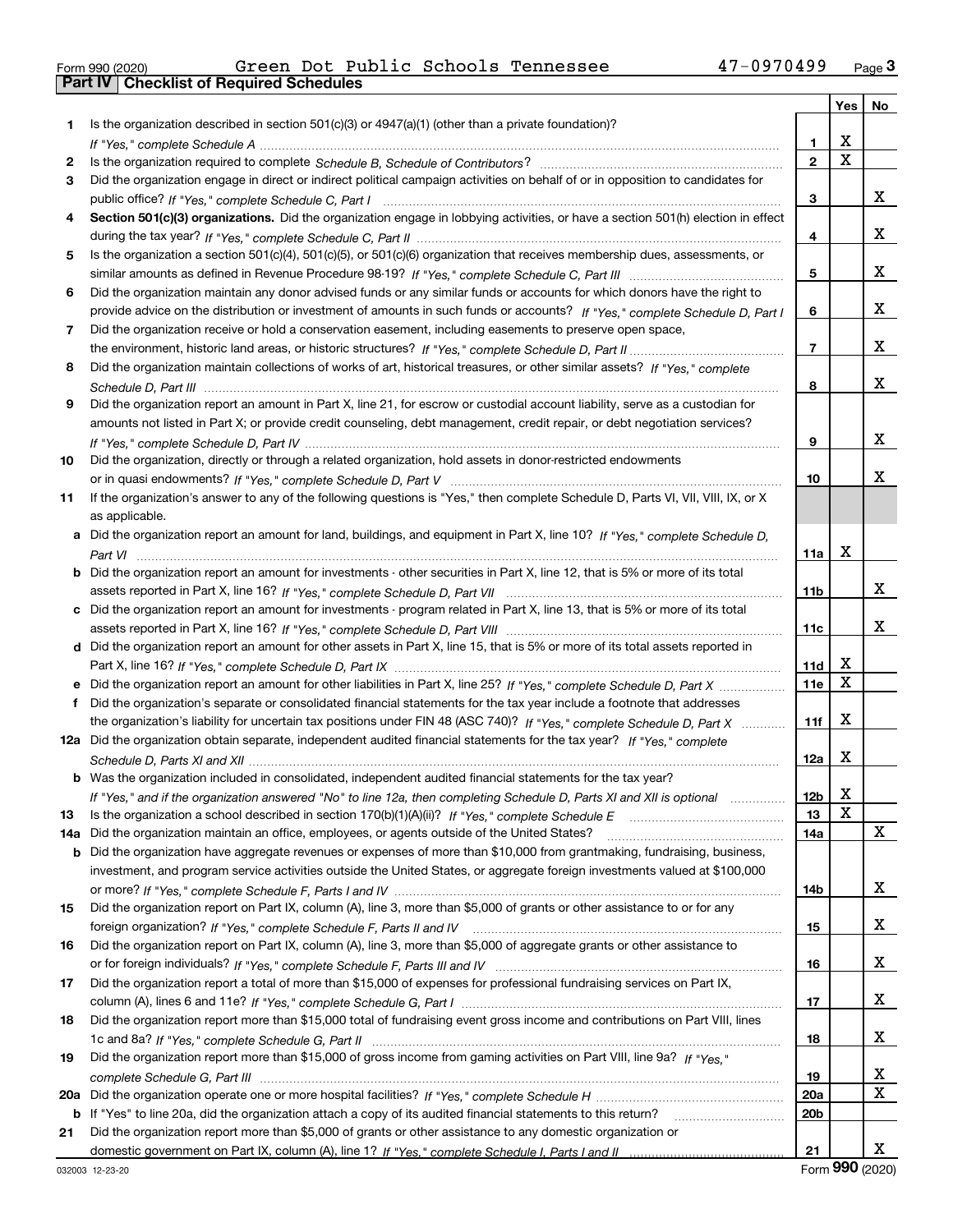|  | Form 990 (2020) |
|--|-----------------|
|  |                 |

*(continued)*

|               |                                                                                                                                                                                                                                        |                 | Yes | No                           |
|---------------|----------------------------------------------------------------------------------------------------------------------------------------------------------------------------------------------------------------------------------------|-----------------|-----|------------------------------|
| 22            | Did the organization report more than \$5,000 of grants or other assistance to or for domestic individuals on                                                                                                                          |                 |     |                              |
|               |                                                                                                                                                                                                                                        | 22              |     | X                            |
| 23            | Did the organization answer "Yes" to Part VII, Section A, line 3, 4, or 5 about compensation of the organization's current                                                                                                             |                 |     |                              |
|               | and former officers, directors, trustees, key employees, and highest compensated employees? If "Yes," complete                                                                                                                         |                 |     |                              |
|               |                                                                                                                                                                                                                                        | 23              | x   |                              |
|               | 24a Did the organization have a tax-exempt bond issue with an outstanding principal amount of more than \$100,000 as of the                                                                                                            |                 |     |                              |
|               | last day of the year, that was issued after December 31, 2002? If "Yes," answer lines 24b through 24d and complete                                                                                                                     |                 |     |                              |
|               |                                                                                                                                                                                                                                        | 24a             |     | x                            |
|               | <b>b</b> Did the organization invest any proceeds of tax-exempt bonds beyond a temporary period exception?                                                                                                                             | 24b             |     |                              |
|               | c Did the organization maintain an escrow account other than a refunding escrow at any time during the year to defease                                                                                                                 |                 |     |                              |
|               |                                                                                                                                                                                                                                        | 24c             |     |                              |
|               |                                                                                                                                                                                                                                        | 24d             |     |                              |
|               | 25a Section 501(c)(3), 501(c)(4), and 501(c)(29) organizations. Did the organization engage in an excess benefit                                                                                                                       |                 |     |                              |
|               |                                                                                                                                                                                                                                        | 25a             |     | X                            |
|               | b Is the organization aware that it engaged in an excess benefit transaction with a disqualified person in a prior year, and                                                                                                           |                 |     |                              |
|               | that the transaction has not been reported on any of the organization's prior Forms 990 or 990-EZ? If "Yes," complete                                                                                                                  |                 |     |                              |
|               | Schedule L, Part I                                                                                                                                                                                                                     | 25 <sub>b</sub> |     | x                            |
| 26            | Did the organization report any amount on Part X, line 5 or 22, for receivables from or payables to any current                                                                                                                        |                 |     |                              |
|               | or former officer, director, trustee, key employee, creator or founder, substantial contributor, or 35%                                                                                                                                |                 |     |                              |
|               | controlled entity or family member of any of these persons? If "Yes," complete Schedule L, Part II                                                                                                                                     | 26              |     | x                            |
| 27            | Did the organization provide a grant or other assistance to any current or former officer, director, trustee, key employee,                                                                                                            |                 |     |                              |
|               | creator or founder, substantial contributor or employee thereof, a grant selection committee member, or to a 35% controlled                                                                                                            |                 |     |                              |
|               | entity (including an employee thereof) or family member of any of these persons? If "Yes," complete Schedule L, Part III                                                                                                               | 27              |     | х                            |
| 28            | Was the organization a party to a business transaction with one of the following parties (see Schedule L, Part IV                                                                                                                      |                 |     |                              |
|               | instructions, for applicable filing thresholds, conditions, and exceptions):                                                                                                                                                           |                 |     |                              |
|               | A current or former officer, director, trustee, key employee, creator or founder, or substantial contributor? If                                                                                                                       |                 |     |                              |
|               |                                                                                                                                                                                                                                        | 28a             |     | х                            |
|               |                                                                                                                                                                                                                                        | 28b             |     | $\mathbf X$                  |
|               | c A 35% controlled entity of one or more individuals and/or organizations described in lines 28a or 28b? If                                                                                                                            |                 |     |                              |
|               |                                                                                                                                                                                                                                        | 28c             |     | х<br>$\overline{\mathbf{x}}$ |
| 29            |                                                                                                                                                                                                                                        | 29              |     |                              |
| 30            | Did the organization receive contributions of art, historical treasures, or other similar assets, or qualified conservation                                                                                                            |                 |     | х                            |
|               |                                                                                                                                                                                                                                        | 30              |     | $\mathbf X$                  |
| 31            | Did the organization liquidate, terminate, or dissolve and cease operations? If "Yes," complete Schedule N, Part I<br>Did the organization sell, exchange, dispose of, or transfer more than 25% of its net assets? If "Yes," complete | 31              |     |                              |
| 32            |                                                                                                                                                                                                                                        | 32              |     | х                            |
| 33            | Did the organization own 100% of an entity disregarded as separate from the organization under Regulations                                                                                                                             |                 |     |                              |
|               |                                                                                                                                                                                                                                        | 33              |     | x                            |
| 34            | Was the organization related to any tax-exempt or taxable entity? If "Yes," complete Schedule R, Part II, III, or IV, and                                                                                                              |                 |     |                              |
|               |                                                                                                                                                                                                                                        | 34              | х   |                              |
|               | 35a Did the organization have a controlled entity within the meaning of section 512(b)(13)?                                                                                                                                            | 35a             |     | x                            |
|               | b If "Yes" to line 35a, did the organization receive any payment from or engage in any transaction with a controlled entity                                                                                                            |                 |     |                              |
|               |                                                                                                                                                                                                                                        | 35b             |     |                              |
| 36            | Section 501(c)(3) organizations. Did the organization make any transfers to an exempt non-charitable related organization?                                                                                                             |                 |     |                              |
|               |                                                                                                                                                                                                                                        | 36              |     | x                            |
| 37            | Did the organization conduct more than 5% of its activities through an entity that is not a related organization                                                                                                                       |                 |     |                              |
|               |                                                                                                                                                                                                                                        | 37              |     | x                            |
| 38            | Did the organization complete Schedule O and provide explanations in Schedule O for Part VI, lines 11b and 19?                                                                                                                         |                 |     |                              |
|               | Note: All Form 990 filers are required to complete Schedule O                                                                                                                                                                          | 38              | х   |                              |
| <b>Part V</b> | <b>Statements Regarding Other IRS Filings and Tax Compliance</b>                                                                                                                                                                       |                 |     |                              |
|               | Check if Schedule O contains a response or note to any line in this Part V                                                                                                                                                             |                 |     |                              |
|               |                                                                                                                                                                                                                                        |                 | Yes | No                           |
|               | 69<br>1a Enter the number reported in Box 3 of Form 1096. Enter -0- if not applicable<br>1a                                                                                                                                            |                 |     |                              |
| b             | 0<br>Enter the number of Forms W-2G included in line 1a. Enter -0- if not applicable<br>1b                                                                                                                                             |                 |     |                              |
| c             | Did the organization comply with backup withholding rules for reportable payments to vendors and reportable gaming                                                                                                                     |                 | х   |                              |
|               | (gambling) winnings to prize winners?                                                                                                                                                                                                  | 1c              |     |                              |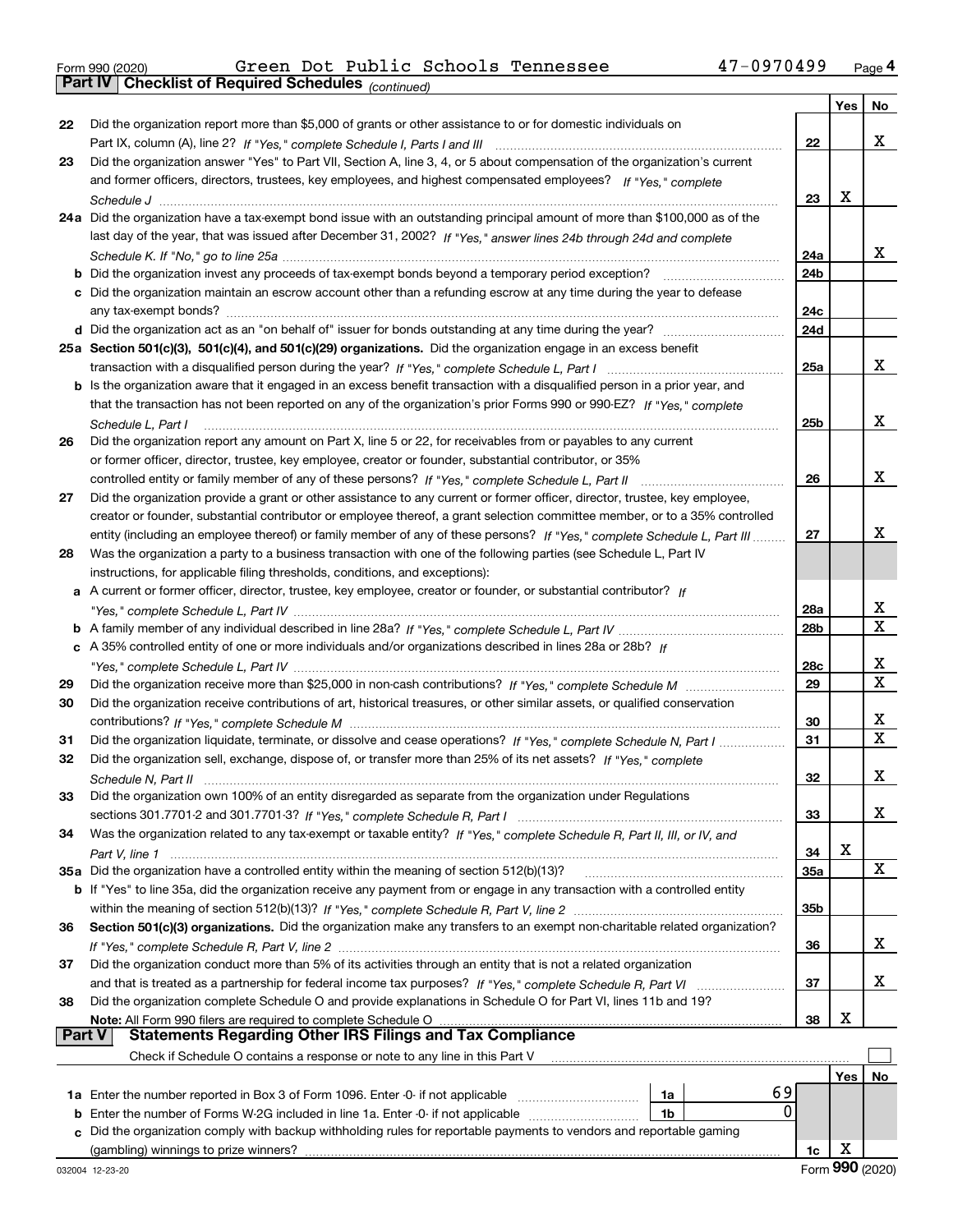|               | 47-0970499<br>Green Dot Public Schools Tennessee<br>Form 990 (2020)                                                                                                                                                                                        |                |     | Page $5$                    |
|---------------|------------------------------------------------------------------------------------------------------------------------------------------------------------------------------------------------------------------------------------------------------------|----------------|-----|-----------------------------|
| <b>Part V</b> | Statements Regarding Other IRS Filings and Tax Compliance (continued)                                                                                                                                                                                      |                |     |                             |
|               |                                                                                                                                                                                                                                                            |                | Yes | No                          |
|               | 2a Enter the number of employees reported on Form W-3, Transmittal of Wage and Tax Statements,                                                                                                                                                             |                |     |                             |
|               | 247<br>filed for the calendar year ending with or within the year covered by this return<br>2a                                                                                                                                                             |                |     |                             |
|               |                                                                                                                                                                                                                                                            | 2b             | X   |                             |
|               |                                                                                                                                                                                                                                                            |                |     |                             |
|               | 3a Did the organization have unrelated business gross income of \$1,000 or more during the year?                                                                                                                                                           | 3a             |     | x                           |
|               |                                                                                                                                                                                                                                                            | 3b             |     |                             |
|               | 4a At any time during the calendar year, did the organization have an interest in, or a signature or other authority over, a                                                                                                                               |                |     |                             |
|               |                                                                                                                                                                                                                                                            | 4a             |     | x                           |
|               | <b>b</b> If "Yes," enter the name of the foreign country $\triangleright$                                                                                                                                                                                  |                |     |                             |
|               | See instructions for filing requirements for FinCEN Form 114, Report of Foreign Bank and Financial Accounts (FBAR).                                                                                                                                        |                |     |                             |
|               |                                                                                                                                                                                                                                                            | 5a             |     | X                           |
| b             |                                                                                                                                                                                                                                                            | 5 <sub>b</sub> |     | х                           |
| c             |                                                                                                                                                                                                                                                            | 5c             |     |                             |
|               | 6a Does the organization have annual gross receipts that are normally greater than \$100,000, and did the organization solicit                                                                                                                             |                |     |                             |
|               |                                                                                                                                                                                                                                                            | 6a             |     | x                           |
|               | <b>b</b> If "Yes," did the organization include with every solicitation an express statement that such contributions or gifts                                                                                                                              |                |     |                             |
|               | were not tax deductible?                                                                                                                                                                                                                                   | 6b             |     |                             |
| 7             | Organizations that may receive deductible contributions under section 170(c).                                                                                                                                                                              |                |     |                             |
| а             | Did the organization receive a payment in excess of \$75 made partly as a contribution and partly for goods and services provided to the payor?                                                                                                            | 7a             |     | x                           |
| b             | If "Yes," did the organization notify the donor of the value of the goods or services provided?                                                                                                                                                            | 7b             |     |                             |
|               | c Did the organization sell, exchange, or otherwise dispose of tangible personal property for which it was required                                                                                                                                        |                |     |                             |
|               |                                                                                                                                                                                                                                                            | 7c             |     | х                           |
|               |                                                                                                                                                                                                                                                            |                |     |                             |
| е             | Did the organization receive any funds, directly or indirectly, to pay premiums on a personal benefit contract?                                                                                                                                            | 7e             |     | X                           |
| f             | Did the organization, during the year, pay premiums, directly or indirectly, on a personal benefit contract?                                                                                                                                               | 7f             |     | х                           |
| g             | If the organization received a contribution of qualified intellectual property, did the organization file Form 8899 as required?                                                                                                                           | 7g             |     |                             |
| h             | If the organization received a contribution of cars, boats, airplanes, or other vehicles, did the organization file a Form 1098-C?                                                                                                                         | 7h             |     |                             |
| 8             | Sponsoring organizations maintaining donor advised funds. Did a donor advised fund maintained by the                                                                                                                                                       |                |     |                             |
|               | sponsoring organization have excess business holdings at any time during the year?                                                                                                                                                                         | 8              |     |                             |
| 9             | Sponsoring organizations maintaining donor advised funds.                                                                                                                                                                                                  |                |     |                             |
| а             | Did the sponsoring organization make any taxable distributions under section 4966?                                                                                                                                                                         | 9а             |     |                             |
| b             |                                                                                                                                                                                                                                                            | 9b             |     |                             |
| 10            | Section 501(c)(7) organizations. Enter:                                                                                                                                                                                                                    |                |     |                             |
|               | 10a                                                                                                                                                                                                                                                        |                |     |                             |
|               | 10b <br>Gross receipts, included on Form 990, Part VIII, line 12, for public use of club facilities                                                                                                                                                        |                |     |                             |
| 11            | Section 501(c)(12) organizations. Enter:                                                                                                                                                                                                                   |                |     |                             |
|               | 11a                                                                                                                                                                                                                                                        |                |     |                             |
|               | b Gross income from other sources (Do not net amounts due or paid to other sources against                                                                                                                                                                 |                |     |                             |
|               | <b>11b</b>                                                                                                                                                                                                                                                 |                |     |                             |
|               | 12a Section 4947(a)(1) non-exempt charitable trusts. Is the organization filing Form 990 in lieu of Form 1041?                                                                                                                                             | 12a            |     |                             |
|               | 12 <sub>b</sub><br><b>b</b> If "Yes," enter the amount of tax-exempt interest received or accrued during the year <i>manument</i> of the set of the set of the set of the set of the set of the set of the set of the set of the set of the set of the set |                |     |                             |
| 13            | Section 501(c)(29) qualified nonprofit health insurance issuers.                                                                                                                                                                                           |                |     |                             |
|               | a Is the organization licensed to issue qualified health plans in more than one state?                                                                                                                                                                     | 13a            |     |                             |
|               | Note: See the instructions for additional information the organization must report on Schedule O.                                                                                                                                                          |                |     |                             |
|               | <b>b</b> Enter the amount of reserves the organization is required to maintain by the states in which the                                                                                                                                                  |                |     |                             |
|               | 13b                                                                                                                                                                                                                                                        |                |     |                             |
|               | 13с                                                                                                                                                                                                                                                        |                |     |                             |
| 14a           | Did the organization receive any payments for indoor tanning services during the tax year?                                                                                                                                                                 | 14a            |     | X                           |
|               | <b>b</b> If "Yes," has it filed a Form 720 to report these payments? If "No," provide an explanation on Schedule O                                                                                                                                         | 14b            |     |                             |
| 15            | Is the organization subject to the section 4960 tax on payment(s) of more than \$1,000,000 in remuneration or                                                                                                                                              |                |     |                             |
|               |                                                                                                                                                                                                                                                            | 15             |     | х                           |
|               | If "Yes," see instructions and file Form 4720, Schedule N.                                                                                                                                                                                                 |                |     |                             |
| 16            | Is the organization an educational institution subject to the section 4968 excise tax on net investment income?                                                                                                                                            | 16             |     | х                           |
|               | If "Yes," complete Form 4720, Schedule O.                                                                                                                                                                                                                  |                |     |                             |
|               |                                                                                                                                                                                                                                                            |                |     | $F_{\text{orm}}$ 990 (2020) |

Form (2020) **990**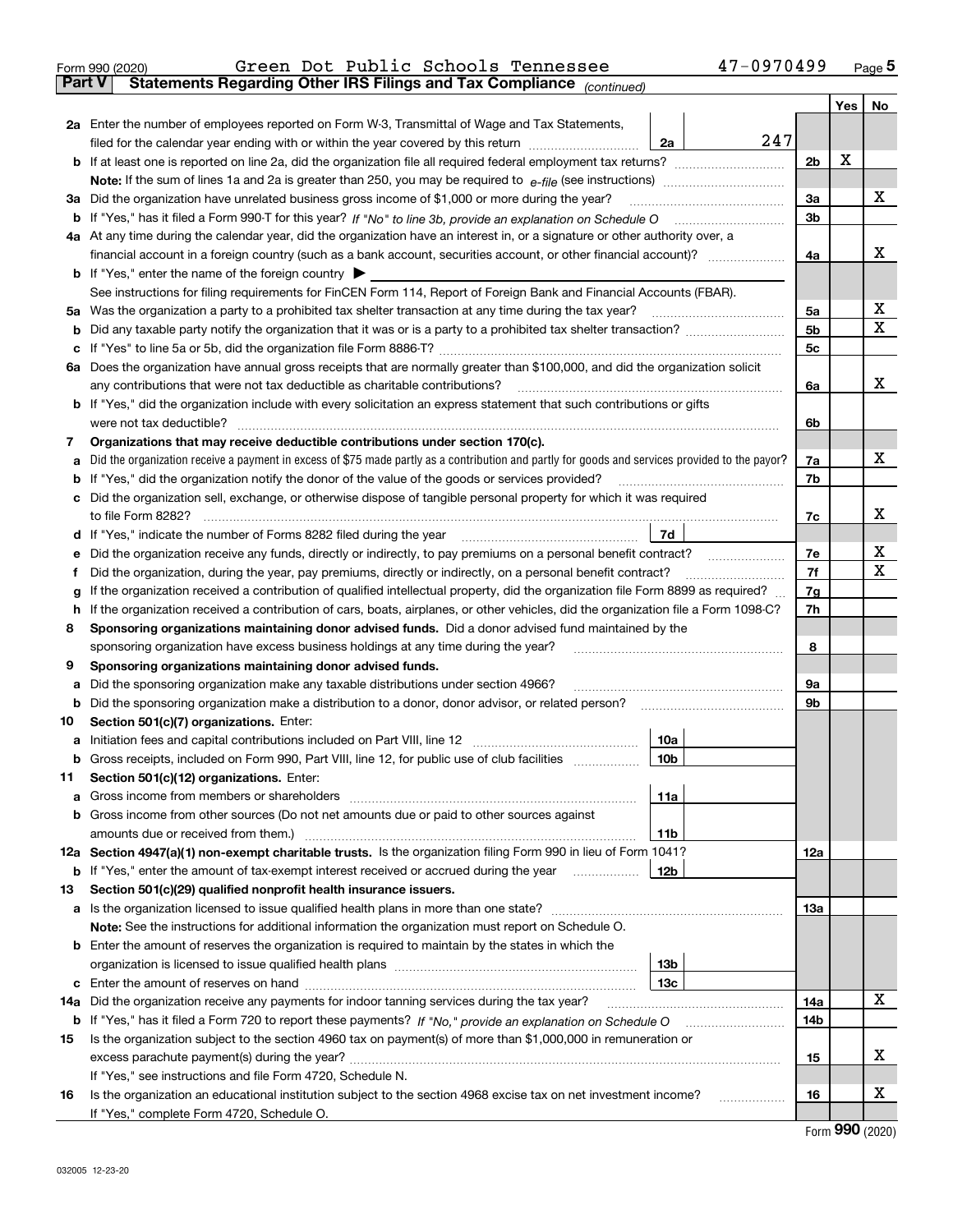|  | Form 990 (2020) |
|--|-----------------|
|  |                 |

|  |  |  |  | Green Dot Public Schools Tennessee |
|--|--|--|--|------------------------------------|
|--|--|--|--|------------------------------------|

*For each "Yes" response to lines 2 through 7b below, and for a "No" response to line 8a, 8b, or 10b below, describe the circumstances, processes, or changes on Schedule O. See instructions.* Form 990 (2020) **Chart Contempo Citem Boot Public Schools Tennessee 47-0970499** Page **6**<br>**Part VI Governance, Management, and Disclosure** For each "Yes" response to lines 2 through 7b below, and for a "No" response

|    | Check if Schedule O contains a response or note to any line in this Part VI                                                                                                                                                    |                         |     | $\overline{\text{X}}$ |
|----|--------------------------------------------------------------------------------------------------------------------------------------------------------------------------------------------------------------------------------|-------------------------|-----|-----------------------|
|    | Section A. Governing Body and Management                                                                                                                                                                                       |                         |     |                       |
|    |                                                                                                                                                                                                                                |                         | Yes | No                    |
|    | 1a<br><b>1a</b> Enter the number of voting members of the governing body at the end of the tax year                                                                                                                            | 6                       |     |                       |
|    | If there are material differences in voting rights among members of the governing body, or if the governing                                                                                                                    |                         |     |                       |
|    | body delegated broad authority to an executive committee or similar committee, explain on Schedule O.                                                                                                                          |                         |     |                       |
| b  | Enter the number of voting members included on line 1a, above, who are independent<br>1b                                                                                                                                       | 6                       |     |                       |
| 2  | Did any officer, director, trustee, or key employee have a family relationship or a business relationship with any other                                                                                                       |                         |     |                       |
|    | officer, director, trustee, or key employee?                                                                                                                                                                                   | 2                       |     | х                     |
| 3  | Did the organization delegate control over management duties customarily performed by or under the direct supervision                                                                                                          |                         |     |                       |
|    | of officers, directors, trustees, or key employees to a management company or other person?                                                                                                                                    | 3                       |     | x                     |
| 4  | Did the organization make any significant changes to its governing documents since the prior Form 990 was filed?                                                                                                               | $\overline{\mathbf{4}}$ |     | $\mathbf X$           |
| 5  | Did the organization become aware during the year of a significant diversion of the organization's assets?                                                                                                                     | 5                       |     | $\mathbf X$           |
| 6  | Did the organization have members or stockholders?                                                                                                                                                                             | 6                       |     | $\mathbf X$           |
| 7a | Did the organization have members, stockholders, or other persons who had the power to elect or appoint one or                                                                                                                 |                         |     |                       |
|    | more members of the governing body?                                                                                                                                                                                            | 7a                      |     | х                     |
|    | <b>b</b> Are any governance decisions of the organization reserved to (or subject to approval by) members, stockholders, or                                                                                                    |                         |     |                       |
|    | persons other than the governing body?                                                                                                                                                                                         | 7b                      |     | х                     |
| 8  | Did the organization contemporaneously document the meetings held or written actions undertaken during the year by the following:                                                                                              |                         |     |                       |
| a  | The governing body?                                                                                                                                                                                                            | 8а                      | х   |                       |
| b  | Each committee with authority to act on behalf of the governing body?                                                                                                                                                          | 8b                      |     | X                     |
| 9  | Is there any officer, director, trustee, or key employee listed in Part VII, Section A, who cannot be reached at the                                                                                                           |                         |     |                       |
|    |                                                                                                                                                                                                                                | 9                       |     | х                     |
|    | Section B. Policies <sub>(This Section B requests information about policies not required by the Internal Revenue Code.)</sub>                                                                                                 |                         |     |                       |
|    |                                                                                                                                                                                                                                |                         | Yes | No                    |
|    |                                                                                                                                                                                                                                | 10a                     |     | х                     |
|    | <b>b</b> If "Yes," did the organization have written policies and procedures governing the activities of such chapters, affiliates,                                                                                            |                         |     |                       |
|    | and branches to ensure their operations are consistent with the organization's exempt purposes?                                                                                                                                | 10 <sub>b</sub>         |     |                       |
|    | 11a Has the organization provided a complete copy of this Form 990 to all members of its governing body before filing the form?                                                                                                | 11a                     | X   |                       |
|    | <b>b</b> Describe in Schedule O the process, if any, used by the organization to review this Form 990.                                                                                                                         |                         |     |                       |
|    |                                                                                                                                                                                                                                | 12a                     | х   |                       |
|    |                                                                                                                                                                                                                                | 12 <sub>b</sub>         | Х   |                       |
|    | c Did the organization regularly and consistently monitor and enforce compliance with the policy? If "Yes," describe                                                                                                           |                         |     |                       |
|    | in Schedule O how this was done <i>manually contained as a contained to be set a</i> contained and the set of the set o                                                                                                        | 12c                     | х   |                       |
| 13 | Did the organization have a written whistleblower policy?                                                                                                                                                                      | 13                      | X   |                       |
| 14 | Did the organization have a written document retention and destruction policy?                                                                                                                                                 | 14                      | X   |                       |
| 15 | Did the process for determining compensation of the following persons include a review and approval by independent                                                                                                             |                         |     |                       |
|    | persons, comparability data, and contemporaneous substantiation of the deliberation and decision?                                                                                                                              |                         |     |                       |
|    | a The organization's CEO, Executive Director, or top management official manufactured content content of the organization's CEO, Executive Director, or top management official manufactured content of the state of the state | 15a                     | х   |                       |
|    | b Other officers or key employees of the organization manufactured content to the organization manufactured content of the organization manufactured content of the organization manufactured content of the organization manu | 15 <sub>b</sub>         | Х   |                       |
|    | If "Yes" to line 15a or 15b, describe the process in Schedule O (see instructions).                                                                                                                                            |                         |     |                       |
|    | 16a Did the organization invest in, contribute assets to, or participate in a joint venture or similar arrangement with a                                                                                                      |                         |     |                       |
|    | taxable entity during the year?                                                                                                                                                                                                | 16a                     |     | х                     |
|    | b If "Yes," did the organization follow a written policy or procedure requiring the organization to evaluate its participation                                                                                                 |                         |     |                       |
|    | in joint venture arrangements under applicable federal tax law, and take steps to safeguard the organization's                                                                                                                 |                         |     |                       |
|    |                                                                                                                                                                                                                                | 16b                     |     |                       |
|    | <b>Section C. Disclosure</b>                                                                                                                                                                                                   |                         |     |                       |
| 17 | List the states with which a copy of this Form 990 is required to be filed $\blacktriangleright TN$                                                                                                                            |                         |     |                       |
| 18 | Section 6104 requires an organization to make its Forms 1023 (1024 or 1024-A, if applicable), 990, and 990-T (Section 501(c)(3)s only) available                                                                               |                         |     |                       |
|    | for public inspection. Indicate how you made these available. Check all that apply.                                                                                                                                            |                         |     |                       |
|    | X   Own website<br>$\lfloor x \rfloor$ Upon request<br>Another's website<br>Other (explain on Schedule O)                                                                                                                      |                         |     |                       |
| 19 | Describe on Schedule O whether (and if so, how) the organization made its governing documents, conflict of interest policy, and financial                                                                                      |                         |     |                       |
|    | statements available to the public during the tax year.                                                                                                                                                                        |                         |     |                       |
| 20 | State the name, address, and telephone number of the person who possesses the organization's books and records                                                                                                                 |                         |     |                       |
|    | Andrew Garcia - 323-565-1600                                                                                                                                                                                                   |                         |     |                       |
|    | 90015<br>1149 S. Hill St Suite 600, Los Angeles,<br>CA                                                                                                                                                                         |                         |     |                       |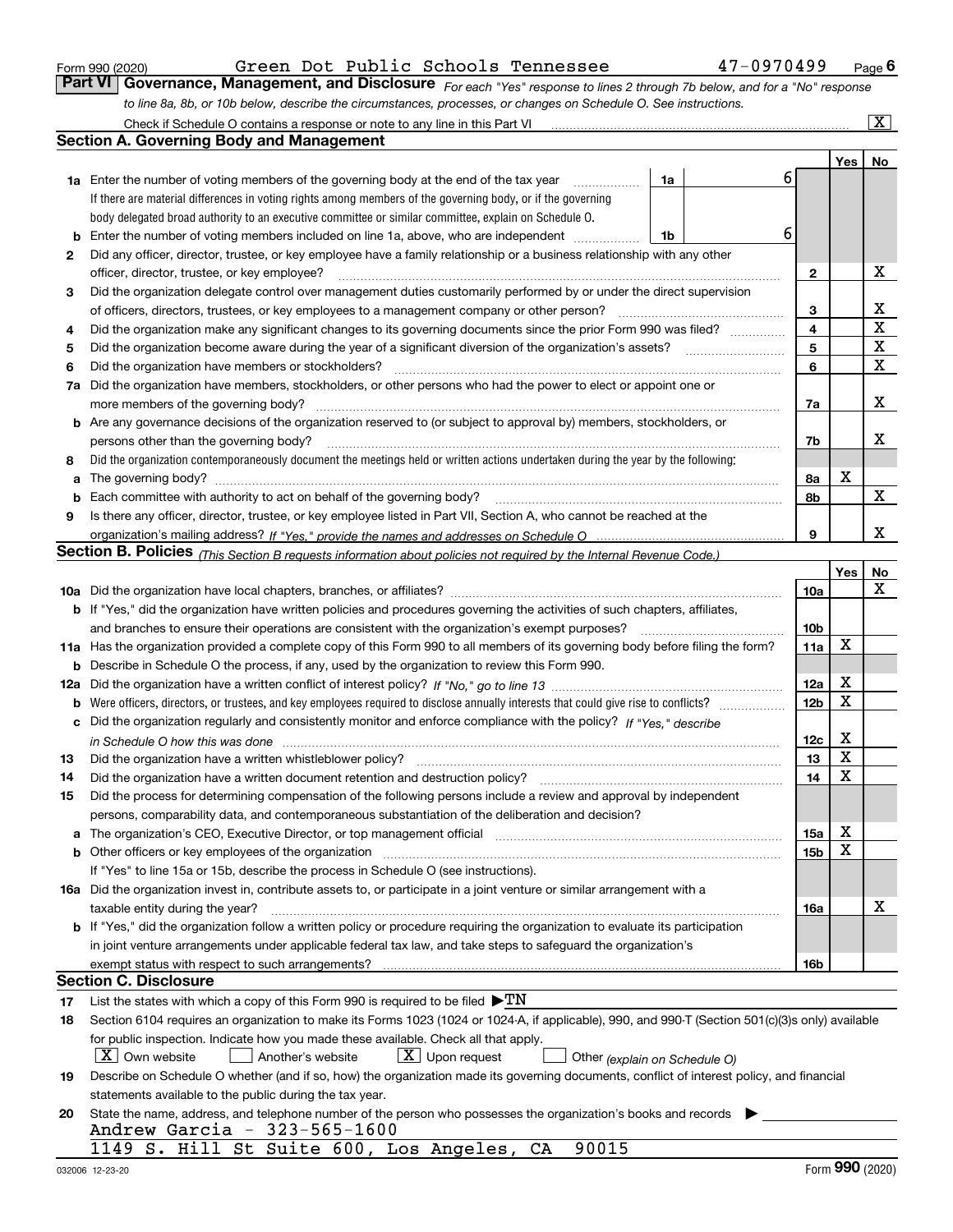$\mathcal{L}^{\text{max}}$ 

**7Part VII Compensation of Officers, Directors, Trustees, Key Employees, Highest Compensated Employees, and Independent Contractors**

Check if Schedule O contains a response or note to any line in this Part VII

**Section A. Officers, Directors, Trustees, Key Employees, and Highest Compensated Employees**

**1a**  Complete this table for all persons required to be listed. Report compensation for the calendar year ending with or within the organization's tax year. **•** List all of the organization's current officers, directors, trustees (whether individuals or organizations), regardless of amount of compensation.

Enter -0- in columns (D), (E), and (F) if no compensation was paid.

 $\bullet$  List all of the organization's  $\,$ current key employees, if any. See instructions for definition of "key employee."

**•** List the organization's five current highest compensated employees (other than an officer, director, trustee, or key employee) who received reportable compensation (Box 5 of Form W-2 and/or Box 7 of Form 1099-MISC) of more than \$100,000 from the organization and any related organizations.

**•** List all of the organization's former officers, key employees, and highest compensated employees who received more than \$100,000 of reportable compensation from the organization and any related organizations.

**former directors or trustees**  ¥ List all of the organization's that received, in the capacity as a former director or trustee of the organization, more than \$10,000 of reportable compensation from the organization and any related organizations.

See instructions for the order in which to list the persons above.

Check this box if neither the organization nor any related organization compensated any current officer, director, or trustee.  $\mathcal{L}^{\text{max}}$ 

| (A)                        | (B)               |                                |                             | (C)                                                              |              |                                   |        | (D)             | (E)                           | (F)                   |
|----------------------------|-------------------|--------------------------------|-----------------------------|------------------------------------------------------------------|--------------|-----------------------------------|--------|-----------------|-------------------------------|-----------------------|
| Name and title             | Average           |                                | (do not check more than one | Position                                                         |              |                                   |        | Reportable      | Reportable                    | Estimated             |
|                            | hours per         |                                |                             | box, unless person is both an<br>officer and a director/trustee) |              |                                   |        | compensation    | compensation                  | amount of             |
|                            | week<br>(list any |                                |                             |                                                                  |              |                                   |        | from<br>the     | from related<br>organizations | other<br>compensation |
|                            | hours for         |                                |                             |                                                                  |              |                                   |        | organization    | (W-2/1099-MISC)               | from the              |
|                            | related           |                                |                             |                                                                  |              |                                   |        | (W-2/1099-MISC) |                               | organization          |
|                            | organizations     |                                |                             |                                                                  |              |                                   |        |                 |                               | and related           |
|                            | below             | Individual trustee or director | Institutional trustee       |                                                                  | Key employee | Highest compensated<br>  employee | Former |                 |                               | organizations         |
|                            | line)             |                                |                             | Officer                                                          |              |                                   |        |                 |                               |                       |
| Megan Quaile<br>(1)        | 40.00             |                                |                             |                                                                  |              |                                   |        |                 |                               |                       |
| Executive Director         | 1.00              |                                |                             | $\mathbf X$                                                      |              |                                   |        | 0.              | 214,101.                      | 19,790.               |
| Christina Austin<br>(2)    | 40.00             |                                |                             |                                                                  |              |                                   |        |                 |                               |                       |
| Principal                  |                   |                                |                             |                                                                  |              | $\overline{\textbf{X}}$           |        | 119,766.        | 0.                            | 21,330.               |
| Randi DeMagistris<br>(3)   | 40.00             |                                |                             |                                                                  |              |                                   |        |                 |                               |                       |
| Director of HC/HR          |                   |                                |                             |                                                                  |              | X                                 |        | 116, 118.       | 0.                            | 17,441.               |
| Lameika Pegues<br>(4)      | 40.00             |                                |                             |                                                                  |              |                                   |        |                 |                               |                       |
| Principal                  |                   |                                |                             |                                                                  |              | $\overline{\textbf{X}}$           |        | 112,564.        | 0.                            | 16,728.               |
| Jaime Hudgins<br>(5)       | 40.00             |                                |                             |                                                                  |              |                                   |        |                 |                               |                       |
| Director of Academics      |                   |                                |                             |                                                                  |              | $\mathbf X$                       |        | 111,422.        | 0.                            | 12,555.               |
| Daniel Penaranda<br>(6)    | 40.00             |                                |                             |                                                                  |              |                                   |        |                 |                               |                       |
| Director of Finance and Op |                   |                                |                             | X                                                                |              |                                   |        | 109,673.        | 0.                            | 13,182.               |
| Pam Eqwuekwe<br>(7)        | 2.00              |                                |                             |                                                                  |              |                                   |        |                 |                               |                       |
| Board Chair                |                   | $\mathbf X$                    |                             | X                                                                |              |                                   |        | 0.              | $\mathbf 0$ .                 | $0_{.}$               |
| Larry Neal<br>(8)          | 2.00              |                                |                             |                                                                  |              |                                   |        |                 |                               |                       |
| Vice Board Chair           |                   | $\mathbf X$                    |                             | X                                                                |              |                                   |        | $0$ .           | 0.                            | $\mathbf 0$ .         |
| Amertice Allen<br>(9)      | $\overline{2.00}$ |                                |                             |                                                                  |              |                                   |        |                 |                               |                       |
| Board Secretary            |                   | $\mathbf X$                    |                             | $\mathbf X$                                                      |              |                                   |        | $\mathbf 0$ .   | 0.                            | 0.                    |
| (10) Matt Thiry            | 2.00              |                                |                             |                                                                  |              |                                   |        |                 |                               |                       |
| Member                     |                   | $\mathbf X$                    |                             |                                                                  |              |                                   |        | $\mathbf 0$ .   | 0.                            | $\mathbf 0$ .         |
| (11) Chilton Simmons       | 2.00              |                                |                             |                                                                  |              |                                   |        |                 |                               |                       |
| Member                     |                   | $\mathbf X$                    |                             |                                                                  |              |                                   |        | $\mathbf 0$ .   | $\mathbf 0$ .                 | $\mathbf 0$ .         |
| (12) Corey Porta           | 2.00              |                                |                             |                                                                  |              |                                   |        |                 |                               |                       |
| Member As Of 12/2020       |                   | $\mathbf X$                    |                             |                                                                  |              |                                   |        | 0.              | $\mathbf 0$ .                 | 0.                    |
| (13) Edward Nenon          | 2.00              |                                |                             |                                                                  |              |                                   |        |                 |                               |                       |
| Member Thru 12/20          |                   | $\mathbf x$                    |                             |                                                                  |              |                                   |        | $\mathbf 0$ .   | $\mathbf 0$ .                 | $\mathbf 0$ .         |
| (14) Trey McKnight III     | 2.00              |                                |                             |                                                                  |              |                                   |        |                 |                               |                       |
| Member Thru 11/20          |                   | $\mathbf X$                    |                             |                                                                  |              |                                   |        | $\mathbf 0$ .   | 0.                            | $0$ .                 |
|                            |                   |                                |                             |                                                                  |              |                                   |        |                 |                               |                       |
|                            |                   |                                |                             |                                                                  |              |                                   |        |                 |                               |                       |
|                            |                   |                                |                             |                                                                  |              |                                   |        |                 |                               |                       |
|                            |                   |                                |                             |                                                                  |              |                                   |        |                 |                               |                       |
|                            |                   |                                |                             |                                                                  |              |                                   |        |                 |                               |                       |
|                            |                   |                                |                             |                                                                  |              |                                   |        |                 |                               |                       |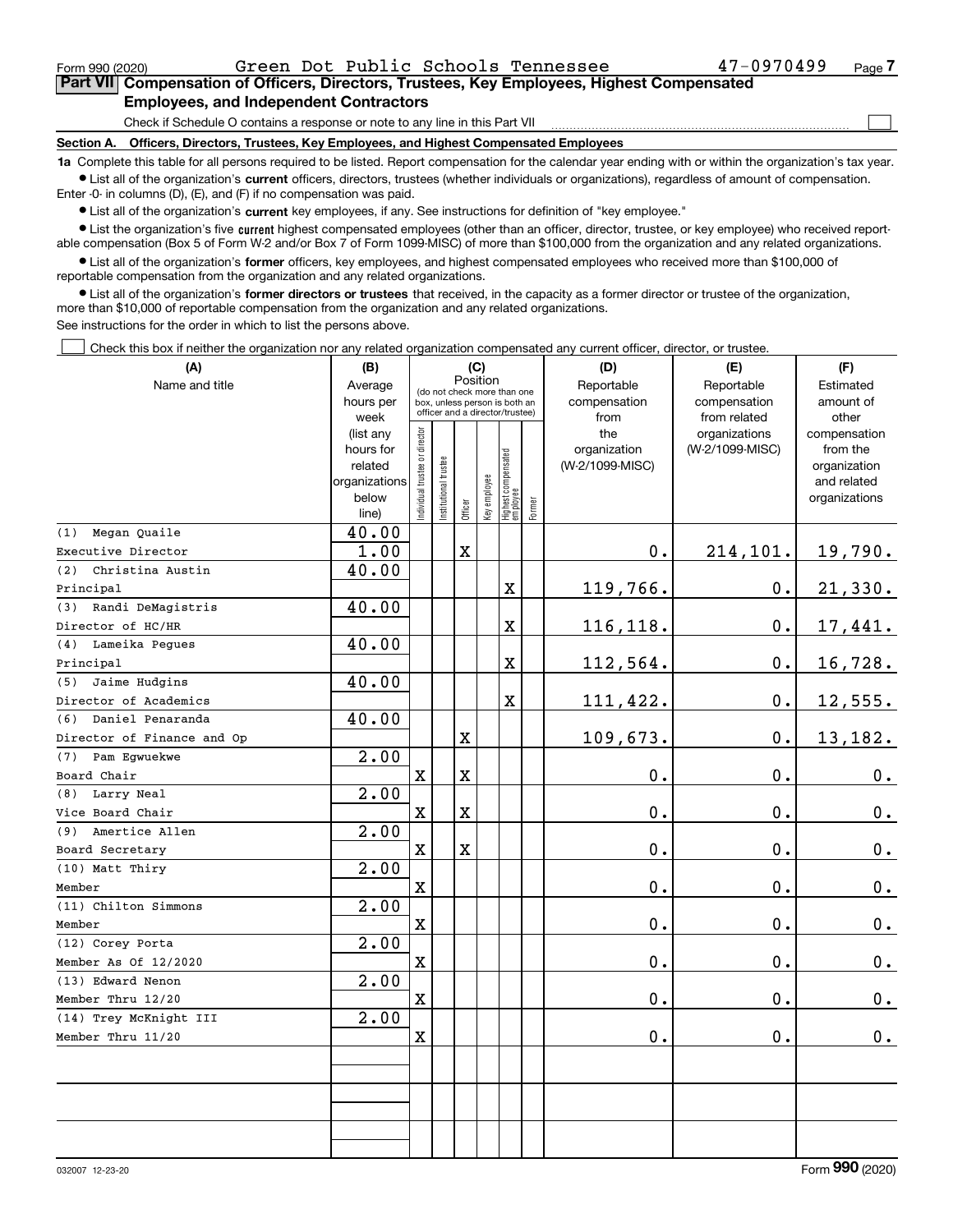| Green Dot Public Schools Tennessee<br>Form 990 (2020)                                                                                                                                                                                                                              |                                                                                                        |                                |                       |                 |              |                                                                  |        |                                | 47-0970499                   |          |                     | Page 8        |
|------------------------------------------------------------------------------------------------------------------------------------------------------------------------------------------------------------------------------------------------------------------------------------|--------------------------------------------------------------------------------------------------------|--------------------------------|-----------------------|-----------------|--------------|------------------------------------------------------------------|--------|--------------------------------|------------------------------|----------|---------------------|---------------|
| <b>Part VII</b>                                                                                                                                                                                                                                                                    | Section A. Officers, Directors, Trustees, Key Employees, and Highest Compensated Employees (continued) |                                |                       |                 |              |                                                                  |        |                                |                              |          |                     |               |
| (A)                                                                                                                                                                                                                                                                                | (B)                                                                                                    |                                |                       | (C)<br>Position |              |                                                                  |        | (D)                            | (E)                          |          | (F)                 |               |
| Name and title                                                                                                                                                                                                                                                                     | Average<br>hours per                                                                                   |                                |                       |                 |              | (do not check more than one                                      |        | Reportable                     | Reportable                   |          | Estimated           | amount of     |
|                                                                                                                                                                                                                                                                                    | week                                                                                                   |                                |                       |                 |              | box, unless person is both an<br>officer and a director/trustee) |        | compensation<br>from           | compensation<br>from related |          |                     | other         |
|                                                                                                                                                                                                                                                                                    | (list any                                                                                              |                                |                       |                 |              |                                                                  |        | the                            | organizations                |          |                     | compensation  |
|                                                                                                                                                                                                                                                                                    | hours for                                                                                              |                                |                       |                 |              |                                                                  |        | organization                   | (W-2/1099-MISC)              |          |                     | from the      |
|                                                                                                                                                                                                                                                                                    | related                                                                                                |                                |                       |                 |              |                                                                  |        | (W-2/1099-MISC)                |                              |          |                     | organization  |
|                                                                                                                                                                                                                                                                                    | organizations<br>below                                                                                 |                                |                       |                 |              |                                                                  |        |                                |                              |          | and related         | organizations |
|                                                                                                                                                                                                                                                                                    | line)                                                                                                  | Individual trustee or director | Institutional trustee | Officer         | Key employee | Highest compensated<br>employee                                  | Former |                                |                              |          |                     |               |
|                                                                                                                                                                                                                                                                                    |                                                                                                        |                                |                       |                 |              |                                                                  |        |                                |                              |          |                     |               |
|                                                                                                                                                                                                                                                                                    |                                                                                                        |                                |                       |                 |              |                                                                  |        |                                |                              |          |                     |               |
|                                                                                                                                                                                                                                                                                    |                                                                                                        |                                |                       |                 |              |                                                                  |        |                                |                              |          |                     |               |
|                                                                                                                                                                                                                                                                                    |                                                                                                        |                                |                       |                 |              |                                                                  |        |                                |                              |          |                     |               |
|                                                                                                                                                                                                                                                                                    |                                                                                                        |                                |                       |                 |              |                                                                  |        |                                |                              |          |                     |               |
|                                                                                                                                                                                                                                                                                    |                                                                                                        |                                |                       |                 |              |                                                                  |        |                                |                              |          |                     |               |
|                                                                                                                                                                                                                                                                                    |                                                                                                        |                                |                       |                 |              |                                                                  |        |                                |                              |          |                     |               |
|                                                                                                                                                                                                                                                                                    |                                                                                                        |                                |                       |                 |              |                                                                  |        |                                |                              |          |                     |               |
|                                                                                                                                                                                                                                                                                    |                                                                                                        |                                |                       |                 |              |                                                                  |        |                                |                              |          |                     |               |
|                                                                                                                                                                                                                                                                                    |                                                                                                        |                                |                       |                 |              |                                                                  |        |                                |                              |          |                     |               |
|                                                                                                                                                                                                                                                                                    |                                                                                                        |                                |                       |                 |              |                                                                  |        |                                |                              |          |                     |               |
|                                                                                                                                                                                                                                                                                    |                                                                                                        |                                |                       |                 |              |                                                                  |        |                                |                              |          |                     |               |
|                                                                                                                                                                                                                                                                                    |                                                                                                        |                                |                       |                 |              |                                                                  |        |                                |                              |          |                     |               |
|                                                                                                                                                                                                                                                                                    |                                                                                                        |                                |                       |                 |              |                                                                  |        |                                |                              |          |                     |               |
|                                                                                                                                                                                                                                                                                    |                                                                                                        |                                |                       |                 |              |                                                                  |        |                                |                              |          |                     |               |
|                                                                                                                                                                                                                                                                                    |                                                                                                        |                                |                       |                 |              |                                                                  |        |                                |                              |          |                     |               |
| 569,543.<br>214, 101.<br>1b Subtotal                                                                                                                                                                                                                                               |                                                                                                        |                                |                       |                 |              |                                                                  |        |                                |                              | 101,026. |                     |               |
| c Total from continuation sheets to Part VII, Section A [11] [12] [20] [20]                                                                                                                                                                                                        |                                                                                                        |                                |                       |                 |              |                                                                  |        | 0.                             |                              | 0.       |                     | $0$ .         |
|                                                                                                                                                                                                                                                                                    |                                                                                                        |                                |                       |                 |              |                                                                  |        | 569, 543.                      | 214, 101.                    |          |                     | 101,026.      |
| Total number of individuals (including but not limited to those listed above) who received more than \$100,000 of reportable<br>$\mathbf{2}$                                                                                                                                       |                                                                                                        |                                |                       |                 |              |                                                                  |        |                                |                              |          |                     |               |
| compensation from the organization $\blacktriangleright$                                                                                                                                                                                                                           |                                                                                                        |                                |                       |                 |              |                                                                  |        |                                |                              |          |                     | 5             |
|                                                                                                                                                                                                                                                                                    |                                                                                                        |                                |                       |                 |              |                                                                  |        |                                |                              |          | Yes                 | No            |
| Did the organization list any former officer, director, trustee, key employee, or highest compensated employee on<br>З                                                                                                                                                             |                                                                                                        |                                |                       |                 |              |                                                                  |        |                                |                              |          | 3                   | х             |
| line 1a? If "Yes," complete Schedule J for such individual material content content to the content of the complete Schedule J for such individual<br>For any individual listed on line 1a, is the sum of reportable compensation and other compensation from the organization<br>4 |                                                                                                        |                                |                       |                 |              |                                                                  |        |                                |                              |          |                     |               |
|                                                                                                                                                                                                                                                                                    |                                                                                                        |                                |                       |                 |              |                                                                  |        |                                |                              |          | X<br>4              |               |
| Did any person listed on line 1a receive or accrue compensation from any unrelated organization or individual for services<br>5                                                                                                                                                    |                                                                                                        |                                |                       |                 |              |                                                                  |        |                                |                              |          |                     |               |
| rendered to the organization? If "Yes." complete Schedule J for such person                                                                                                                                                                                                        |                                                                                                        |                                |                       |                 |              |                                                                  |        |                                |                              |          | 5                   | x             |
| <b>Section B. Independent Contractors</b>                                                                                                                                                                                                                                          |                                                                                                        |                                |                       |                 |              |                                                                  |        |                                |                              |          |                     |               |
| Complete this table for your five highest compensated independent contractors that received more than \$100,000 of compensation from<br>1                                                                                                                                          |                                                                                                        |                                |                       |                 |              |                                                                  |        |                                |                              |          |                     |               |
| the organization. Report compensation for the calendar year ending with or within the organization's tax year.                                                                                                                                                                     |                                                                                                        |                                |                       |                 |              |                                                                  |        |                                |                              |          |                     |               |
| (A)<br>Name and business address                                                                                                                                                                                                                                                   |                                                                                                        |                                |                       |                 |              |                                                                  |        | (B)<br>Description of services |                              |          | (C)<br>Compensation |               |
| ISS Facility Services, Inc., 1657 N Shelby                                                                                                                                                                                                                                         |                                                                                                        |                                |                       |                 |              |                                                                  |        |                                |                              |          |                     |               |
| Oaks Dr #105, Memphis, TN 38134                                                                                                                                                                                                                                                    |                                                                                                        |                                |                       |                 |              |                                                                  |        | <b>Janitorial</b>              |                              |          |                     | 309, 362.     |
| Kelly Services                                                                                                                                                                                                                                                                     |                                                                                                        |                                |                       |                 |              |                                                                  |        |                                |                              |          |                     |               |
| 1769 Paragon Pl #112, Memphis, TN 38132                                                                                                                                                                                                                                            |                                                                                                        |                                |                       |                 |              |                                                                  |        | Consulting                     |                              |          |                     | 287,197.      |
| Metro Construction LLC                                                                                                                                                                                                                                                             |                                                                                                        |                                |                       |                 |              |                                                                  |        | Construction                   |                              |          |                     |               |
| 1936 Vanderhorn Drive, Memphis, TN 38134                                                                                                                                                                                                                                           |                                                                                                        |                                |                       |                 |              |                                                                  |        | services                       |                              |          |                     | 238,744.      |
| Edblox Inc                                                                                                                                                                                                                                                                         |                                                                                                        |                                |                       |                 |              |                                                                  |        |                                |                              |          |                     |               |
| 747 N Lasalle Dr #400, Chicago, IL 60654<br>Integrity Mechanical Solutions, LLC                                                                                                                                                                                                    |                                                                                                        |                                |                       |                 |              |                                                                  |        | Education                      |                              |          |                     | 198,744.      |
| PO Box 16993, Memphis, TN 38060                                                                                                                                                                                                                                                    |                                                                                                        |                                |                       |                 |              |                                                                  |        | HVAC services                  |                              |          |                     | 197,971.      |
| Total number of independent contractors (including but not limited to those listed above) who received more than<br>$\mathbf{2}$                                                                                                                                                   |                                                                                                        |                                |                       |                 |              |                                                                  |        |                                |                              |          |                     |               |
| \$100,000 of compensation from the organization >                                                                                                                                                                                                                                  |                                                                                                        |                                |                       |                 | 6            |                                                                  |        |                                |                              |          |                     |               |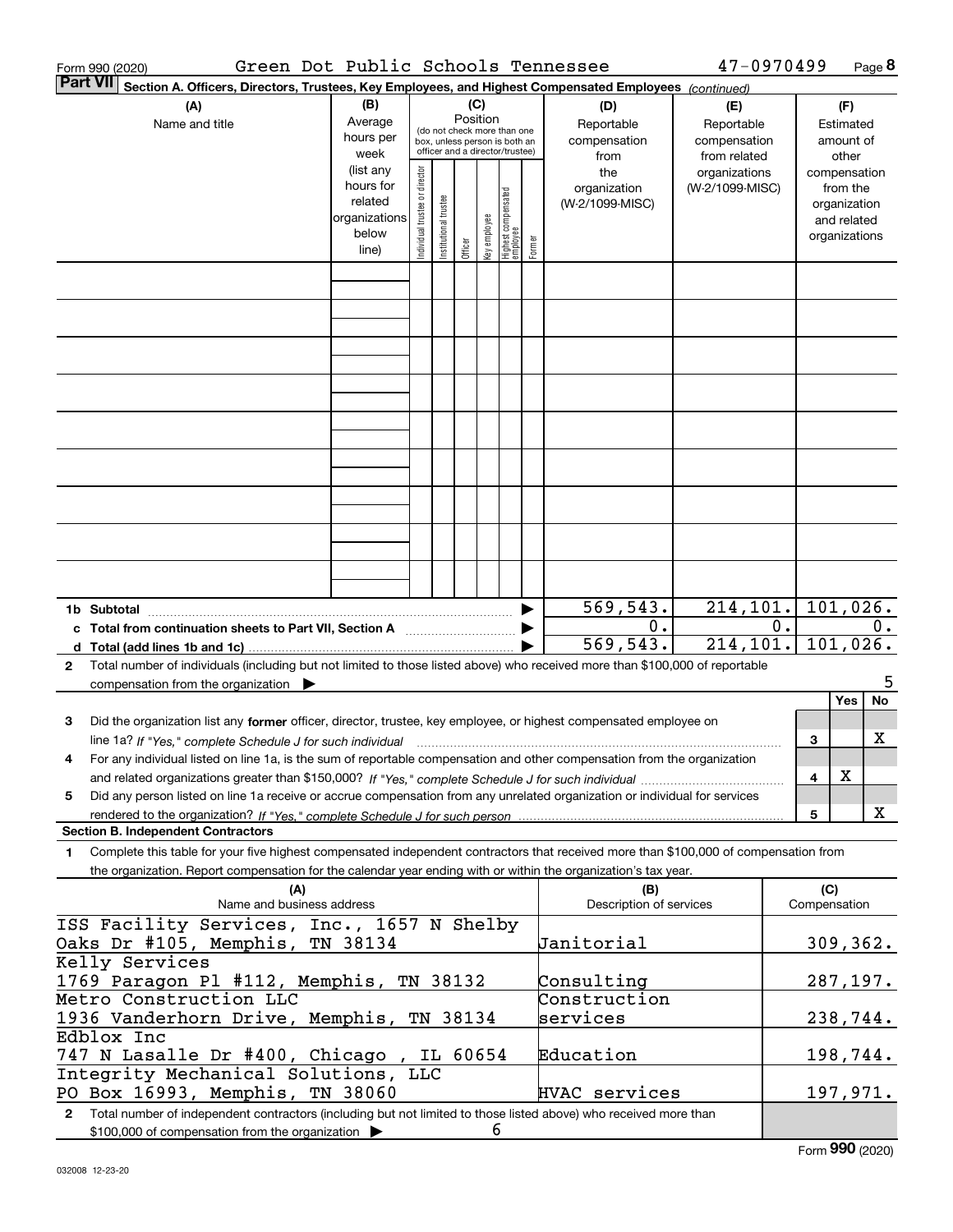|                                                           |                  | Form 990 (2020)                                                                                                      |                                      |                |                      | Green Dot Public Schools Tennessee |                                              | 47-0970499                                       | Page 9                                                          |
|-----------------------------------------------------------|------------------|----------------------------------------------------------------------------------------------------------------------|--------------------------------------|----------------|----------------------|------------------------------------|----------------------------------------------|--------------------------------------------------|-----------------------------------------------------------------|
|                                                           | <b>Part VIII</b> | <b>Statement of Revenue</b>                                                                                          |                                      |                |                      |                                    |                                              |                                                  |                                                                 |
|                                                           |                  | Check if Schedule O contains a response or note to any line in this Part VIII                                        |                                      |                |                      |                                    |                                              |                                                  |                                                                 |
|                                                           |                  |                                                                                                                      |                                      |                |                      | (A)<br>Total revenue               | (B)<br>Related or exempt<br>function revenue | $\overline{C}$<br>Unrelated<br>lbusiness revenue | (D)<br>Revenue excluded<br>from tax under<br>sections 512 - 514 |
|                                                           |                  | 1 a Federated campaigns                                                                                              |                                      | 1a             |                      |                                    |                                              |                                                  |                                                                 |
|                                                           |                  | <b>b</b> Membership dues                                                                                             | $\ldots \ldots \ldots \ldots \ldots$ | 1 <sub>b</sub> |                      |                                    |                                              |                                                  |                                                                 |
| Contributions, Gifts, Grants<br>and Other Similar Amounts |                  | c Fundraising events                                                                                                 |                                      | 1 <sub>c</sub> |                      |                                    |                                              |                                                  |                                                                 |
|                                                           |                  | d Related organizations                                                                                              |                                      | 1 <sub>d</sub> | 200,000.             |                                    |                                              |                                                  |                                                                 |
|                                                           | е                | Government grants (contributions)                                                                                    |                                      | 1e             | 27,530,522.          |                                    |                                              |                                                  |                                                                 |
|                                                           |                  | f All other contributions, gifts, grants, and                                                                        |                                      |                |                      |                                    |                                              |                                                  |                                                                 |
|                                                           |                  | similar amounts not included above                                                                                   |                                      | 1f             | 145,120.             |                                    |                                              |                                                  |                                                                 |
|                                                           | g                | Noncash contributions included in lines 1a-1f                                                                        |                                      | $1g$ \$        |                      |                                    |                                              |                                                  |                                                                 |
|                                                           |                  |                                                                                                                      |                                      |                |                      | 27,875,642.                        |                                              |                                                  |                                                                 |
|                                                           |                  |                                                                                                                      |                                      |                | <b>Business Code</b> |                                    |                                              |                                                  |                                                                 |
| Program Service<br>Revenue                                |                  | 2 a Local Revenue                                                                                                    |                                      |                | 611710               | 168,858.                           | 168,858.                                     |                                                  |                                                                 |
|                                                           | b                | Contracted Services Revenue                                                                                          |                                      |                | 611710               | 50,209.                            | 50,209.                                      |                                                  |                                                                 |
|                                                           | с                | the control of the control of the control of the control of the control of                                           |                                      |                |                      |                                    |                                              |                                                  |                                                                 |
|                                                           | d                | <u> 1989 - Johann Barn, amerikansk politiker (d. 1989)</u>                                                           |                                      |                |                      |                                    |                                              |                                                  |                                                                 |
|                                                           | е<br>f           | All other program service revenue                                                                                    |                                      |                |                      |                                    |                                              |                                                  |                                                                 |
|                                                           |                  |                                                                                                                      |                                      |                |                      | 219,067.                           |                                              |                                                  |                                                                 |
|                                                           | 3                | Investment income (including dividends, interest, and                                                                |                                      |                |                      |                                    |                                              |                                                  |                                                                 |
|                                                           |                  |                                                                                                                      |                                      |                |                      |                                    |                                              |                                                  |                                                                 |
|                                                           | 4                | Income from investment of tax-exempt bond proceeds                                                                   |                                      |                |                      |                                    |                                              |                                                  |                                                                 |
|                                                           | 5                |                                                                                                                      |                                      |                |                      |                                    |                                              |                                                  |                                                                 |
|                                                           |                  |                                                                                                                      |                                      | (i) Real       | (ii) Personal        |                                    |                                              |                                                  |                                                                 |
|                                                           |                  | <b>6 a</b> Gross rents                                                                                               | 6a                                   |                |                      |                                    |                                              |                                                  |                                                                 |
|                                                           | b                | Less: rental expenses                                                                                                | 6 <sub>b</sub>                       |                |                      |                                    |                                              |                                                  |                                                                 |
|                                                           | с                | Rental income or (loss)                                                                                              | 6c                                   |                |                      |                                    |                                              |                                                  |                                                                 |
|                                                           |                  | d Net rental income or (loss)                                                                                        |                                      |                |                      |                                    |                                              |                                                  |                                                                 |
|                                                           |                  | 7 a Gross amount from sales of                                                                                       |                                      | (i) Securities | (ii) Other           |                                    |                                              |                                                  |                                                                 |
|                                                           |                  | assets other than inventory                                                                                          | 7a                                   |                |                      |                                    |                                              |                                                  |                                                                 |
|                                                           |                  | <b>b</b> Less: cost or other basis                                                                                   |                                      |                |                      |                                    |                                              |                                                  |                                                                 |
|                                                           |                  | and sales expenses                                                                                                   | 7b                                   |                |                      |                                    |                                              |                                                  |                                                                 |
|                                                           |                  | c Gain or (loss)                                                                                                     | 7c                                   |                |                      |                                    |                                              |                                                  |                                                                 |
|                                                           |                  |                                                                                                                      |                                      |                |                      |                                    |                                              |                                                  |                                                                 |
|                                                           |                  | 8 a Gross income from fundraising events (not                                                                        |                                      |                |                      |                                    |                                              |                                                  |                                                                 |
|                                                           |                  |                                                                                                                      |                                      |                |                      |                                    |                                              |                                                  |                                                                 |
|                                                           |                  | contributions reported on line 1c). See                                                                              |                                      |                |                      |                                    |                                              |                                                  |                                                                 |
|                                                           |                  |                                                                                                                      |                                      | 8a<br>8b       |                      |                                    |                                              |                                                  |                                                                 |
|                                                           |                  | c Net income or (loss) from fundraising events                                                                       |                                      |                |                      |                                    |                                              |                                                  |                                                                 |
|                                                           |                  | 9 a Gross income from gaming activities. See                                                                         |                                      |                |                      |                                    |                                              |                                                  |                                                                 |
|                                                           |                  |                                                                                                                      |                                      | 9a             |                      |                                    |                                              |                                                  |                                                                 |
|                                                           |                  | <b>b</b> Less: direct expenses <b>manually</b>                                                                       |                                      | 9 <sub>b</sub> |                      |                                    |                                              |                                                  |                                                                 |
|                                                           |                  | c Net income or (loss) from gaming activities _______________                                                        |                                      |                |                      |                                    |                                              |                                                  |                                                                 |
|                                                           |                  | 10 a Gross sales of inventory, less returns                                                                          |                                      |                |                      |                                    |                                              |                                                  |                                                                 |
|                                                           |                  |                                                                                                                      |                                      |                |                      |                                    |                                              |                                                  |                                                                 |
|                                                           |                  |                                                                                                                      |                                      | 10b            |                      |                                    |                                              |                                                  |                                                                 |
|                                                           |                  | c Net income or (loss) from sales of inventory                                                                       |                                      |                |                      |                                    |                                              |                                                  |                                                                 |
|                                                           |                  |                                                                                                                      |                                      |                | <b>Business Code</b> |                                    |                                              |                                                  |                                                                 |
|                                                           | 11 a             | <u> 2008 - John Stone, Amerikaans en Stone († 18</u>                                                                 |                                      |                |                      |                                    |                                              |                                                  |                                                                 |
|                                                           | b                | <u> 1989 - Johann John Stone, markin fan it ferstjer fan de ferstjer fan it ferstjer fan de ferstjer fan it fers</u> |                                      |                |                      |                                    |                                              |                                                  |                                                                 |
| Revenue                                                   | c                | the control of the control of the control of the control of the control of                                           |                                      |                |                      |                                    |                                              |                                                  |                                                                 |
|                                                           |                  |                                                                                                                      |                                      |                |                      |                                    |                                              |                                                  |                                                                 |
|                                                           |                  |                                                                                                                      |                                      |                |                      |                                    |                                              |                                                  |                                                                 |
|                                                           | 12 <sup>12</sup> |                                                                                                                      |                                      |                |                      | 28,094,709.                        | 219,067.                                     | 0.                                               | 0.                                                              |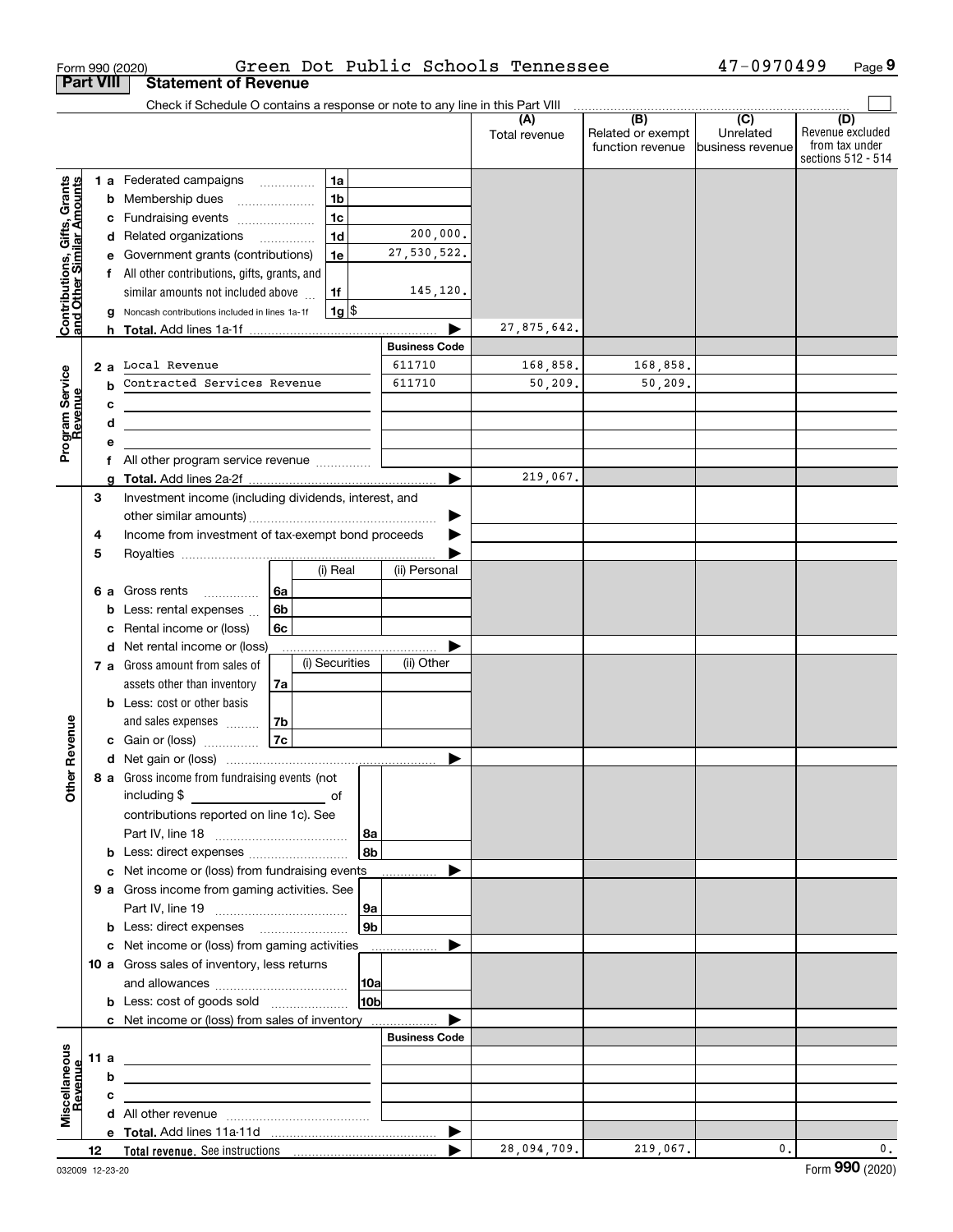Form 990 (2020) Page **Part IX Statement of Functional Expenses** Green Dot Public Schools Tennessee 47-0970499

*Section 501(c)(3) and 501(c)(4) organizations must complete all columns. All other organizations must complete column (A).*

|              | Do not include amounts reported on lines 6b,<br>7b, 8b, 9b, and 10b of Part VIII.                  | (A)<br>Total expenses | (B)<br>Program service<br>expenses | $\overline{C}$<br>Management and<br>general expenses | (D)<br>Fundraising<br>expenses |
|--------------|----------------------------------------------------------------------------------------------------|-----------------------|------------------------------------|------------------------------------------------------|--------------------------------|
| 1            | Grants and other assistance to domestic organizations                                              |                       |                                    |                                                      |                                |
|              | and domestic governments. See Part IV, line 21                                                     |                       |                                    |                                                      |                                |
| $\mathbf{2}$ | Grants and other assistance to domestic                                                            |                       |                                    |                                                      |                                |
|              | individuals. See Part IV, line 22                                                                  |                       |                                    |                                                      |                                |
| 3            | Grants and other assistance to foreign                                                             |                       |                                    |                                                      |                                |
|              | organizations, foreign governments, and foreign                                                    |                       |                                    |                                                      |                                |
|              | individuals. See Part IV, lines 15 and 16                                                          |                       |                                    |                                                      |                                |
| 4            | Benefits paid to or for members                                                                    |                       |                                    |                                                      |                                |
| 5            | Compensation of current officers, directors,                                                       |                       |                                    |                                                      |                                |
|              | trustees, and key employees                                                                        | 118,472.              | 110,321.                           | 8,151.                                               |                                |
| 6            | Compensation not included above to disqualified                                                    |                       |                                    |                                                      |                                |
|              | persons (as defined under section 4958(f)(1)) and                                                  |                       |                                    |                                                      |                                |
|              | persons described in section $4958(c)(3)(B)$                                                       |                       |                                    |                                                      |                                |
| 7            |                                                                                                    | 11,758,431.           | 11,033,668.                        | 724,763.                                             |                                |
| 8            | Pension plan accruals and contributions (include                                                   |                       |                                    |                                                      |                                |
|              | section 401(k) and 403(b) employer contributions)                                                  | 1, 244, 693.          | 1,238,803.                         | 5,890.                                               |                                |
| 9            |                                                                                                    | 1,804,277.            | 1,690,144.                         | 114, 133.                                            |                                |
| 10           |                                                                                                    | 888,533.              | 832,218.                           | $\overline{56, 315}$ .                               |                                |
| 11           | Fees for services (nonemployees):                                                                  |                       |                                    |                                                      |                                |
| а            |                                                                                                    |                       |                                    |                                                      |                                |
| b            |                                                                                                    | 16,663.               |                                    | 16,663.                                              |                                |
| c            |                                                                                                    |                       |                                    |                                                      |                                |
| d            |                                                                                                    |                       |                                    |                                                      |                                |
|              | Professional fundraising services. See Part IV, line 17                                            |                       |                                    |                                                      |                                |
| f            | Investment management fees                                                                         |                       |                                    |                                                      |                                |
| g            | Other. (If line 11g amount exceeds 10% of line 25,                                                 |                       |                                    |                                                      |                                |
|              | column (A) amount, list line 11g expenses on Sch 0.)                                               |                       |                                    |                                                      |                                |
| 12           |                                                                                                    |                       |                                    |                                                      |                                |
| 13           |                                                                                                    | 1,339,770.            | 3,964.                             | 1,335,806.                                           |                                |
| 14           |                                                                                                    | 167,053.              | 128, 324.                          | 38,729.                                              |                                |
| 15           |                                                                                                    |                       |                                    |                                                      |                                |
| 16           |                                                                                                    | 2,777,516.            | 2,756,992.                         | 20,524.                                              |                                |
| 17           | Travel                                                                                             | 46, 239.              | 40, 277.                           | 5,962.                                               |                                |
| 18           | Payments of travel or entertainment expenses                                                       |                       |                                    |                                                      |                                |
|              | for any federal, state, or local public officials                                                  |                       |                                    |                                                      |                                |
| 19           | Conferences, conventions, and meetings                                                             |                       |                                    |                                                      |                                |
| 20           | Interest                                                                                           | 177,855.              | 177, 855.                          |                                                      |                                |
| 21           |                                                                                                    |                       |                                    |                                                      |                                |
| 22           | Depreciation, depletion, and amortization                                                          | 316,928.              | 270,850.                           | 46,078.<br>16,977.                                   |                                |
| 23           | Insurance                                                                                          | 164,006.              | 147,029.                           |                                                      |                                |
| 24           | Other expenses. Itemize expenses not covered<br>above (List miscellaneous expenses on line 24e. If |                       |                                    |                                                      |                                |
|              | line 24e amount exceeds 10% of line 25, column (A)                                                 |                       |                                    |                                                      |                                |
|              | amount, list line 24e expenses on Schedule O.)<br>Student Services                                 | 2,220,888.            | 2,220,888.                         |                                                      |                                |
| a            | Shared Service Fees                                                                                | 1,792,403.            |                                    | 1,792,403.                                           |                                |
| b            | Materials and Supplies                                                                             | 1,140,298.            | 1, 140, 298.                       |                                                      |                                |
| C.           |                                                                                                    |                       |                                    |                                                      |                                |
| d            |                                                                                                    | 1,072,513.            | 1,072,513.                         |                                                      |                                |
|              | e All other expenses<br>Total functional expenses. Add lines 1 through 24e                         | 27,046,538.           | $\overline{22,864,144}$ .          | 4, 182, 394.                                         | 0.                             |
| 25<br>26     | Joint costs. Complete this line only if the organization                                           |                       |                                    |                                                      |                                |
|              | reported in column (B) joint costs from a combined                                                 |                       |                                    |                                                      |                                |
|              | educational campaign and fundraising solicitation.                                                 |                       |                                    |                                                      |                                |
|              | Check here $\blacktriangleright$<br>if following SOP 98-2 (ASC 958-720)                            |                       |                                    |                                                      |                                |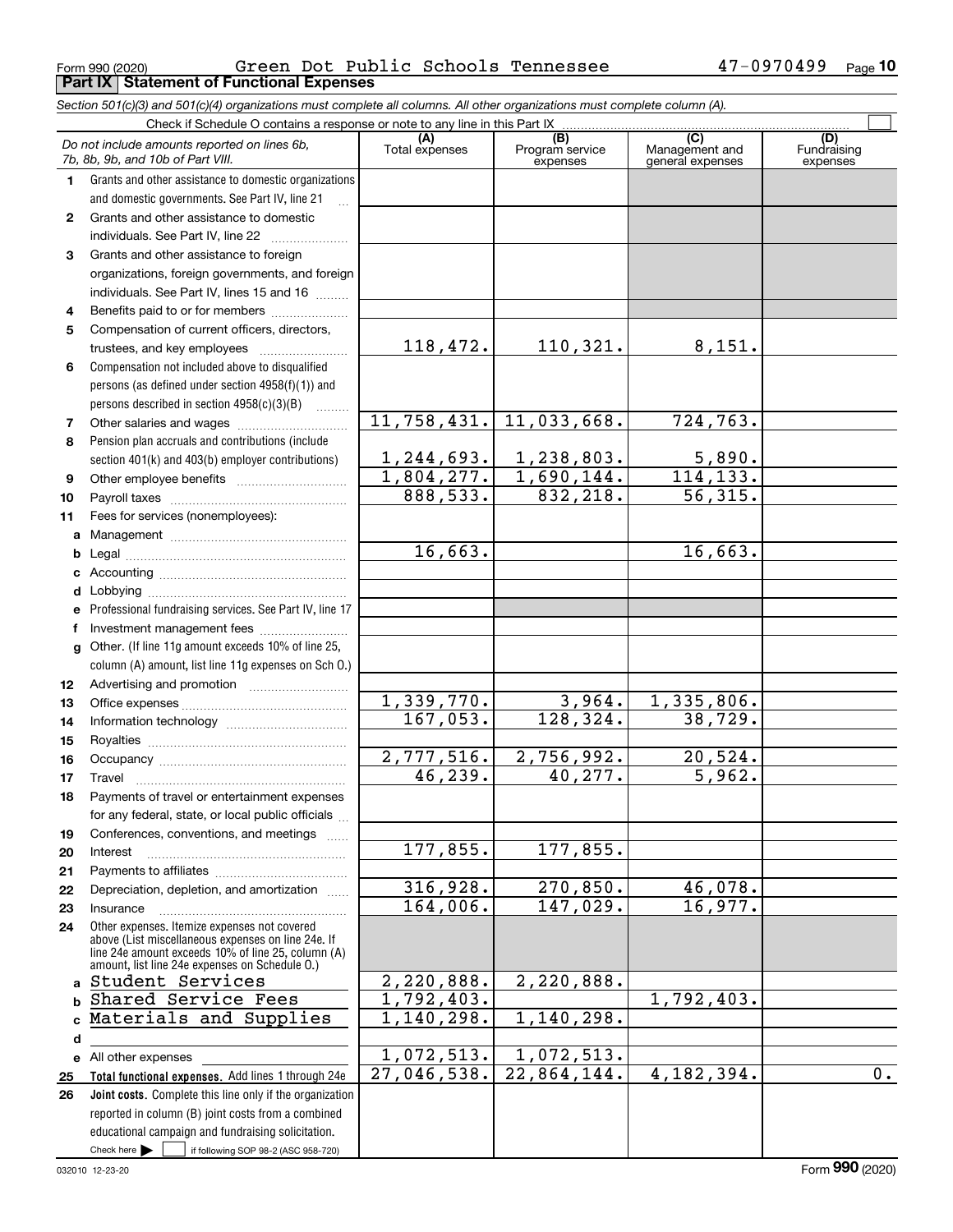| OLIII AAN (SASA)       |  |  |
|------------------------|--|--|
| Part X   Balance Sheet |  |  |

### Form 990 (2020) Green Dot Public Schools Tennessee 47-0970499 <sub>Page</sub> 11

|                             | Part X | <b>Balance Sheet</b>                                                                                                                                                                                                           |                                                                           |                         |                               |                  |                           |
|-----------------------------|--------|--------------------------------------------------------------------------------------------------------------------------------------------------------------------------------------------------------------------------------|---------------------------------------------------------------------------|-------------------------|-------------------------------|------------------|---------------------------|
|                             |        | Check if Schedule O contains a response or note to any line in this Part X                                                                                                                                                     |                                                                           |                         |                               |                  |                           |
|                             |        |                                                                                                                                                                                                                                |                                                                           |                         | (A)<br>Beginning of year      |                  | (B)<br>End of year        |
|                             | 1      |                                                                                                                                                                                                                                |                                                                           |                         | 5,981,086.                    | $\mathbf{1}$     | 4,835,576.                |
|                             | 2      |                                                                                                                                                                                                                                |                                                                           |                         |                               | $\mathbf{2}$     |                           |
|                             | з      |                                                                                                                                                                                                                                |                                                                           |                         | 3                             |                  |                           |
|                             | 4      |                                                                                                                                                                                                                                | 1,472,134.                                                                | $\overline{\mathbf{4}}$ | 2,330,437.                    |                  |                           |
|                             | 5      | Loans and other receivables from any current or former officer, director,                                                                                                                                                      |                                                                           |                         |                               |                  |                           |
|                             |        | trustee, key employee, creator or founder, substantial contributor, or 35%                                                                                                                                                     |                                                                           |                         |                               |                  |                           |
|                             |        | controlled entity or family member of any of these persons                                                                                                                                                                     |                                                                           | 5                       |                               |                  |                           |
|                             | 6      | Loans and other receivables from other disqualified persons (as defined                                                                                                                                                        |                                                                           |                         |                               |                  |                           |
|                             |        |                                                                                                                                                                                                                                | under section 4958(f)(1)), and persons described in section 4958(c)(3)(B) |                         |                               |                  |                           |
|                             | 7      |                                                                                                                                                                                                                                |                                                                           |                         |                               | $\overline{7}$   |                           |
| Assets                      | 8      |                                                                                                                                                                                                                                |                                                                           |                         |                               | 8                |                           |
|                             | 9      | Prepaid expenses and deferred charges                                                                                                                                                                                          |                                                                           |                         | 210, 365.                     | $\boldsymbol{9}$ | 48,531.                   |
|                             |        | <b>10a</b> Land, buildings, and equipment: cost or other                                                                                                                                                                       |                                                                           |                         |                               |                  |                           |
|                             |        | basis. Complete Part VI of Schedule D  10a   8,976,681.                                                                                                                                                                        |                                                                           |                         |                               |                  |                           |
|                             |        | <u>  10b</u>  <br><b>b</b> Less: accumulated depreciation                                                                                                                                                                      |                                                                           | 1,434,643.              | 6,715,096.                    | 10 <sub>c</sub>  | 7,542,038.                |
|                             | 11     |                                                                                                                                                                                                                                |                                                                           |                         |                               | 11               |                           |
|                             | 12     |                                                                                                                                                                                                                                |                                                                           | 12                      |                               |                  |                           |
|                             | 13     | Investments - program-related. See Part IV, line 11                                                                                                                                                                            |                                                                           |                         | 13                            |                  |                           |
|                             | 14     |                                                                                                                                                                                                                                |                                                                           | 14                      |                               |                  |                           |
|                             | 15     |                                                                                                                                                                                                                                | $\overline{3,486,095}$ .                                                  | 15                      | 3,479,446.                    |                  |                           |
|                             | 16     | Total assets. Add lines 1 through 15 (must equal line 33) [100] [100] [100] [100] [100] [100] [100] [100] [100] [100] [100] [100] [100] [100] [100] [100] [100] [100] [100] [100] [100] [100] [100] [100] [100] [100] [100] [1 |                                                                           |                         | $\overline{17,864,776}$ .     | 16               | 18, 236, 028.             |
|                             | 17     |                                                                                                                                                                                                                                | 1,460,962.                                                                | 17                      | 1,490,489.                    |                  |                           |
|                             | 18     |                                                                                                                                                                                                                                |                                                                           |                         |                               | 18               |                           |
|                             | 19     | Deferred revenue manual contracts and contracts are contracted and contract and contract are contracted and contract are contracted and contract are contracted and contract are contracted and contract are contracted and co |                                                                           |                         | 10,697.                       | 19               | 400.                      |
|                             | 20     |                                                                                                                                                                                                                                |                                                                           |                         |                               | 20               |                           |
|                             | 21     | Escrow or custodial account liability. Complete Part IV of Schedule D                                                                                                                                                          |                                                                           | 1.1.1.1.1.1.1.1.1       |                               | 21               |                           |
|                             | 22     | Loans and other payables to any current or former officer, director,                                                                                                                                                           |                                                                           |                         |                               |                  |                           |
|                             |        | trustee, key employee, creator or founder, substantial contributor, or 35%                                                                                                                                                     |                                                                           |                         |                               |                  |                           |
| Liabilities                 |        | controlled entity or family member of any of these persons                                                                                                                                                                     |                                                                           |                         |                               | 22               |                           |
|                             | 23     | Secured mortgages and notes payable to unrelated third parties                                                                                                                                                                 |                                                                           |                         | 10,000,742.                   | 23               | 9,993,647.                |
|                             | 24     |                                                                                                                                                                                                                                |                                                                           |                         |                               | 24               |                           |
|                             | 25     | Other liabilities (including federal income tax, payables to related third                                                                                                                                                     |                                                                           |                         |                               |                  |                           |
|                             |        | parties, and other liabilities not included on lines 17-24). Complete Part X                                                                                                                                                   |                                                                           |                         |                               |                  |                           |
|                             |        | of Schedule D                                                                                                                                                                                                                  |                                                                           |                         | 4, 436, 855.<br>15,909,256.   | 25               | 3,747,801.<br>15,232,337. |
|                             | 26     | Total liabilities. Add lines 17 through 25                                                                                                                                                                                     |                                                                           |                         |                               | 26               |                           |
|                             |        | Organizations that follow FASB ASC 958, check here $\blacktriangleright \boxed{X}$                                                                                                                                             |                                                                           |                         |                               |                  |                           |
|                             | 27     | and complete lines 27, 28, 32, and 33.<br>Net assets without donor restrictions                                                                                                                                                |                                                                           |                         | 1,663,422.                    | 27               |                           |
|                             | 28     | Net assets with donor restrictions                                                                                                                                                                                             | 292,098.                                                                  | 28                      | $\frac{2,901,899.}{101,792.}$ |                  |                           |
|                             |        | Organizations that do not follow FASB ASC 958, check here $\blacktriangleright$                                                                                                                                                |                                                                           |                         |                               |                  |                           |
|                             |        | and complete lines 29 through 33.                                                                                                                                                                                              |                                                                           |                         |                               |                  |                           |
|                             | 29     |                                                                                                                                                                                                                                |                                                                           |                         |                               | 29               |                           |
|                             | 30     | Paid-in or capital surplus, or land, building, or equipment fund                                                                                                                                                               |                                                                           |                         |                               | 30               |                           |
|                             | 31     | Retained earnings, endowment, accumulated income, or other funds                                                                                                                                                               |                                                                           |                         |                               | 31               |                           |
| Net Assets or Fund Balances | 32     | Total net assets or fund balances                                                                                                                                                                                              |                                                                           |                         | 1,955,520.                    | 32               | 3,003,691.                |
|                             | 33     | Total liabilities and net assets/fund balances                                                                                                                                                                                 |                                                                           |                         | 17,864,776.                   | 33               | 18, 236, 028.             |
|                             |        |                                                                                                                                                                                                                                |                                                                           |                         |                               |                  |                           |

Form (2020) **990**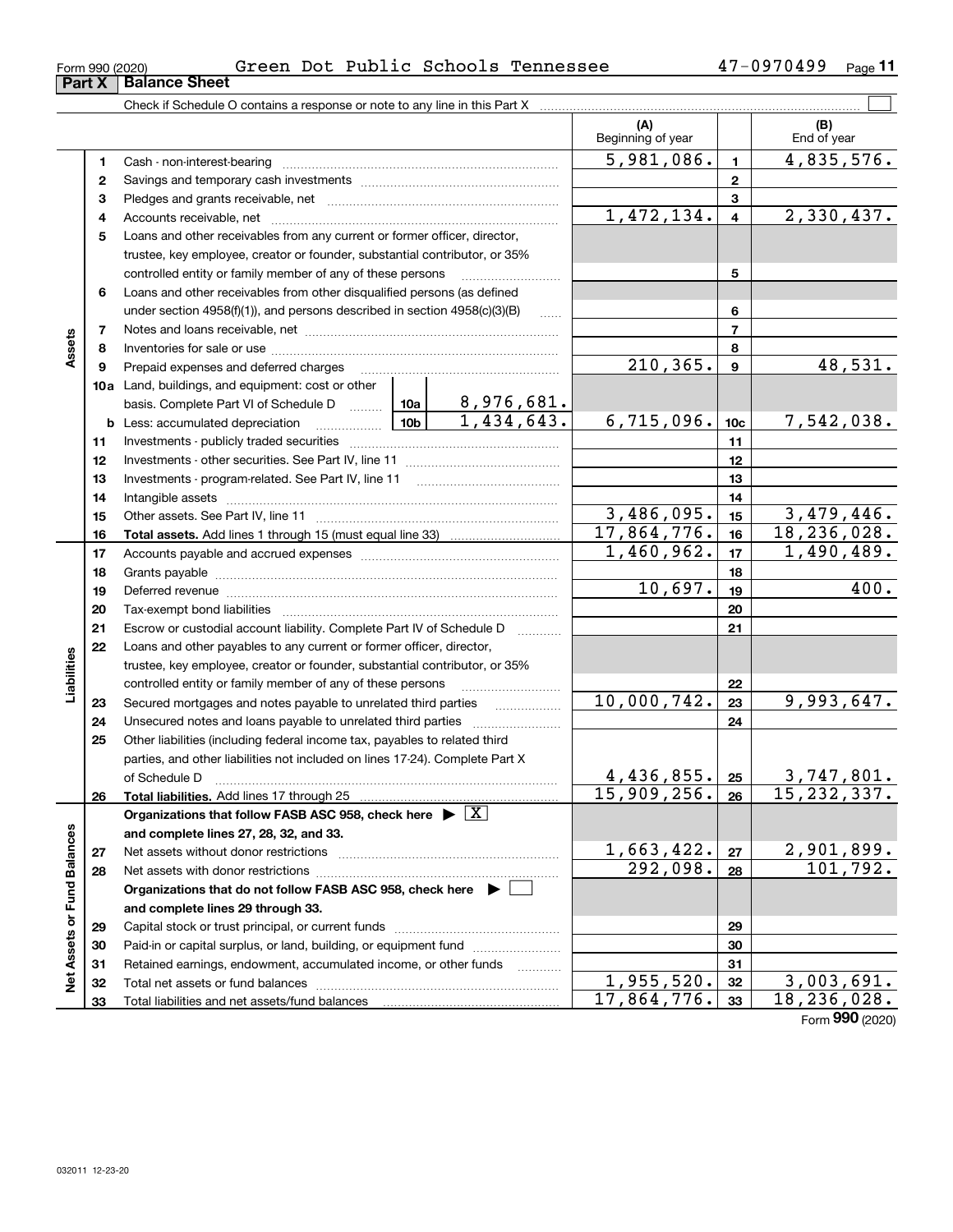|    | Green Dot Public Schools Tennessee<br>Form 990 (2020)                                                                           |                | 47-0970499     |            | Page 12   |
|----|---------------------------------------------------------------------------------------------------------------------------------|----------------|----------------|------------|-----------|
|    | <b>Reconciliation of Net Assets</b><br>Part XI                                                                                  |                |                |            |           |
|    |                                                                                                                                 |                |                |            |           |
|    |                                                                                                                                 |                |                |            |           |
| 1  | Total revenue (must equal Part VIII, column (A), line 12)                                                                       | $\mathbf{1}$   | 28,094,709.    |            |           |
| 2  | Total expenses (must equal Part IX, column (A), line 25)                                                                        | $\overline{2}$ | 27,046,538.    |            |           |
| 3  | Revenue less expenses. Subtract line 2 from line 1                                                                              | 3              | 1,048,171.     |            |           |
| 4  |                                                                                                                                 | 4              | 1,955,520.     |            |           |
| 5  |                                                                                                                                 | 5              |                |            |           |
| 6  |                                                                                                                                 | 6              |                |            |           |
| 7  | Investment expenses www.communication.com/www.communication.com/www.communication.com/www.com                                   | $\overline{7}$ |                |            |           |
| 8  | Prior period adjustments                                                                                                        | 8              |                |            |           |
| 9  | Other changes in net assets or fund balances (explain on Schedule O)                                                            | 9              |                |            | 0.        |
| 10 | Net assets or fund balances at end of year. Combine lines 3 through 9 (must equal Part X, line 32,                              |                |                |            |           |
|    |                                                                                                                                 | 10             | 3,003,691.     |            |           |
|    | Part XII Financial Statements and Reporting                                                                                     |                |                |            |           |
|    |                                                                                                                                 |                |                |            |           |
|    |                                                                                                                                 |                |                | <b>Yes</b> | <b>No</b> |
| 1  | $\boxed{\mathbf{X}}$ Accrual<br>Accounting method used to prepare the Form 990: <u>June</u> Cash<br>Other                       |                |                |            |           |
|    | If the organization changed its method of accounting from a prior year or checked "Other," explain in Schedule O.               |                |                |            |           |
|    | 2a Were the organization's financial statements compiled or reviewed by an independent accountant?                              |                | 2a             |            | х         |
|    | If "Yes," check a box below to indicate whether the financial statements for the year were compiled or reviewed on a            |                |                |            |           |
|    | separate basis, consolidated basis, or both:                                                                                    |                |                |            |           |
|    | Separate basis<br><b>Consolidated basis</b><br>Both consolidated and separate basis                                             |                |                |            |           |
|    | <b>b</b> Were the organization's financial statements audited by an independent accountant?                                     |                | 2 <sub>b</sub> | Х          |           |
|    | If "Yes," check a box below to indicate whether the financial statements for the year were audited on a separate basis,         |                |                |            |           |
|    | consolidated basis, or both:                                                                                                    |                |                |            |           |
|    | $X$ Both consolidated and separate basis<br>Consolidated basis<br>Separate basis                                                |                |                |            |           |
|    | c If "Yes" to line 2a or 2b, does the organization have a committee that assumes responsibility for oversight of the audit,     |                |                |            |           |
|    |                                                                                                                                 |                | 2c             | х          |           |
|    | If the organization changed either its oversight process or selection process during the tax year, explain on Schedule O.       |                |                |            |           |
|    | 3a As a result of a federal award, was the organization required to undergo an audit or audits as set forth in the Single Audit |                |                |            |           |
|    |                                                                                                                                 |                | За             | х          |           |
|    | b If "Yes," did the organization undergo the required audit or audits? If the organization did not undergo the required audit   |                |                |            |           |
|    | or audits, explain why on Schedule O and describe any steps taken to undergo such audits                                        |                | 3b             | х          |           |

Form (2020) **990**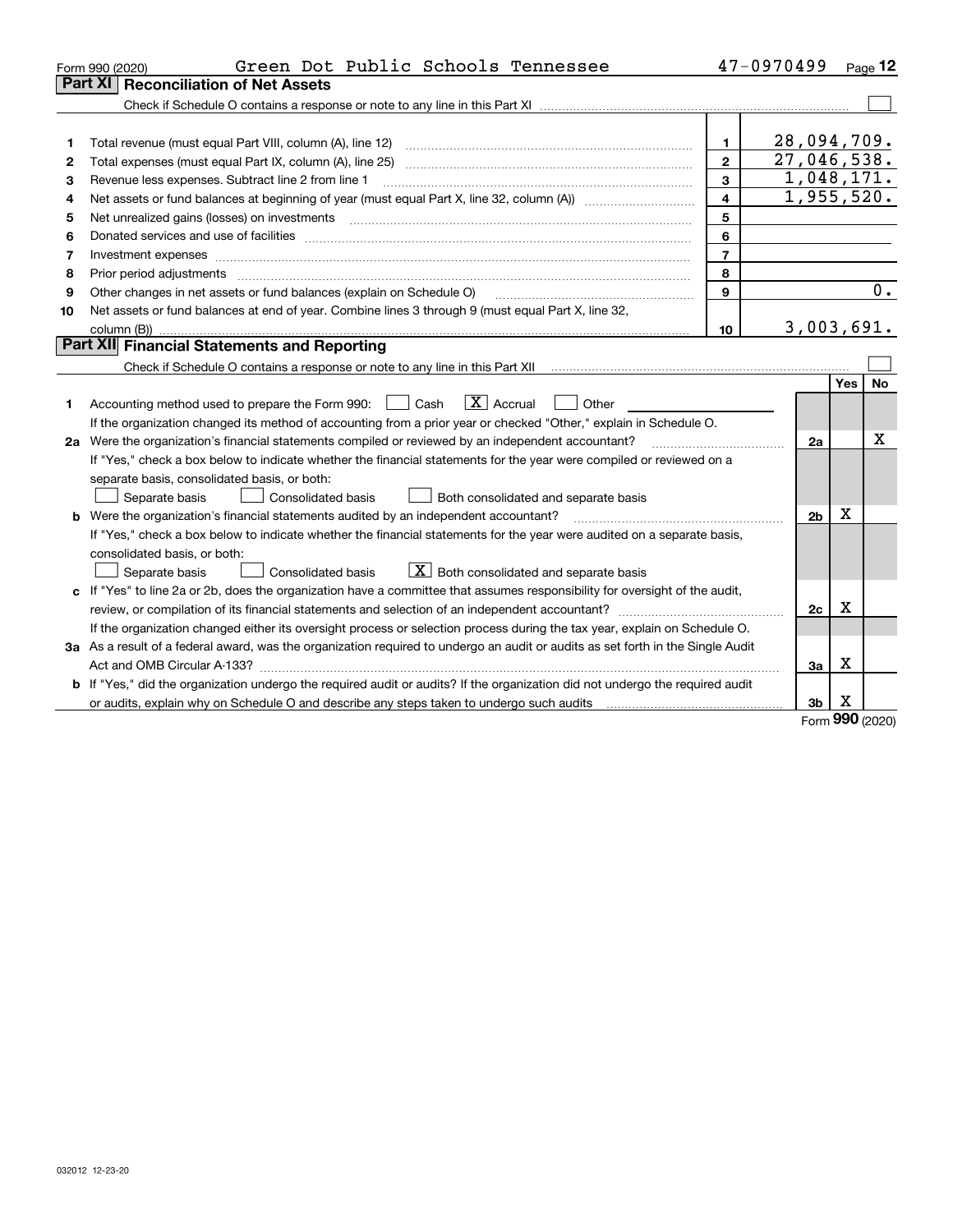| <b>SCHEDULE A</b> |  |
|-------------------|--|
|-------------------|--|

## **Public Charity Status and Public Support**

**Complete if the organization is a section 501(c)(3) organization or a section 4947(a)(1) nonexempt charitable trust. | Attach to Form 990 or Form 990-EZ.** 

| OMB No. 1545-0047                   |
|-------------------------------------|
| 2020                                |
| <b>Open to Public</b><br>Inspection |

| Department of the Treasury<br>Internal Revenue Service |    |                                                                                                                                                                                                 |  | Attach to Form 990 or Form 990-EZ.<br>Go to www.irs.gov/Form990 for instructions and the latest information. | <b>Open to Public</b><br><b>Inspection</b>                                                                                                   |                             |                                 |                            |  |                                       |  |
|--------------------------------------------------------|----|-------------------------------------------------------------------------------------------------------------------------------------------------------------------------------------------------|--|--------------------------------------------------------------------------------------------------------------|----------------------------------------------------------------------------------------------------------------------------------------------|-----------------------------|---------------------------------|----------------------------|--|---------------------------------------|--|
|                                                        |    | Name of the organization                                                                                                                                                                        |  |                                                                                                              |                                                                                                                                              |                             |                                 |                            |  | <b>Employer identification number</b> |  |
|                                                        |    |                                                                                                                                                                                                 |  |                                                                                                              | Green Dot Public Schools Tennessee                                                                                                           |                             |                                 |                            |  | 47-0970499                            |  |
| Part I                                                 |    |                                                                                                                                                                                                 |  |                                                                                                              | Reason for Public Charity Status. (All organizations must complete this part.) See instructions.                                             |                             |                                 |                            |  |                                       |  |
|                                                        |    |                                                                                                                                                                                                 |  | The organization is not a private foundation because it is: (For lines 1 through 12, check only one box.)    |                                                                                                                                              |                             |                                 |                            |  |                                       |  |
| 1                                                      |    |                                                                                                                                                                                                 |  |                                                                                                              |                                                                                                                                              |                             |                                 |                            |  |                                       |  |
| 2                                                      | ΙX | A church, convention of churches, or association of churches described in section 170(b)(1)(A)(i).<br>A school described in section 170(b)(1)(A)(ii). (Attach Schedule E (Form 990 or 990-EZ).) |  |                                                                                                              |                                                                                                                                              |                             |                                 |                            |  |                                       |  |
| 3                                                      |    |                                                                                                                                                                                                 |  |                                                                                                              | A hospital or a cooperative hospital service organization described in section 170(b)(1)(A)(iii).                                            |                             |                                 |                            |  |                                       |  |
| 4                                                      |    |                                                                                                                                                                                                 |  |                                                                                                              | A medical research organization operated in conjunction with a hospital described in section 170(b)(1)(A)(iii). Enter the hospital's name,   |                             |                                 |                            |  |                                       |  |
|                                                        |    | city, and state:                                                                                                                                                                                |  |                                                                                                              |                                                                                                                                              |                             |                                 |                            |  |                                       |  |
| 5                                                      |    |                                                                                                                                                                                                 |  |                                                                                                              | An organization operated for the benefit of a college or university owned or operated by a governmental unit described in                    |                             |                                 |                            |  |                                       |  |
|                                                        |    |                                                                                                                                                                                                 |  | section 170(b)(1)(A)(iv). (Complete Part II.)                                                                |                                                                                                                                              |                             |                                 |                            |  |                                       |  |
| 6                                                      |    |                                                                                                                                                                                                 |  |                                                                                                              | A federal, state, or local government or governmental unit described in section 170(b)(1)(A)(v).                                             |                             |                                 |                            |  |                                       |  |
| 7                                                      |    |                                                                                                                                                                                                 |  |                                                                                                              | An organization that normally receives a substantial part of its support from a governmental unit or from the general public described in    |                             |                                 |                            |  |                                       |  |
|                                                        |    |                                                                                                                                                                                                 |  | section 170(b)(1)(A)(vi). (Complete Part II.)                                                                |                                                                                                                                              |                             |                                 |                            |  |                                       |  |
| 8                                                      |    |                                                                                                                                                                                                 |  |                                                                                                              | A community trust described in section 170(b)(1)(A)(vi). (Complete Part II.)                                                                 |                             |                                 |                            |  |                                       |  |
| 9                                                      |    |                                                                                                                                                                                                 |  |                                                                                                              | An agricultural research organization described in section 170(b)(1)(A)(ix) operated in conjunction with a land-grant college                |                             |                                 |                            |  |                                       |  |
|                                                        |    |                                                                                                                                                                                                 |  |                                                                                                              | or university or a non-land-grant college of agriculture (see instructions). Enter the name, city, and state of the college or               |                             |                                 |                            |  |                                       |  |
|                                                        |    | university:                                                                                                                                                                                     |  |                                                                                                              |                                                                                                                                              |                             |                                 |                            |  |                                       |  |
| 10                                                     |    |                                                                                                                                                                                                 |  |                                                                                                              | An organization that normally receives (1) more than 33 1/3% of its support from contributions, membership fees, and gross receipts from     |                             |                                 |                            |  |                                       |  |
|                                                        |    |                                                                                                                                                                                                 |  |                                                                                                              | activities related to its exempt functions, subject to certain exceptions; and (2) no more than 33 1/3% of its support from gross investment |                             |                                 |                            |  |                                       |  |
|                                                        |    |                                                                                                                                                                                                 |  |                                                                                                              | income and unrelated business taxable income (less section 511 tax) from businesses acquired by the organization after June 30, 1975.        |                             |                                 |                            |  |                                       |  |
|                                                        |    |                                                                                                                                                                                                 |  | See section 509(a)(2). (Complete Part III.)                                                                  |                                                                                                                                              |                             |                                 |                            |  |                                       |  |
| 11                                                     |    |                                                                                                                                                                                                 |  |                                                                                                              | An organization organized and operated exclusively to test for public safety. See section 509(a)(4).                                         |                             |                                 |                            |  |                                       |  |
| 12                                                     |    |                                                                                                                                                                                                 |  |                                                                                                              | An organization organized and operated exclusively for the benefit of, to perform the functions of, or to carry out the purposes of one or   |                             |                                 |                            |  |                                       |  |
|                                                        |    |                                                                                                                                                                                                 |  |                                                                                                              | more publicly supported organizations described in section 509(a)(1) or section 509(a)(2). See section 509(a)(3). Check the box in           |                             |                                 |                            |  |                                       |  |
|                                                        |    |                                                                                                                                                                                                 |  |                                                                                                              | lines 12a through 12d that describes the type of supporting organization and complete lines 12e, 12f, and 12g.                               |                             |                                 |                            |  |                                       |  |
| а                                                      |    |                                                                                                                                                                                                 |  |                                                                                                              | Type I. A supporting organization operated, supervised, or controlled by its supported organization(s), typically by giving                  |                             |                                 |                            |  |                                       |  |
|                                                        |    |                                                                                                                                                                                                 |  |                                                                                                              | the supported organization(s) the power to regularly appoint or elect a majority of the directors or trustees of the supporting              |                             |                                 |                            |  |                                       |  |
|                                                        |    |                                                                                                                                                                                                 |  | organization. You must complete Part IV, Sections A and B.                                                   |                                                                                                                                              |                             |                                 |                            |  |                                       |  |
| b                                                      |    |                                                                                                                                                                                                 |  |                                                                                                              | Type II. A supporting organization supervised or controlled in connection with its supported organization(s), by having                      |                             |                                 |                            |  |                                       |  |
|                                                        |    |                                                                                                                                                                                                 |  |                                                                                                              | control or management of the supporting organization vested in the same persons that control or manage the supported                         |                             |                                 |                            |  |                                       |  |
|                                                        |    |                                                                                                                                                                                                 |  | organization(s). You must complete Part IV, Sections A and C.                                                |                                                                                                                                              |                             |                                 |                            |  |                                       |  |
| с                                                      |    |                                                                                                                                                                                                 |  |                                                                                                              | Type III functionally integrated. A supporting organization operated in connection with, and functionally integrated with,                   |                             |                                 |                            |  |                                       |  |
|                                                        |    |                                                                                                                                                                                                 |  |                                                                                                              | its supported organization(s) (see instructions). You must complete Part IV, Sections A, D, and E.                                           |                             |                                 |                            |  |                                       |  |
| d                                                      |    |                                                                                                                                                                                                 |  |                                                                                                              | Type III non-functionally integrated. A supporting organization operated in connection with its supported organization(s)                    |                             |                                 |                            |  |                                       |  |
|                                                        |    |                                                                                                                                                                                                 |  |                                                                                                              | that is not functionally integrated. The organization generally must satisfy a distribution requirement and an attentiveness                 |                             |                                 |                            |  |                                       |  |
|                                                        |    |                                                                                                                                                                                                 |  |                                                                                                              | requirement (see instructions). You must complete Part IV, Sections A and D, and Part V.                                                     |                             |                                 |                            |  |                                       |  |
| е                                                      |    |                                                                                                                                                                                                 |  |                                                                                                              | Check this box if the organization received a written determination from the IRS that it is a Type I, Type II, Type III                      |                             |                                 |                            |  |                                       |  |
|                                                        |    |                                                                                                                                                                                                 |  |                                                                                                              | functionally integrated, or Type III non-functionally integrated supporting organization.                                                    |                             |                                 |                            |  |                                       |  |
|                                                        |    | f Enter the number of supported organizations                                                                                                                                                   |  |                                                                                                              |                                                                                                                                              |                             |                                 |                            |  |                                       |  |
| a                                                      |    |                                                                                                                                                                                                 |  | Provide the following information about the supported organization(s).                                       |                                                                                                                                              |                             | (iv) Is the organization listed |                            |  |                                       |  |
|                                                        |    | (i) Name of supported                                                                                                                                                                           |  | (ii) EIN                                                                                                     | (iii) Type of organization<br>(described on lines 1-10                                                                                       | in your governing document? |                                 | (v) Amount of monetary     |  | (vi) Amount of other                  |  |
|                                                        |    | organization                                                                                                                                                                                    |  |                                                                                                              | above (see instructions))                                                                                                                    | Yes                         | No                              | support (see instructions) |  | support (see instructions)            |  |
|                                                        |    |                                                                                                                                                                                                 |  |                                                                                                              |                                                                                                                                              |                             |                                 |                            |  |                                       |  |
|                                                        |    |                                                                                                                                                                                                 |  |                                                                                                              |                                                                                                                                              |                             |                                 |                            |  |                                       |  |
|                                                        |    |                                                                                                                                                                                                 |  |                                                                                                              |                                                                                                                                              |                             |                                 |                            |  |                                       |  |
|                                                        |    |                                                                                                                                                                                                 |  |                                                                                                              |                                                                                                                                              |                             |                                 |                            |  |                                       |  |
|                                                        |    |                                                                                                                                                                                                 |  |                                                                                                              |                                                                                                                                              |                             |                                 |                            |  |                                       |  |
|                                                        |    |                                                                                                                                                                                                 |  |                                                                                                              |                                                                                                                                              |                             |                                 |                            |  |                                       |  |
|                                                        |    |                                                                                                                                                                                                 |  |                                                                                                              |                                                                                                                                              |                             |                                 |                            |  |                                       |  |
|                                                        |    |                                                                                                                                                                                                 |  |                                                                                                              |                                                                                                                                              |                             |                                 |                            |  |                                       |  |
|                                                        |    |                                                                                                                                                                                                 |  |                                                                                                              |                                                                                                                                              |                             |                                 |                            |  |                                       |  |
|                                                        |    |                                                                                                                                                                                                 |  |                                                                                                              |                                                                                                                                              |                             |                                 |                            |  |                                       |  |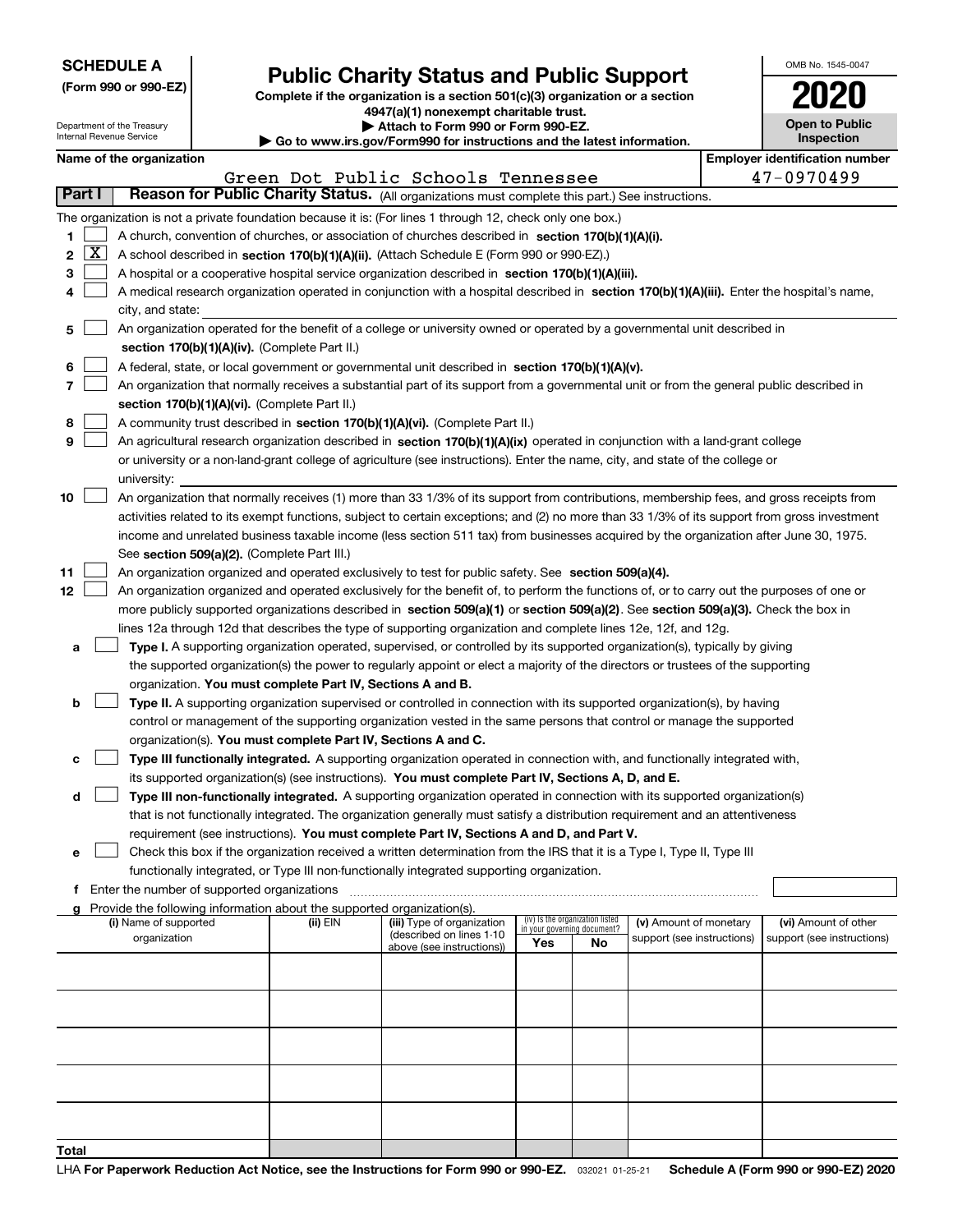### Schedule A (Form 990 or 990-EZ) 2020 Page Green Dot Public Schools Tennessee 47-0970499**Part II Support Schedule for Organizations Described in Sections 170(b)(1)(A)(iv) and 170(b)(1)(A)(vi)**

(Complete only if you checked the box on line 5, 7, or 8 of Part I or if the organization failed to qualify under Part III. If the organization fails to qualify under the tests listed below, please complete Part III.)

|     | <b>Section A. Public Support</b>                                                                                                               |          |          |            |            |          |           |
|-----|------------------------------------------------------------------------------------------------------------------------------------------------|----------|----------|------------|------------|----------|-----------|
|     | Calendar year (or fiscal year beginning in) $\blacktriangleright$                                                                              | (a) 2016 | (b) 2017 | $(c)$ 2018 | $(d)$ 2019 | (e) 2020 | (f) Total |
|     | <b>1</b> Gifts, grants, contributions, and                                                                                                     |          |          |            |            |          |           |
|     | membership fees received. (Do not                                                                                                              |          |          |            |            |          |           |
|     | include any "unusual grants.")                                                                                                                 |          |          |            |            |          |           |
|     | 2 Tax revenues levied for the organ-                                                                                                           |          |          |            |            |          |           |
|     | ization's benefit and either paid to                                                                                                           |          |          |            |            |          |           |
|     | or expended on its behalf                                                                                                                      |          |          |            |            |          |           |
|     | 3 The value of services or facilities                                                                                                          |          |          |            |            |          |           |
|     | furnished by a governmental unit to                                                                                                            |          |          |            |            |          |           |
|     | the organization without charge                                                                                                                |          |          |            |            |          |           |
|     | <b>4 Total.</b> Add lines 1 through 3                                                                                                          |          |          |            |            |          |           |
| 5.  | The portion of total contributions                                                                                                             |          |          |            |            |          |           |
|     | by each person (other than a                                                                                                                   |          |          |            |            |          |           |
|     | governmental unit or publicly                                                                                                                  |          |          |            |            |          |           |
|     | supported organization) included                                                                                                               |          |          |            |            |          |           |
|     | on line 1 that exceeds 2% of the                                                                                                               |          |          |            |            |          |           |
|     | amount shown on line 11,                                                                                                                       |          |          |            |            |          |           |
|     | column (f)                                                                                                                                     |          |          |            |            |          |           |
|     | 6 Public support. Subtract line 5 from line 4.                                                                                                 |          |          |            |            |          |           |
|     | <b>Section B. Total Support</b>                                                                                                                |          |          |            |            |          |           |
|     | Calendar year (or fiscal year beginning in) $\blacktriangleright$                                                                              | (a) 2016 | (b) 2017 | $(c)$ 2018 | $(d)$ 2019 | (e) 2020 | (f) Total |
|     | 7 Amounts from line 4                                                                                                                          |          |          |            |            |          |           |
| 8   | Gross income from interest,                                                                                                                    |          |          |            |            |          |           |
|     | dividends, payments received on                                                                                                                |          |          |            |            |          |           |
|     | securities loans, rents, royalties,                                                                                                            |          |          |            |            |          |           |
|     | and income from similar sources                                                                                                                |          |          |            |            |          |           |
|     | <b>9</b> Net income from unrelated business                                                                                                    |          |          |            |            |          |           |
|     | activities, whether or not the                                                                                                                 |          |          |            |            |          |           |
|     | business is regularly carried on                                                                                                               |          |          |            |            |          |           |
|     | <b>10</b> Other income. Do not include gain                                                                                                    |          |          |            |            |          |           |
|     | or loss from the sale of capital                                                                                                               |          |          |            |            |          |           |
|     | assets (Explain in Part VI.)                                                                                                                   |          |          |            |            |          |           |
|     | 11 Total support. Add lines 7 through 10                                                                                                       |          |          |            |            |          |           |
|     | <b>12</b> Gross receipts from related activities, etc. (see instructions)                                                                      |          |          |            |            | 12       |           |
|     | 13 First 5 years. If the Form 990 is for the organization's first, second, third, fourth, or fifth tax year as a section 501(c)(3)             |          |          |            |            |          |           |
|     | organization, check this box and stop here manufactured and content to the state of the state of the state of                                  |          |          |            |            |          |           |
|     | <b>Section C. Computation of Public Support Percentage</b>                                                                                     |          |          |            |            |          |           |
|     | 14 Public support percentage for 2020 (line 6, column (f), divided by line 11, column (f)) <i>manameronium</i> control                         |          |          |            |            | 14       | %         |
|     |                                                                                                                                                |          |          |            |            | 15       | %         |
|     | 16a 33 1/3% support test - 2020. If the organization did not check the box on line 13, and line 14 is 33 1/3% or more, check this box and      |          |          |            |            |          |           |
|     | stop here. The organization qualifies as a publicly supported organization                                                                     |          |          |            |            |          | $\sim$    |
|     | b 33 1/3% support test - 2019. If the organization did not check a box on line 13 or 16a, and line 15 is 33 1/3% or more, check this box       |          |          |            |            |          |           |
|     | and stop here. The organization qualifies as a publicly supported organization                                                                 |          |          |            |            |          |           |
|     | 17a 10% -facts-and-circumstances test - 2020. If the organization did not check a box on line 13, 16a, or 16b, and line 14 is 10% or more,     |          |          |            |            |          |           |
|     | and if the organization meets the facts-and-circumstances test, check this box and stop here. Explain in Part VI how the organization          |          |          |            |            |          |           |
|     | meets the facts-and-circumstances test. The organization qualifies as a publicly supported organization                                        |          |          |            |            |          |           |
|     | <b>b 10% -facts-and-circumstances test - 2019.</b> If the organization did not check a box on line 13, 16a, 16b, or 17a, and line 15 is 10% or |          |          |            |            |          |           |
|     | more, and if the organization meets the facts-and-circumstances test, check this box and stop here. Explain in Part VI how the                 |          |          |            |            |          |           |
|     | organization meets the facts-and-circumstances test. The organization qualifies as a publicly supported organization                           |          |          |            |            |          |           |
| 18. | Private foundation. If the organization did not check a box on line 13, 16a, 16b, 17a, or 17b, check this box and see instructions             |          |          |            |            |          |           |

**Schedule A (Form 990 or 990-EZ) 2020**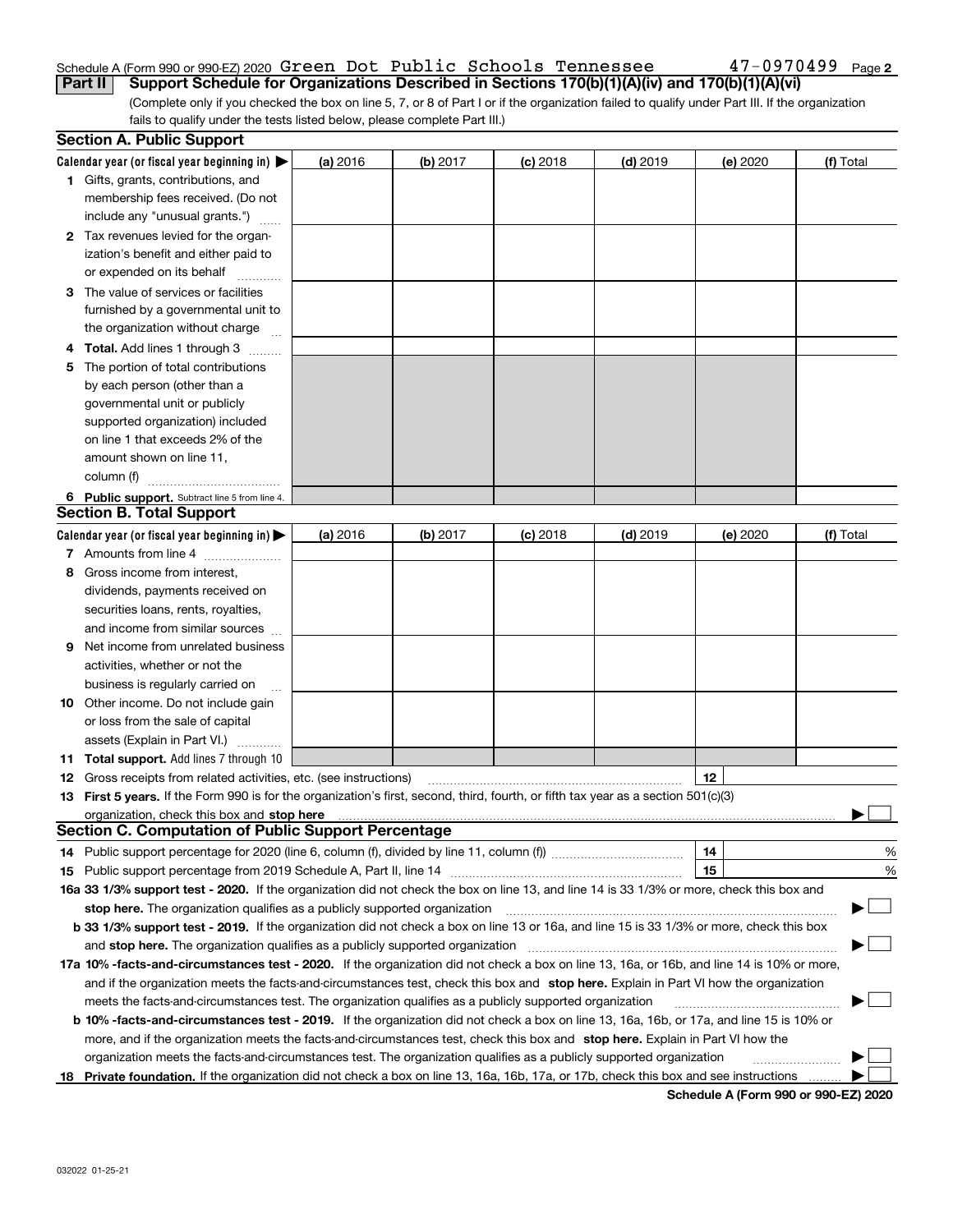### Schedule A (Form 990 or 990-EZ) 2020 Page Green Dot Public Schools Tennessee 47-0970499**Part III | Support Schedule for Organizations Described in Section 509(a)(2)**

(Complete only if you checked the box on line 10 of Part I or if the organization failed to qualify under Part II. If the organization fails to qualify under the tests listed below, please complete Part II.)

|     | <b>Section A. Public Support</b>                                                                                                                                                                                               |          |          |            |            |          |           |
|-----|--------------------------------------------------------------------------------------------------------------------------------------------------------------------------------------------------------------------------------|----------|----------|------------|------------|----------|-----------|
|     | Calendar year (or fiscal year beginning in) $\blacktriangleright$                                                                                                                                                              | (a) 2016 | (b) 2017 | $(c)$ 2018 | $(d)$ 2019 | (e) 2020 | (f) Total |
|     | 1 Gifts, grants, contributions, and                                                                                                                                                                                            |          |          |            |            |          |           |
|     | membership fees received. (Do not                                                                                                                                                                                              |          |          |            |            |          |           |
|     | include any "unusual grants.")                                                                                                                                                                                                 |          |          |            |            |          |           |
|     | <b>2</b> Gross receipts from admissions,                                                                                                                                                                                       |          |          |            |            |          |           |
|     | merchandise sold or services per-                                                                                                                                                                                              |          |          |            |            |          |           |
|     | formed, or facilities furnished in                                                                                                                                                                                             |          |          |            |            |          |           |
|     | any activity that is related to the<br>organization's tax-exempt purpose                                                                                                                                                       |          |          |            |            |          |           |
|     | 3 Gross receipts from activities that                                                                                                                                                                                          |          |          |            |            |          |           |
|     | are not an unrelated trade or bus-                                                                                                                                                                                             |          |          |            |            |          |           |
|     | iness under section 513                                                                                                                                                                                                        |          |          |            |            |          |           |
|     | 4 Tax revenues levied for the organ-                                                                                                                                                                                           |          |          |            |            |          |           |
|     | ization's benefit and either paid to                                                                                                                                                                                           |          |          |            |            |          |           |
|     | or expended on its behalf                                                                                                                                                                                                      |          |          |            |            |          |           |
|     | .                                                                                                                                                                                                                              |          |          |            |            |          |           |
|     | 5 The value of services or facilities<br>furnished by a governmental unit to                                                                                                                                                   |          |          |            |            |          |           |
|     |                                                                                                                                                                                                                                |          |          |            |            |          |           |
|     | the organization without charge                                                                                                                                                                                                |          |          |            |            |          |           |
|     | <b>6 Total.</b> Add lines 1 through 5                                                                                                                                                                                          |          |          |            |            |          |           |
|     | 7a Amounts included on lines 1, 2, and                                                                                                                                                                                         |          |          |            |            |          |           |
|     | 3 received from disqualified persons                                                                                                                                                                                           |          |          |            |            |          |           |
|     | <b>b</b> Amounts included on lines 2 and 3 received<br>from other than disqualified persons that                                                                                                                               |          |          |            |            |          |           |
|     | exceed the greater of \$5,000 or 1% of the                                                                                                                                                                                     |          |          |            |            |          |           |
|     | amount on line 13 for the year                                                                                                                                                                                                 |          |          |            |            |          |           |
|     | c Add lines 7a and 7b                                                                                                                                                                                                          |          |          |            |            |          |           |
|     | 8 Public support. (Subtract line 7c from line 6.)                                                                                                                                                                              |          |          |            |            |          |           |
|     | <b>Section B. Total Support</b>                                                                                                                                                                                                |          |          |            |            |          |           |
|     | Calendar year (or fiscal year beginning in) $\blacktriangleright$                                                                                                                                                              | (a) 2016 | (b) 2017 | $(c)$ 2018 | $(d)$ 2019 | (e) 2020 | (f) Total |
|     | 9 Amounts from line 6                                                                                                                                                                                                          |          |          |            |            |          |           |
|     | <b>10a</b> Gross income from interest,<br>dividends, payments received on                                                                                                                                                      |          |          |            |            |          |           |
|     | securities loans, rents, royalties,                                                                                                                                                                                            |          |          |            |            |          |           |
|     | and income from similar sources                                                                                                                                                                                                |          |          |            |            |          |           |
|     | <b>b</b> Unrelated business taxable income                                                                                                                                                                                     |          |          |            |            |          |           |
|     | (less section 511 taxes) from businesses                                                                                                                                                                                       |          |          |            |            |          |           |
|     | acquired after June 30, 1975                                                                                                                                                                                                   |          |          |            |            |          |           |
|     | c Add lines 10a and 10b                                                                                                                                                                                                        |          |          |            |            |          |           |
|     | 11 Net income from unrelated business                                                                                                                                                                                          |          |          |            |            |          |           |
|     | activities not included in line 10b,<br>whether or not the business is                                                                                                                                                         |          |          |            |            |          |           |
|     | regularly carried on                                                                                                                                                                                                           |          |          |            |            |          |           |
|     | <b>12</b> Other income. Do not include gain                                                                                                                                                                                    |          |          |            |            |          |           |
|     | or loss from the sale of capital                                                                                                                                                                                               |          |          |            |            |          |           |
|     | assets (Explain in Part VI.)<br>13 Total support. (Add lines 9, 10c, 11, and 12.)                                                                                                                                              |          |          |            |            |          |           |
|     | 14 First 5 years. If the Form 990 is for the organization's first, second, third, fourth, or fifth tax year as a section 501(c)(3) organization,                                                                               |          |          |            |            |          |           |
|     | check this box and stop here measurements and contain the state of the state of the state of the state of the state of the state of the state of the state of the state of the state of the state of the state of the state of |          |          |            |            |          |           |
|     | <b>Section C. Computation of Public Support Percentage</b>                                                                                                                                                                     |          |          |            |            |          |           |
|     |                                                                                                                                                                                                                                |          |          |            |            | 15       | %         |
| 16. | Public support percentage from 2019 Schedule A, Part III, line 15                                                                                                                                                              |          |          |            |            | 16       | %         |
|     | <b>Section D. Computation of Investment Income Percentage</b>                                                                                                                                                                  |          |          |            |            |          |           |
|     | 17 Investment income percentage for 2020 (line 10c, column (f), divided by line 13, column (f))                                                                                                                                |          |          |            |            | 17       | %         |
|     | 18 Investment income percentage from 2019 Schedule A, Part III, line 17                                                                                                                                                        |          |          |            |            | 18       | %         |
|     | 19a 33 1/3% support tests - 2020. If the organization did not check the box on line 14, and line 15 is more than 33 1/3%, and line 17 is not                                                                                   |          |          |            |            |          |           |
|     |                                                                                                                                                                                                                                |          |          |            |            |          | $\sim$    |
|     | more than 33 1/3%, check this box and stop here. The organization qualifies as a publicly supported organization                                                                                                               |          |          |            |            |          | ▶         |
|     | b 33 1/3% support tests - 2019. If the organization did not check a box on line 14 or line 19a, and line 16 is more than 33 1/3%, and                                                                                          |          |          |            |            |          |           |
|     | line 18 is not more than 33 1/3%, check this box and stop here. The organization qualifies as a publicly supported organization                                                                                                |          |          |            |            |          |           |
| 20  |                                                                                                                                                                                                                                |          |          |            |            |          |           |

**Schedule A (Form 990 or 990-EZ) 2020**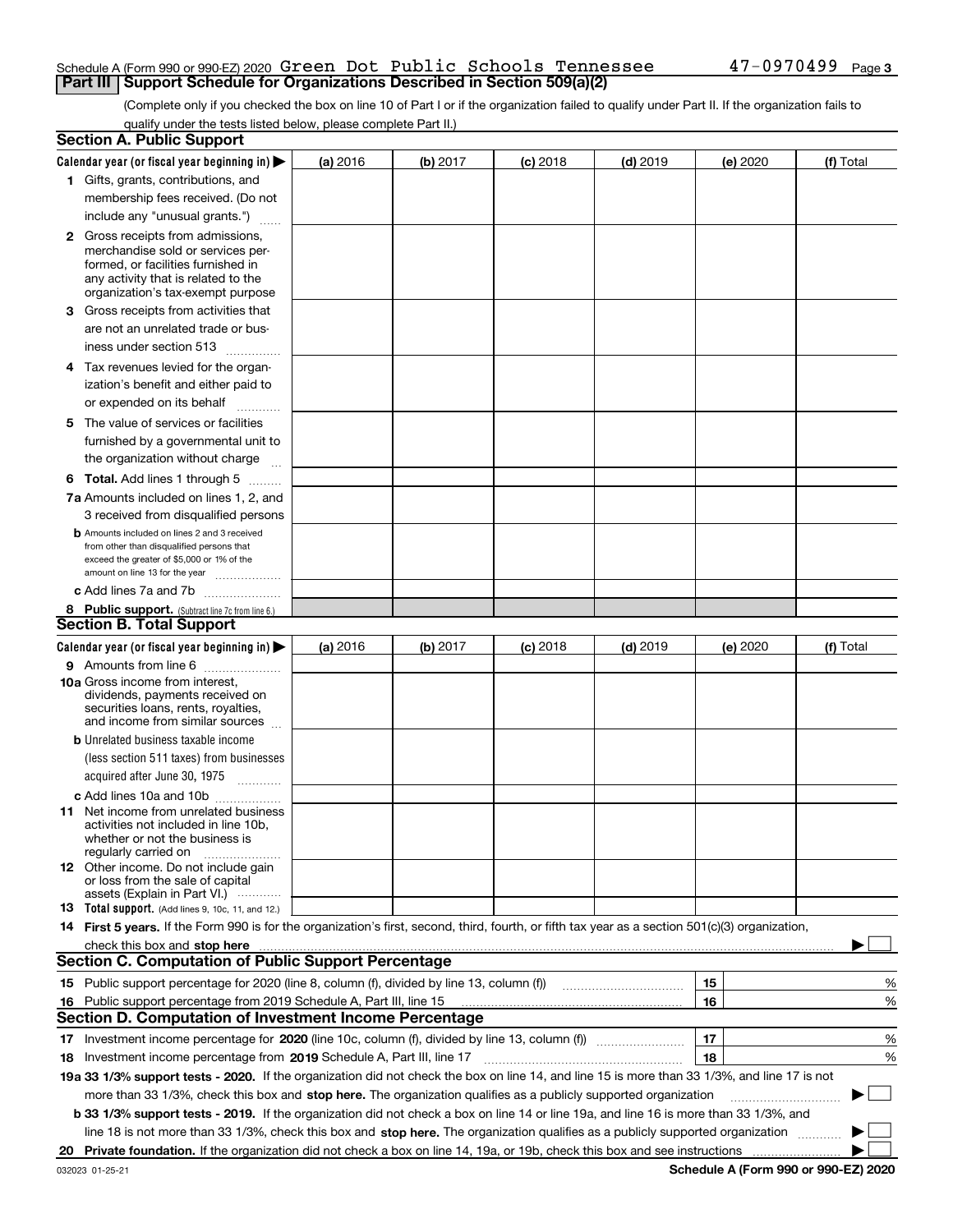### Schedule A (Form 990 or 990-EZ) 2020 Page Green Dot Public Schools Tennessee 47-0970499

**1**

**YesNo**

### **Part IV Supporting Organizations**

(Complete only if you checked a box in line 12 on Part I. If you checked box 12a, Part I, complete Sections A and B. If you checked box 12b, Part I, complete Sections A and C. If you checked box 12c, Part I, complete Sections A, D, and E. If you checked box 12d, Part I, complete Sections A and D, and complete Part V.)

### **Section A. All Supporting Organizations**

- **1** Are all of the organization's supported organizations listed by name in the organization's governing documents? If "No," describe in **Part VI** how the supported organizations are designated. If designated by *class or purpose, describe the designation. If historic and continuing relationship, explain.*
- **2** Did the organization have any supported organization that does not have an IRS determination of status under section 509(a)(1) or (2)? If "Yes," explain in Part VI how the organization determined that the supported *organization was described in section 509(a)(1) or (2).*
- **3a** Did the organization have a supported organization described in section 501(c)(4), (5), or (6)? If "Yes," answer *lines 3b and 3c below.*
- **b** Did the organization confirm that each supported organization qualified under section 501(c)(4), (5), or (6) and satisfied the public support tests under section 509(a)(2)? If "Yes," describe in **Part VI** when and how the *organization made the determination.*
- **c**Did the organization ensure that all support to such organizations was used exclusively for section 170(c)(2)(B) purposes? If "Yes," explain in **Part VI** what controls the organization put in place to ensure such use.
- **4a***If* Was any supported organization not organized in the United States ("foreign supported organization")? *"Yes," and if you checked box 12a or 12b in Part I, answer lines 4b and 4c below.*
- **b** Did the organization have ultimate control and discretion in deciding whether to make grants to the foreign supported organization? If "Yes," describe in **Part VI** how the organization had such control and discretion *despite being controlled or supervised by or in connection with its supported organizations.*
- **c** Did the organization support any foreign supported organization that does not have an IRS determination under sections 501(c)(3) and 509(a)(1) or (2)? If "Yes," explain in **Part VI** what controls the organization used *to ensure that all support to the foreign supported organization was used exclusively for section 170(c)(2)(B) purposes.*
- **5a***If "Yes,"* Did the organization add, substitute, or remove any supported organizations during the tax year? answer lines 5b and 5c below (if applicable). Also, provide detail in **Part VI,** including (i) the names and EIN *numbers of the supported organizations added, substituted, or removed; (ii) the reasons for each such action; (iii) the authority under the organization's organizing document authorizing such action; and (iv) how the action was accomplished (such as by amendment to the organizing document).*
- **b** Type I or Type II only. Was any added or substituted supported organization part of a class already designated in the organization's organizing document?
- **cSubstitutions only.**  Was the substitution the result of an event beyond the organization's control?
- **6** Did the organization provide support (whether in the form of grants or the provision of services or facilities) to **Part VI.** *If "Yes," provide detail in* support or benefit one or more of the filing organization's supported organizations? anyone other than (i) its supported organizations, (ii) individuals that are part of the charitable class benefited by one or more of its supported organizations, or (iii) other supporting organizations that also
- **7**Did the organization provide a grant, loan, compensation, or other similar payment to a substantial contributor *If "Yes," complete Part I of Schedule L (Form 990 or 990-EZ).* regard to a substantial contributor? (as defined in section 4958(c)(3)(C)), a family member of a substantial contributor, or a 35% controlled entity with
- **8** Did the organization make a loan to a disqualified person (as defined in section 4958) not described in line 7? *If "Yes," complete Part I of Schedule L (Form 990 or 990-EZ).*
- **9a** Was the organization controlled directly or indirectly at any time during the tax year by one or more in section 509(a)(1) or (2))? If "Yes," *provide detail in* <code>Part VI.</code> disqualified persons, as defined in section 4946 (other than foundation managers and organizations described
- **b** Did one or more disqualified persons (as defined in line 9a) hold a controlling interest in any entity in which the supporting organization had an interest? If "Yes," provide detail in P**art VI**.
- **c**Did a disqualified person (as defined in line 9a) have an ownership interest in, or derive any personal benefit from, assets in which the supporting organization also had an interest? If "Yes," provide detail in P**art VI.**
- **10a** Was the organization subject to the excess business holdings rules of section 4943 because of section supporting organizations)? If "Yes," answer line 10b below. 4943(f) (regarding certain Type II supporting organizations, and all Type III non-functionally integrated
- **b** Did the organization have any excess business holdings in the tax year? (Use Schedule C, Form 4720, to *determine whether the organization had excess business holdings.)*

**23a3b3c4a4b4c5a5b5c6789a 9b9c10a**

**10b**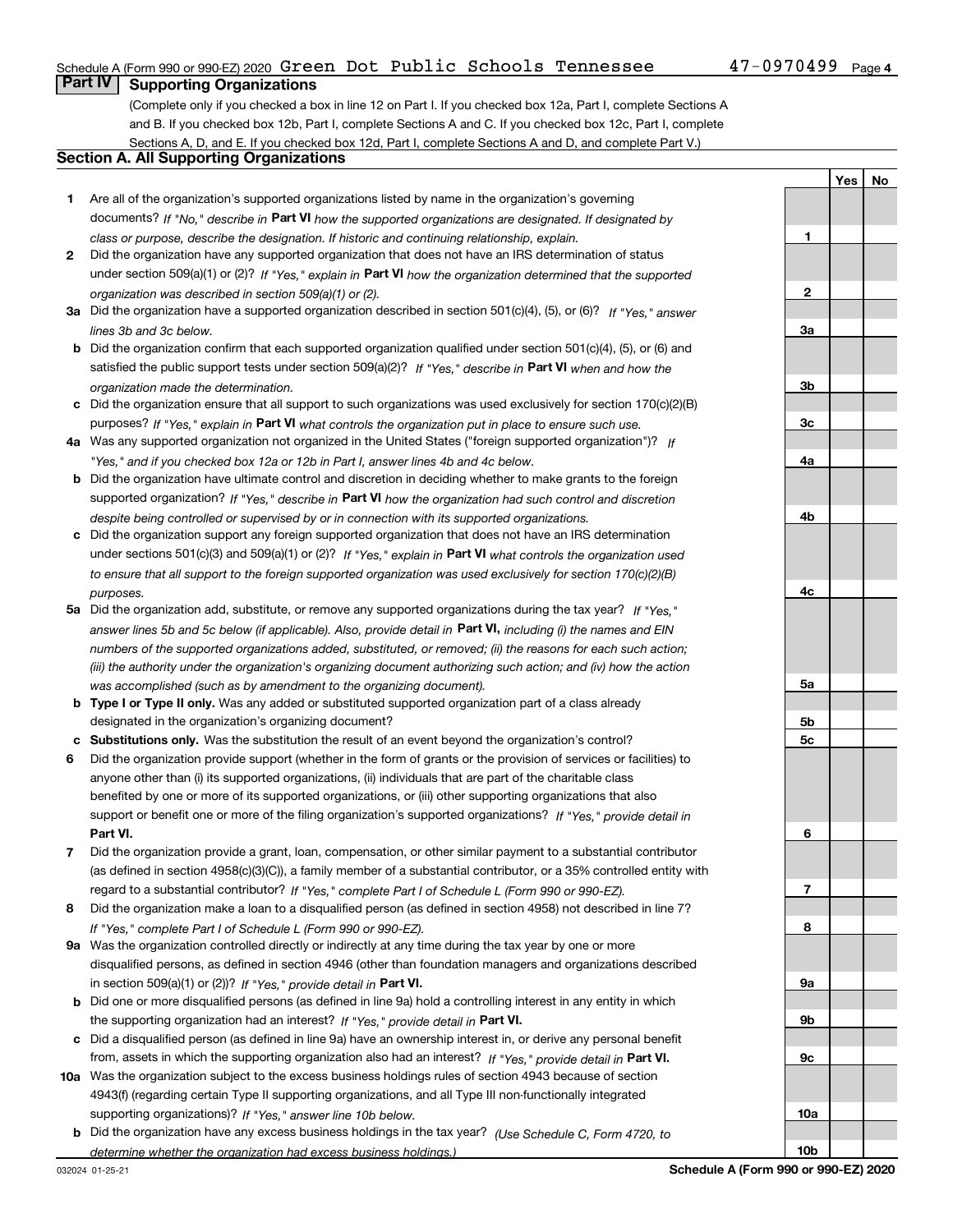# Schedule A (Form 990 or 990-EZ) 2020 Page Green Dot Public Schools Tennessee 47-0970499

|              | <b>Supporting Organizations</b> (continued)<br>Part IV                                                                                                                                                                                                                                                                                                                                                                                                                                                                                                                                                                                               |                |     |     |
|--------------|------------------------------------------------------------------------------------------------------------------------------------------------------------------------------------------------------------------------------------------------------------------------------------------------------------------------------------------------------------------------------------------------------------------------------------------------------------------------------------------------------------------------------------------------------------------------------------------------------------------------------------------------------|----------------|-----|-----|
|              |                                                                                                                                                                                                                                                                                                                                                                                                                                                                                                                                                                                                                                                      |                | Yes | No  |
| 11           | Has the organization accepted a gift or contribution from any of the following persons?                                                                                                                                                                                                                                                                                                                                                                                                                                                                                                                                                              |                |     |     |
|              | a A person who directly or indirectly controls, either alone or together with persons described in lines 11b and                                                                                                                                                                                                                                                                                                                                                                                                                                                                                                                                     |                |     |     |
|              | 11c below, the governing body of a supported organization?                                                                                                                                                                                                                                                                                                                                                                                                                                                                                                                                                                                           | 11a            |     |     |
|              | <b>b</b> A family member of a person described in line 11a above?                                                                                                                                                                                                                                                                                                                                                                                                                                                                                                                                                                                    | 11b            |     |     |
| c            | A 35% controlled entity of a person described in line 11a or 11b above? If "Yes" to line 11a, 11b, or 11c, provide                                                                                                                                                                                                                                                                                                                                                                                                                                                                                                                                   |                |     |     |
|              | detail in Part VI.                                                                                                                                                                                                                                                                                                                                                                                                                                                                                                                                                                                                                                   | 11c            |     |     |
|              | Section B. Type I Supporting Organizations                                                                                                                                                                                                                                                                                                                                                                                                                                                                                                                                                                                                           |                |     |     |
|              |                                                                                                                                                                                                                                                                                                                                                                                                                                                                                                                                                                                                                                                      |                | Yes | No  |
| 1            | Did the governing body, members of the governing body, officers acting in their official capacity, or membership of one or<br>more supported organizations have the power to regularly appoint or elect at least a majority of the organization's officers,<br>directors, or trustees at all times during the tax year? If "No," describe in Part VI how the supported organization(s)<br>effectively operated, supervised, or controlled the organization's activities. If the organization had more than one supported<br>organization, describe how the powers to appoint and/or remove officers, directors, or trustees were allocated among the |                |     |     |
|              | supported organizations and what conditions or restrictions, if any, applied to such powers during the tax year.                                                                                                                                                                                                                                                                                                                                                                                                                                                                                                                                     | 1              |     |     |
| $\mathbf{2}$ | Did the organization operate for the benefit of any supported organization other than the supported                                                                                                                                                                                                                                                                                                                                                                                                                                                                                                                                                  |                |     |     |
|              | organization(s) that operated, supervised, or controlled the supporting organization? If "Yes," explain in                                                                                                                                                                                                                                                                                                                                                                                                                                                                                                                                           |                |     |     |
|              | Part VI how providing such benefit carried out the purposes of the supported organization(s) that operated,                                                                                                                                                                                                                                                                                                                                                                                                                                                                                                                                          |                |     |     |
|              | supervised, or controlled the supporting organization.                                                                                                                                                                                                                                                                                                                                                                                                                                                                                                                                                                                               | $\overline{2}$ |     |     |
|              | <b>Section C. Type II Supporting Organizations</b>                                                                                                                                                                                                                                                                                                                                                                                                                                                                                                                                                                                                   |                |     |     |
|              |                                                                                                                                                                                                                                                                                                                                                                                                                                                                                                                                                                                                                                                      |                | Yes | No  |
| 1            | Were a majority of the organization's directors or trustees during the tax year also a majority of the directors                                                                                                                                                                                                                                                                                                                                                                                                                                                                                                                                     |                |     |     |
|              | or trustees of each of the organization's supported organization(s)? If "No," describe in Part VI how control                                                                                                                                                                                                                                                                                                                                                                                                                                                                                                                                        |                |     |     |
|              | or management of the supporting organization was vested in the same persons that controlled or managed                                                                                                                                                                                                                                                                                                                                                                                                                                                                                                                                               |                |     |     |
|              | the supported organization(s).                                                                                                                                                                                                                                                                                                                                                                                                                                                                                                                                                                                                                       | 1              |     |     |
|              | Section D. All Type III Supporting Organizations                                                                                                                                                                                                                                                                                                                                                                                                                                                                                                                                                                                                     |                |     |     |
|              |                                                                                                                                                                                                                                                                                                                                                                                                                                                                                                                                                                                                                                                      |                | Yes | No. |
| 1            | Did the organization provide to each of its supported organizations, by the last day of the fifth month of the                                                                                                                                                                                                                                                                                                                                                                                                                                                                                                                                       |                |     |     |
|              | organization's tax year, (i) a written notice describing the type and amount of support provided during the prior tax                                                                                                                                                                                                                                                                                                                                                                                                                                                                                                                                |                |     |     |
|              | year, (ii) a copy of the Form 990 that was most recently filed as of the date of notification, and (iii) copies of the                                                                                                                                                                                                                                                                                                                                                                                                                                                                                                                               |                |     |     |
|              | organization's governing documents in effect on the date of notification, to the extent not previously provided?                                                                                                                                                                                                                                                                                                                                                                                                                                                                                                                                     | 1              |     |     |
| 2            | Were any of the organization's officers, directors, or trustees either (i) appointed or elected by the supported                                                                                                                                                                                                                                                                                                                                                                                                                                                                                                                                     |                |     |     |
|              | organization(s) or (ii) serving on the governing body of a supported organization? If "No," explain in Part VI how                                                                                                                                                                                                                                                                                                                                                                                                                                                                                                                                   |                |     |     |
|              | the organization maintained a close and continuous working relationship with the supported organization(s).                                                                                                                                                                                                                                                                                                                                                                                                                                                                                                                                          | $\mathbf{2}$   |     |     |
| 3            | By reason of the relationship described in line 2, above, did the organization's supported organizations have a                                                                                                                                                                                                                                                                                                                                                                                                                                                                                                                                      |                |     |     |
|              | significant voice in the organization's investment policies and in directing the use of the organization's                                                                                                                                                                                                                                                                                                                                                                                                                                                                                                                                           |                |     |     |
|              | income or assets at all times during the tax year? If "Yes," describe in Part VI the role the organization's                                                                                                                                                                                                                                                                                                                                                                                                                                                                                                                                         |                |     |     |
|              | supported organizations played in this regard.                                                                                                                                                                                                                                                                                                                                                                                                                                                                                                                                                                                                       | 3              |     |     |
|              | Section E. Type III Functionally Integrated Supporting Organizations                                                                                                                                                                                                                                                                                                                                                                                                                                                                                                                                                                                 |                |     |     |
| 1<br>a       | Check the box next to the method that the organization used to satisfy the Integral Part Test during the year (see instructions).<br>The organization satisfied the Activities Test. Complete line 2 below.                                                                                                                                                                                                                                                                                                                                                                                                                                          |                |     |     |

**bThe organization is the parent of each of its supported organizations. Complete line 3 below.** 

|  |  | c $\Box$ The organization supported a governmental entity. Describe in Part VI how you supported a governmental entity (see instructions). |  |
|--|--|--------------------------------------------------------------------------------------------------------------------------------------------|--|
|--|--|--------------------------------------------------------------------------------------------------------------------------------------------|--|

- **2Answer lines 2a and 2b below. Yes No** Activities Test.
- **a** Did substantially all of the organization's activities during the tax year directly further the exempt purposes of the supported organization(s) to which the organization was responsive? If "Yes," then in **Part VI identify those supported organizations and explain**  *how these activities directly furthered their exempt purposes, how the organization was responsive to those supported organizations, and how the organization determined that these activities constituted substantially all of its activities.*
- **b** Did the activities described in line 2a, above, constitute activities that, but for the organization's involvement, **Part VI**  *the reasons for the organization's position that its supported organization(s) would have engaged in* one or more of the organization's supported organization(s) would have been engaged in? If "Yes," e*xplain in these activities but for the organization's involvement.*
- **3** Parent of Supported Organizations. Answer lines 3a and 3b below.
- **a** Did the organization have the power to regularly appoint or elect a majority of the officers, directors, or trustees of each of the supported organizations? If "Yes" or "No" provide details in **Part VI.**
- **b** Did the organization exercise a substantial degree of direction over the policies, programs, and activities of each of its supported organizations? If "Yes," describe in Part VI the role played by the organization in this regard.

**2a**

**2b**

**3a**

**3b**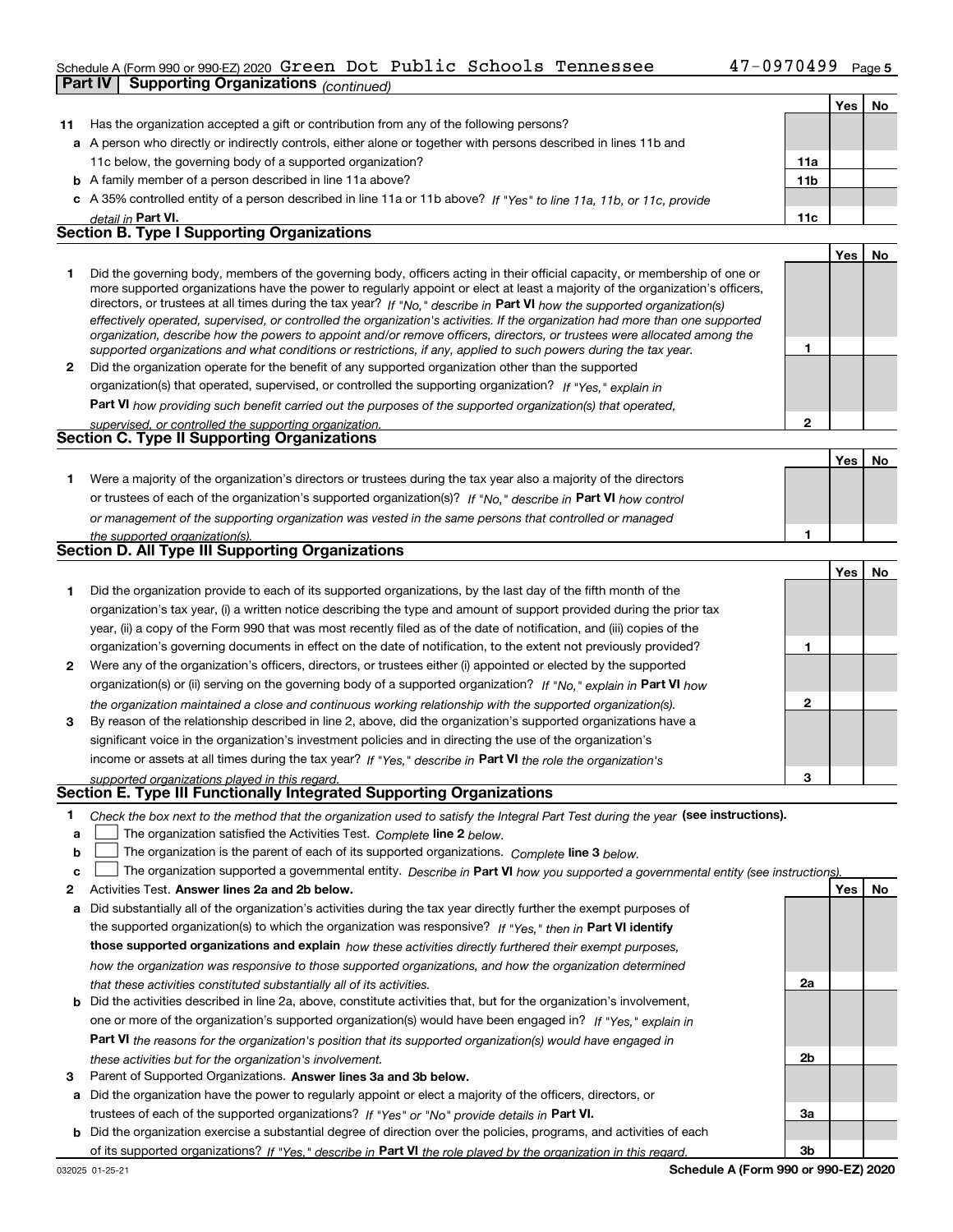|  | Schedule A (Form 990 or 990-EZ) 2020 Green Dot Public Schools Tennessee               |  |  | $47-0970499$ Page 6 |  |
|--|---------------------------------------------------------------------------------------|--|--|---------------------|--|
|  | <b>Part V</b> Type III Non-Functionally Integrated 509(a)(3) Supporting Organizations |  |  |                     |  |

1 Check here if the organization satisfied the Integral Part Test as a qualifying trust on Nov. 20, 1970 (explain in Part VI). See instructions. All other Type III non-functionally integrated supporting organizations must complete Sections A through E.

|              | Section A - Adjusted Net Income                                             | (A) Prior Year | (B) Current Year<br>(optional) |                                |
|--------------|-----------------------------------------------------------------------------|----------------|--------------------------------|--------------------------------|
| 1            | Net short-term capital gain                                                 | 1              |                                |                                |
| $\mathbf{2}$ | Recoveries of prior-year distributions                                      | $\mathbf{2}$   |                                |                                |
| 3            | Other gross income (see instructions)                                       | 3              |                                |                                |
| 4            | Add lines 1 through 3.                                                      | 4              |                                |                                |
| 5            | Depreciation and depletion                                                  | 5              |                                |                                |
| 6            | Portion of operating expenses paid or incurred for production or            |                |                                |                                |
|              | collection of gross income or for management, conservation, or              |                |                                |                                |
|              | maintenance of property held for production of income (see instructions)    | 6              |                                |                                |
| 7            | Other expenses (see instructions)                                           | $\overline{7}$ |                                |                                |
| 8            | Adjusted Net Income (subtract lines 5, 6, and 7 from line 4)                | 8              |                                |                                |
|              | <b>Section B - Minimum Asset Amount</b>                                     |                | (A) Prior Year                 | (B) Current Year<br>(optional) |
| 1            | Aggregate fair market value of all non-exempt-use assets (see               |                |                                |                                |
|              | instructions for short tax year or assets held for part of year):           |                |                                |                                |
|              | a Average monthly value of securities                                       | 1a             |                                |                                |
|              | <b>b</b> Average monthly cash balances                                      | 1b             |                                |                                |
|              | c Fair market value of other non-exempt-use assets                          | 1c             |                                |                                |
|              | d Total (add lines 1a, 1b, and 1c)                                          | 1d             |                                |                                |
|              | <b>e</b> Discount claimed for blockage or other factors                     |                |                                |                                |
|              | (explain in detail in Part VI):                                             |                |                                |                                |
| 2            | Acquisition indebtedness applicable to non-exempt-use assets                | $\mathbf{2}$   |                                |                                |
| З.           | Subtract line 2 from line 1d.                                               | 3              |                                |                                |
| 4            | Cash deemed held for exempt use. Enter 0.015 of line 3 (for greater amount, |                |                                |                                |
|              | see instructions).                                                          | 4              |                                |                                |
| 5            | Net value of non-exempt-use assets (subtract line 4 from line 3)            | 5              |                                |                                |
| 6            | Multiply line 5 by 0.035.                                                   | 6              |                                |                                |
| 7            | Recoveries of prior-year distributions                                      | 7              |                                |                                |
| 8            | Minimum Asset Amount (add line 7 to line 6)                                 | 8              |                                |                                |
|              | <b>Section C - Distributable Amount</b>                                     |                |                                | <b>Current Year</b>            |
| 1            | Adjusted net income for prior year (from Section A, line 8, column A)       | 1              |                                |                                |
| $\mathbf{2}$ | Enter 0.85 of line 1.                                                       | $\mathbf{2}$   |                                |                                |
| 3            | Minimum asset amount for prior year (from Section B, line 8, column A)      | 3              |                                |                                |
| 4            | Enter greater of line 2 or line 3.                                          | 4              |                                |                                |
| 5            | Income tax imposed in prior year                                            | 5              |                                |                                |
| 6            | Distributable Amount. Subtract line 5 from line 4, unless subject to        |                |                                |                                |
|              | emergency temporary reduction (see instructions).                           | 6              |                                |                                |
|              |                                                                             |                |                                |                                |

**7**Check here if the current year is the organization's first as a non-functionally integrated Type III supporting organization (see instructions).

**Schedule A (Form 990 or 990-EZ) 2020**

**1**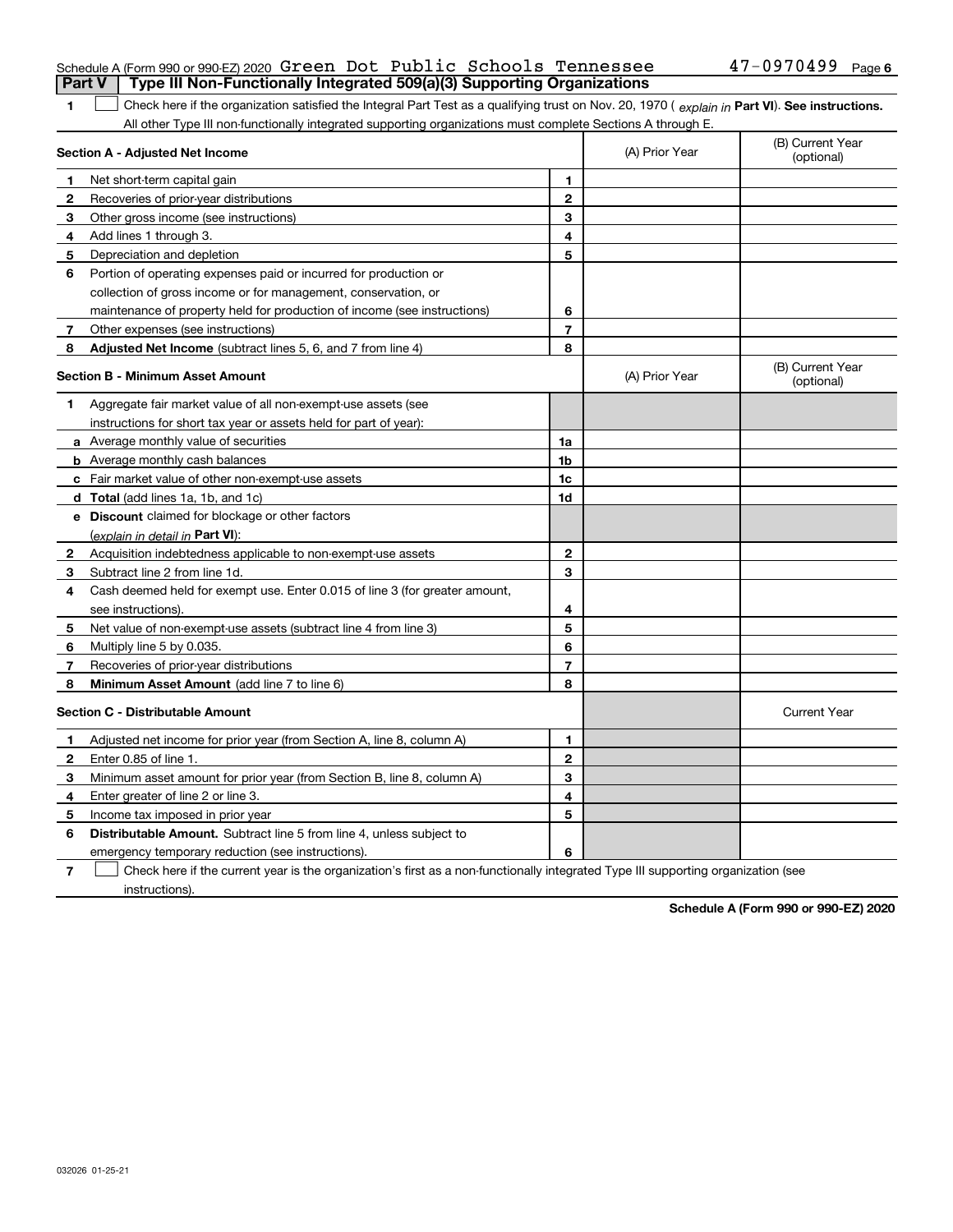### Schedule A (Form 990 or 990-EZ) 2020 Page Green Dot Public Schools Tennessee 47-0970499

| <b>Part V</b> | Type III Non-Functionally Integrated 509(a)(3) Supporting Organizations                    |                             | (continued)                           |    |                                         |
|---------------|--------------------------------------------------------------------------------------------|-----------------------------|---------------------------------------|----|-----------------------------------------|
|               | <b>Section D - Distributions</b>                                                           |                             |                                       |    | <b>Current Year</b>                     |
| 1             | Amounts paid to supported organizations to accomplish exempt purposes                      | 1                           |                                       |    |                                         |
| 2             | Amounts paid to perform activity that directly furthers exempt purposes of supported       |                             |                                       |    |                                         |
|               | organizations, in excess of income from activity                                           | $\mathbf{2}$                |                                       |    |                                         |
| 3             | Administrative expenses paid to accomplish exempt purposes of supported organizations      |                             |                                       | 3  |                                         |
| 4             | Amounts paid to acquire exempt-use assets                                                  |                             |                                       | 4  |                                         |
| 5             | Qualified set-aside amounts (prior IRS approval required - provide details in Part VI)     |                             |                                       | 5  |                                         |
| 6             | Other distributions ( <i>describe in</i> Part VI). See instructions.                       |                             |                                       | 6  |                                         |
| 7             | Total annual distributions. Add lines 1 through 6.                                         |                             |                                       | 7  |                                         |
| 8             | Distributions to attentive supported organizations to which the organization is responsive |                             |                                       |    |                                         |
|               | (provide details in Part VI). See instructions.                                            |                             |                                       | 8  |                                         |
| 9             | Distributable amount for 2020 from Section C, line 6                                       |                             |                                       | 9  |                                         |
| 10            | Line 8 amount divided by line 9 amount                                                     |                             |                                       | 10 |                                         |
|               |                                                                                            | (i)                         | (ii)                                  |    | (iii)                                   |
|               | Section E - Distribution Allocations (see instructions)                                    | <b>Excess Distributions</b> | <b>Underdistributions</b><br>Pre-2020 |    | <b>Distributable</b><br>Amount for 2020 |
| 1             | Distributable amount for 2020 from Section C, line 6                                       |                             |                                       |    |                                         |
| 2             | Underdistributions, if any, for years prior to 2020 (reason-                               |                             |                                       |    |                                         |
|               | able cause required - explain in Part VI). See instructions.                               |                             |                                       |    |                                         |
| 3             | Excess distributions carryover, if any, to 2020                                            |                             |                                       |    |                                         |
|               | <b>a</b> From 2015                                                                         |                             |                                       |    |                                         |
|               | <b>b</b> From 2016                                                                         |                             |                                       |    |                                         |
|               | c From 2017                                                                                |                             |                                       |    |                                         |
|               | <b>d</b> From 2018                                                                         |                             |                                       |    |                                         |
|               | e From 2019                                                                                |                             |                                       |    |                                         |
|               | f Total of lines 3a through 3e                                                             |                             |                                       |    |                                         |
|               | g Applied to underdistributions of prior years                                             |                             |                                       |    |                                         |
|               | <b>h</b> Applied to 2020 distributable amount                                              |                             |                                       |    |                                         |
|               | Carryover from 2015 not applied (see instructions)                                         |                             |                                       |    |                                         |
|               | Remainder. Subtract lines 3g, 3h, and 3i from line 3f.                                     |                             |                                       |    |                                         |
| 4             | Distributions for 2020 from Section D,                                                     |                             |                                       |    |                                         |
|               | line $7:$                                                                                  |                             |                                       |    |                                         |
|               | a Applied to underdistributions of prior years                                             |                             |                                       |    |                                         |
|               | <b>b</b> Applied to 2020 distributable amount                                              |                             |                                       |    |                                         |
|               | c Remainder. Subtract lines 4a and 4b from line 4.                                         |                             |                                       |    |                                         |
| 5             | Remaining underdistributions for years prior to 2020, if                                   |                             |                                       |    |                                         |
|               | any. Subtract lines 3g and 4a from line 2. For result greater                              |                             |                                       |    |                                         |
|               | than zero, explain in Part VI. See instructions.                                           |                             |                                       |    |                                         |
| 6             | Remaining underdistributions for 2020. Subtract lines 3h                                   |                             |                                       |    |                                         |
|               | and 4b from line 1. For result greater than zero, explain in                               |                             |                                       |    |                                         |
|               | Part VI. See instructions.                                                                 |                             |                                       |    |                                         |
| 7             | Excess distributions carryover to 2021. Add lines 3j                                       |                             |                                       |    |                                         |
|               | and 4c.                                                                                    |                             |                                       |    |                                         |
| 8             | Breakdown of line 7:                                                                       |                             |                                       |    |                                         |
|               | a Excess from 2016                                                                         |                             |                                       |    |                                         |
|               | <b>b</b> Excess from 2017                                                                  |                             |                                       |    |                                         |
|               | c Excess from 2018                                                                         |                             |                                       |    |                                         |
|               | d Excess from 2019                                                                         |                             |                                       |    |                                         |
|               | e Excess from 2020                                                                         |                             |                                       |    |                                         |

**Schedule A (Form 990 or 990-EZ) 2020**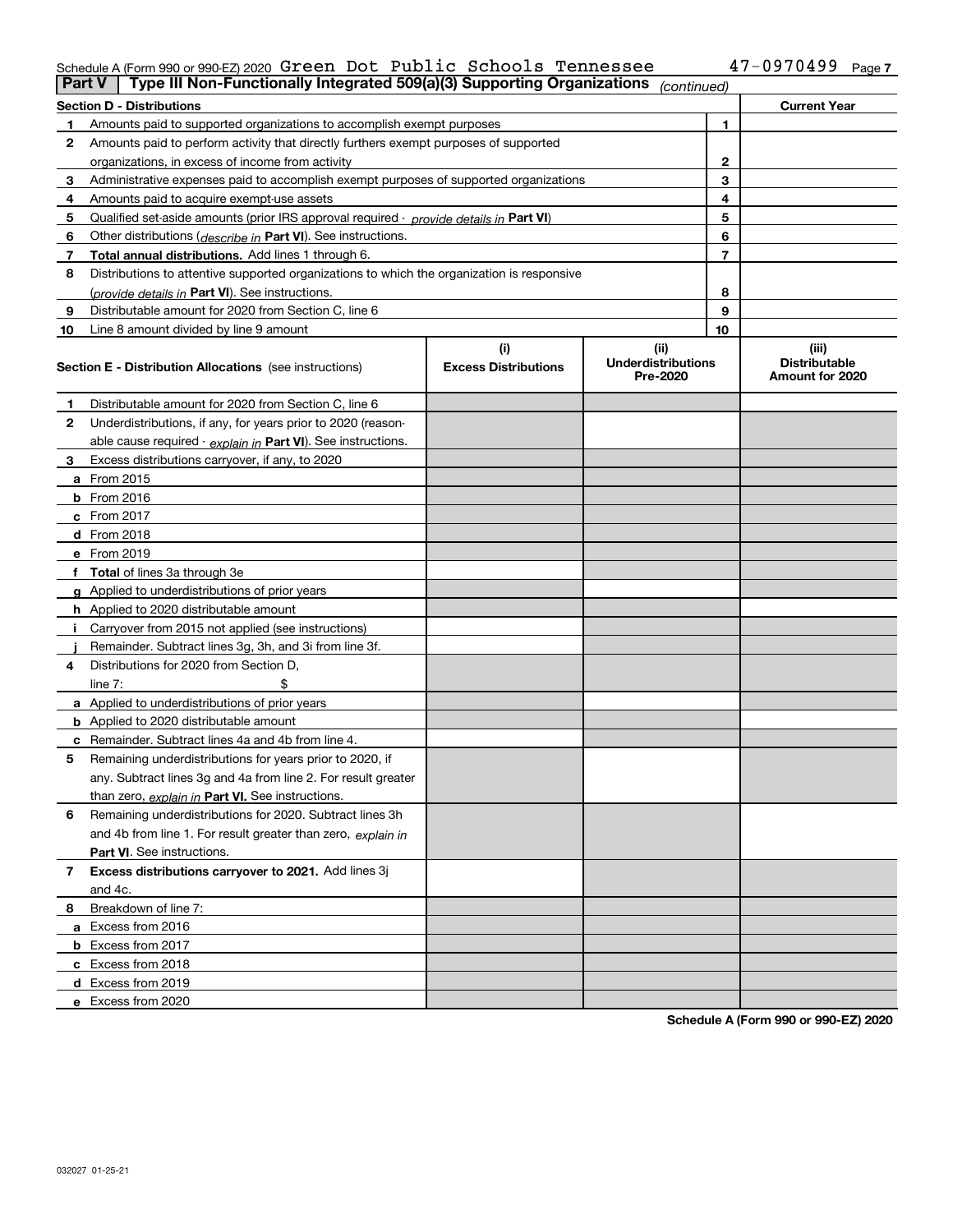|                | Schedule A (Form 990 or 990-EZ) 2020 Green Dot Public Schools Tennessee                                                                                                                                                                                                                                                                                                                                                                                                                                                                                                                     |  |  |  | $47 - 0970499$ Page 8 |  |
|----------------|---------------------------------------------------------------------------------------------------------------------------------------------------------------------------------------------------------------------------------------------------------------------------------------------------------------------------------------------------------------------------------------------------------------------------------------------------------------------------------------------------------------------------------------------------------------------------------------------|--|--|--|-----------------------|--|
| <b>Part VI</b> | Supplemental Information. Provide the explanations required by Part II, line 10; Part II, line 17a or 17b; Part III, line 12;<br>Part IV, Section A, lines 1, 2, 3b, 3c, 4b, 4c, 5a, 6, 9a, 9b, 9c, 11a, 11b, and 11c; Part IV, Section B, lines 1 and 2; Part IV, Section C,<br>line 1; Part IV, Section D, lines 2 and 3; Part IV, Section E, lines 1c, 2a, 2b, 3a, and 3b; Part V, line 1; Part V, Section B, line 1e; Part V,<br>Section D, lines 5, 6, and 8; and Part V, Section E, lines 2, 5, and 6. Also complete this part for any additional information.<br>(See instructions.) |  |  |  |                       |  |
|                |                                                                                                                                                                                                                                                                                                                                                                                                                                                                                                                                                                                             |  |  |  |                       |  |
|                |                                                                                                                                                                                                                                                                                                                                                                                                                                                                                                                                                                                             |  |  |  |                       |  |
|                |                                                                                                                                                                                                                                                                                                                                                                                                                                                                                                                                                                                             |  |  |  |                       |  |
|                |                                                                                                                                                                                                                                                                                                                                                                                                                                                                                                                                                                                             |  |  |  |                       |  |
|                |                                                                                                                                                                                                                                                                                                                                                                                                                                                                                                                                                                                             |  |  |  |                       |  |
|                |                                                                                                                                                                                                                                                                                                                                                                                                                                                                                                                                                                                             |  |  |  |                       |  |
|                |                                                                                                                                                                                                                                                                                                                                                                                                                                                                                                                                                                                             |  |  |  |                       |  |
|                |                                                                                                                                                                                                                                                                                                                                                                                                                                                                                                                                                                                             |  |  |  |                       |  |
|                |                                                                                                                                                                                                                                                                                                                                                                                                                                                                                                                                                                                             |  |  |  |                       |  |
|                |                                                                                                                                                                                                                                                                                                                                                                                                                                                                                                                                                                                             |  |  |  |                       |  |
|                |                                                                                                                                                                                                                                                                                                                                                                                                                                                                                                                                                                                             |  |  |  |                       |  |
|                |                                                                                                                                                                                                                                                                                                                                                                                                                                                                                                                                                                                             |  |  |  |                       |  |
|                |                                                                                                                                                                                                                                                                                                                                                                                                                                                                                                                                                                                             |  |  |  |                       |  |
|                |                                                                                                                                                                                                                                                                                                                                                                                                                                                                                                                                                                                             |  |  |  |                       |  |
|                |                                                                                                                                                                                                                                                                                                                                                                                                                                                                                                                                                                                             |  |  |  |                       |  |
|                |                                                                                                                                                                                                                                                                                                                                                                                                                                                                                                                                                                                             |  |  |  |                       |  |
|                |                                                                                                                                                                                                                                                                                                                                                                                                                                                                                                                                                                                             |  |  |  |                       |  |
|                |                                                                                                                                                                                                                                                                                                                                                                                                                                                                                                                                                                                             |  |  |  |                       |  |
|                |                                                                                                                                                                                                                                                                                                                                                                                                                                                                                                                                                                                             |  |  |  |                       |  |
|                |                                                                                                                                                                                                                                                                                                                                                                                                                                                                                                                                                                                             |  |  |  |                       |  |
|                |                                                                                                                                                                                                                                                                                                                                                                                                                                                                                                                                                                                             |  |  |  |                       |  |
|                |                                                                                                                                                                                                                                                                                                                                                                                                                                                                                                                                                                                             |  |  |  |                       |  |
|                |                                                                                                                                                                                                                                                                                                                                                                                                                                                                                                                                                                                             |  |  |  |                       |  |
|                |                                                                                                                                                                                                                                                                                                                                                                                                                                                                                                                                                                                             |  |  |  |                       |  |
|                |                                                                                                                                                                                                                                                                                                                                                                                                                                                                                                                                                                                             |  |  |  |                       |  |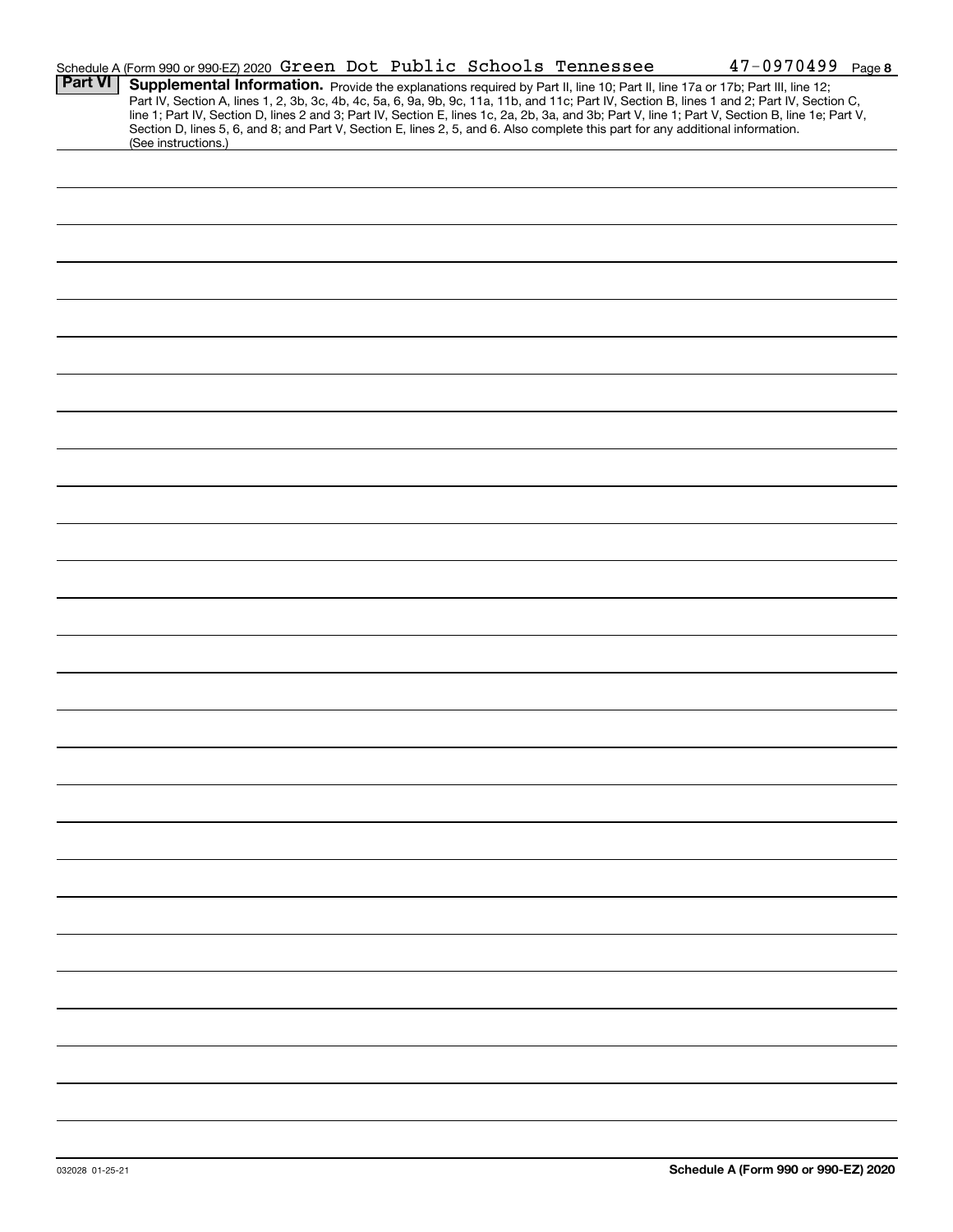Department of the Treasury Internal Revenue Service **(Form 990, 990-EZ, or 990-PF)**

Name of the organization

\*\* PUBLIC DISCLOSURE COPY \*\*

# **Schedule B Schedule of Contributors**

**| Attach to Form 990, Form 990-EZ, or Form 990-PF. | Go to www.irs.gov/Form990 for the latest information.** OMB No. 1545-0047

**2020**

**Employer identification number**

|                                       | Green Dot Public Schools Tennessee                                                 | 47-0970499 |
|---------------------------------------|------------------------------------------------------------------------------------|------------|
| <b>Organization type (check one):</b> |                                                                                    |            |
| Filers of:                            | Section:                                                                           |            |
| Form 990 or 990-EZ                    | $X$ 501(c)(<br>$3$ ) (enter number) organization                                   |            |
|                                       | $4947(a)(1)$ nonexempt charitable trust <b>not</b> treated as a private foundation |            |
|                                       | 527 political organization                                                         |            |
| Form 990-PF                           | 501(c)(3) exempt private foundation                                                |            |
|                                       | 4947(a)(1) nonexempt charitable trust treated as a private foundation              |            |
|                                       | 501(c)(3) taxable private foundation                                               |            |

Check if your organization is covered by the **General Rule** or a **Special Rule. Note:**  Only a section 501(c)(7), (8), or (10) organization can check boxes for both the General Rule and a Special Rule. See instructions.

### **General Rule**

 $\boxed{\textbf{X}}$  For an organization filing Form 990, 990-EZ, or 990-PF that received, during the year, contributions totaling \$5,000 or more (in money or property) from any one contributor. Complete Parts I and II. See instructions for determining a contributor's total contributions.

#### **Special Rules**

| For an organization described in section 501(c)(3) filing Form 990 or 990-EZ that met the 33 1/3% support test of the regulations under               |
|-------------------------------------------------------------------------------------------------------------------------------------------------------|
| sections 509(a)(1) and 170(b)(1)(A)(vi), that checked Schedule A (Form 990 or 990-EZ), Part II, line 13, 16a, or 16b, and that received from          |
| any one contributor, during the year, total contributions of the greater of (1) \$5,000; or (2) 2% of the amount on (i) Form 990, Part VIII, line 1h; |
| or (ii) Form 990-EZ, line 1. Complete Parts I and II.                                                                                                 |

For an organization described in section 501(c)(7), (8), or (10) filing Form 990 or 990-EZ that received from any one contributor, during the year, total contributions of more than \$1,000 exclusively for religious, charitable, scientific, literary, or educational purposes, or for the prevention of cruelty to children or animals. Complete Parts I (entering "N/A" in column (b) instead of the contributor name and address), II, and III.  $\mathcal{L}^{\text{max}}$ 

purpose. Don't complete any of the parts unless the **General Rule** applies to this organization because it received *nonexclusively* year, contributions <sub>exclusively</sub> for religious, charitable, etc., purposes, but no such contributions totaled more than \$1,000. If this box is checked, enter here the total contributions that were received during the year for an  $\;$ exclusively religious, charitable, etc., For an organization described in section 501(c)(7), (8), or (10) filing Form 990 or 990-EZ that received from any one contributor, during the religious, charitable, etc., contributions totaling \$5,000 or more during the year  $\Box$ — $\Box$   $\Box$  $\mathcal{L}^{\text{max}}$ 

**Caution:**  An organization that isn't covered by the General Rule and/or the Special Rules doesn't file Schedule B (Form 990, 990-EZ, or 990-PF),  **must** but it answer "No" on Part IV, line 2, of its Form 990; or check the box on line H of its Form 990-EZ or on its Form 990-PF, Part I, line 2, to certify that it doesn't meet the filing requirements of Schedule B (Form 990, 990-EZ, or 990-PF).

**For Paperwork Reduction Act Notice, see the instructions for Form 990, 990-EZ, or 990-PF. Schedule B (Form 990, 990-EZ, or 990-PF) (2020)** LHA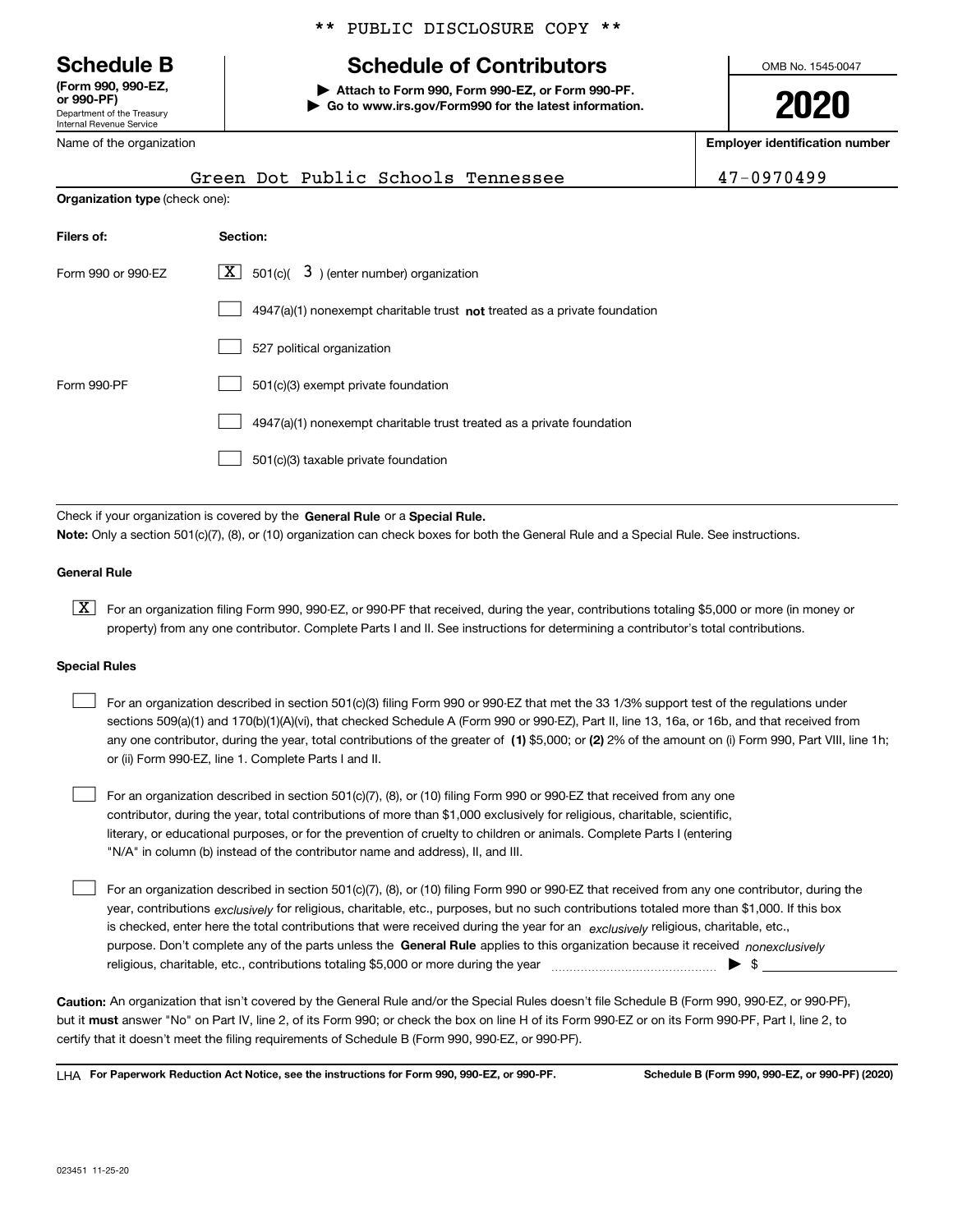**Employer identification number**

### Green Dot Public Schools Tennessee 47-0970499

(schedule B (Form 990, 990-EZ, or 990-PF) (2020)<br>
Jame of organization<br> **2Part I Contributors** (see instructions). Use duplicate copies of Part I if additional space is needed.<br> **2Part I Contributors** (see instructions

| (a)              | (b)                                 | (c)                               | (d)                                                                                                       |
|------------------|-------------------------------------|-----------------------------------|-----------------------------------------------------------------------------------------------------------|
| No.              | Name, address, and ZIP + 4          | <b>Total contributions</b>        | Type of contribution                                                                                      |
| $\mathbf 1$      |                                     | 23,629,193.<br>$\frac{1}{2}$      | x.<br>Person<br>Payroll<br>Noncash<br>(Complete Part II for<br>noncash contributions.)                    |
| (a)<br>No.       | (b)<br>Name, address, and ZIP + 4   | (c)<br><b>Total contributions</b> | (d)<br>Type of contribution                                                                               |
| $\boldsymbol{2}$ |                                     | 3,901,329.<br>\$                  | Person<br>x<br>Payroll<br>Noncash<br>(Complete Part II for<br>noncash contributions.)                     |
| (a)<br>No.       | (b)<br>Name, address, and ZIP + 4   | (c)<br><b>Total contributions</b> | (d)<br>Type of contribution                                                                               |
| 3                |                                     | 200,000.<br>\$                    | Person<br>x.<br>Payroll<br>Noncash<br>(Complete Part II for<br>noncash contributions.)                    |
| (a)<br>No.       | (b)<br>Name, address, and ZIP + 4   | (c)<br><b>Total contributions</b> | (d)<br>Type of contribution                                                                               |
| 4                |                                     | 5,024.<br>\$                      | Person<br>Payroll<br>Noncash<br>(Complete Part II for<br>noncash contributions.)                          |
| (a)<br>No.       | (b)<br>Name, address, and $ZIP + 4$ | (c)<br>Total contributions        | (d)<br>Type of contribution                                                                               |
| 5                |                                     | 54,644.<br>$\frac{1}{2}$          | $\overline{\text{X}}$<br>Person<br>Payroll<br>Noncash<br>(Complete Part II for<br>noncash contributions.) |
| (a)<br>No.       | (b)<br>Name, address, and ZIP + 4   | (c)<br><b>Total contributions</b> | (d)<br>Type of contribution                                                                               |
| 6                |                                     | 10,000.<br>$\frac{1}{2}$          | $\overline{\text{X}}$<br>Person<br>Payroll<br>Noncash<br>(Complete Part II for<br>noncash contributions.) |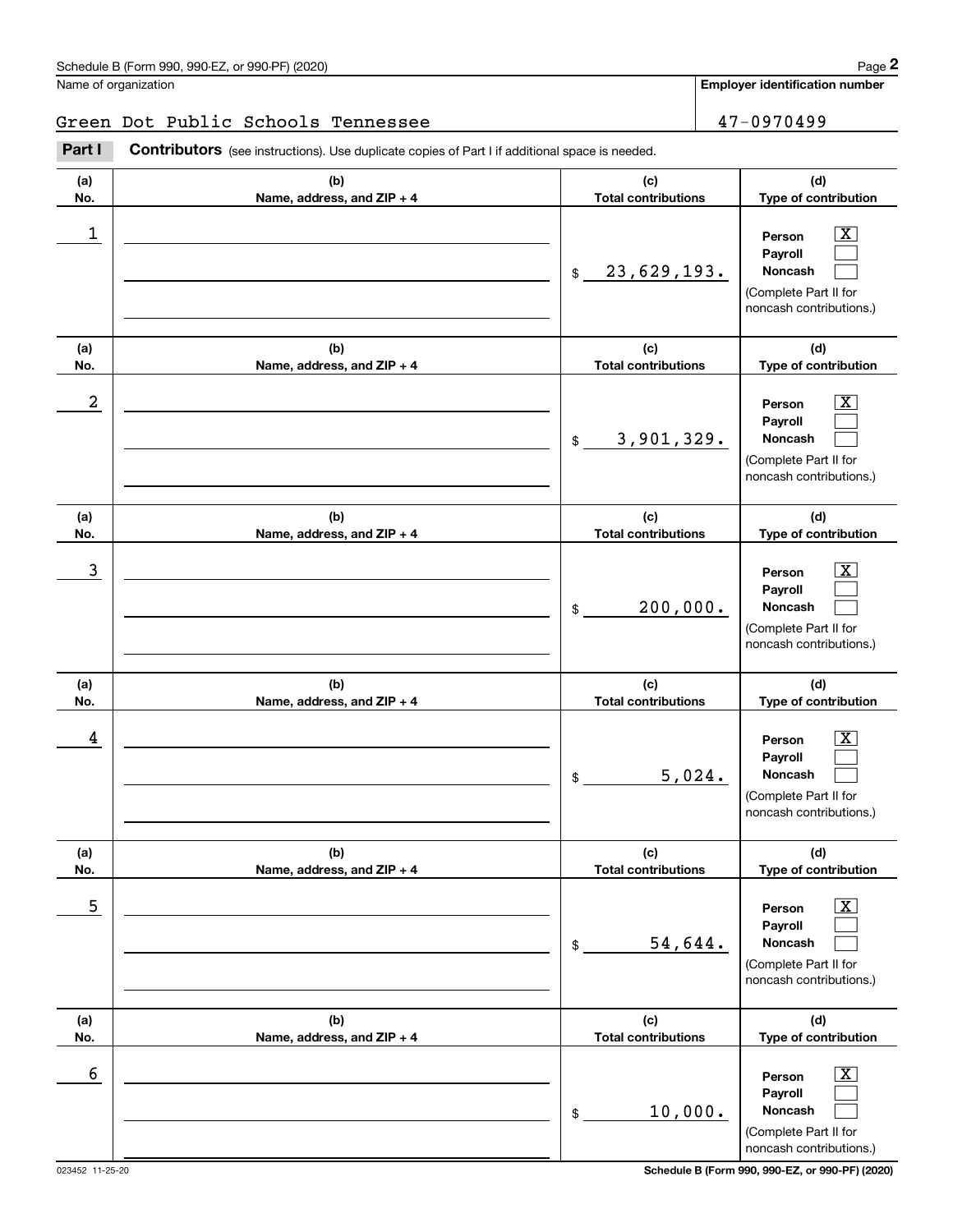**Employer identification number**

### Green Dot Public Schools Tennessee 47-0970499

**(a)No.(b)Name, address, and ZIP + 4 (c)Total contributions (d)Type of contribution PersonPayrollNoncash (a)No.(b)Name, address, and ZIP + 4 (c)Total contributions (d)Type of contribution PersonPayrollNoncash (a)No.(b)Name, address, and ZIP + 4 (c)Total contributions (d)Type of contribution PersonPayrollNoncash (a) No.(b) Name, address, and ZIP + 4 (c) Total contributions (d) Type of contribution PersonPayrollNoncash(a) No.(b) Name, address, and ZIP + 4 (c) Total contributions (d) Type of contribution PersonPayrollNoncash (a) No.(b)Name, address, and ZIP + 4 (c) Total contributions (d) Type of contribution PersonPayrollNoncash** Contributors (see instructions). Use duplicate copies of Part I if additional space is needed. \$(Complete Part II for noncash contributions.) \$(Complete Part II for noncash contributions.) \$(Complete Part II for noncash contributions.) \$(Complete Part II for noncash contributions.) \$(Complete Part II for noncash contributions.) \$(Complete Part II for Employer identification Page 2<br>
Jame of organization<br> **2Part I 2Part I Contributors** (see instructions). Use duplicate copies of Part I if additional space is needed.  $\lceil \text{X} \rceil$  $\mathcal{L}^{\text{max}}$  $\mathcal{L}^{\text{max}}$  $\boxed{\text{X}}$  $\mathcal{L}^{\text{max}}$  $\mathcal{L}^{\text{max}}$  $\mathcal{L}^{\text{max}}$  $\mathcal{L}^{\text{max}}$  $\mathcal{L}^{\text{max}}$  $\mathcal{L}^{\text{max}}$  $\mathcal{L}^{\text{max}}$  $\mathcal{L}^{\text{max}}$  $\mathcal{L}^{\text{max}}$  $\mathcal{L}^{\text{max}}$  $\mathcal{L}^{\text{max}}$  $\mathcal{L}^{\text{max}}$  $\mathcal{L}^{\text{max}}$  $\mathcal{L}^{\text{max}}$ 7 X 5,000. 8 X 10,000.

023452 11-25-20 **Schedule B (Form 990, 990-EZ, or 990-PF) (2020)**

noncash contributions.)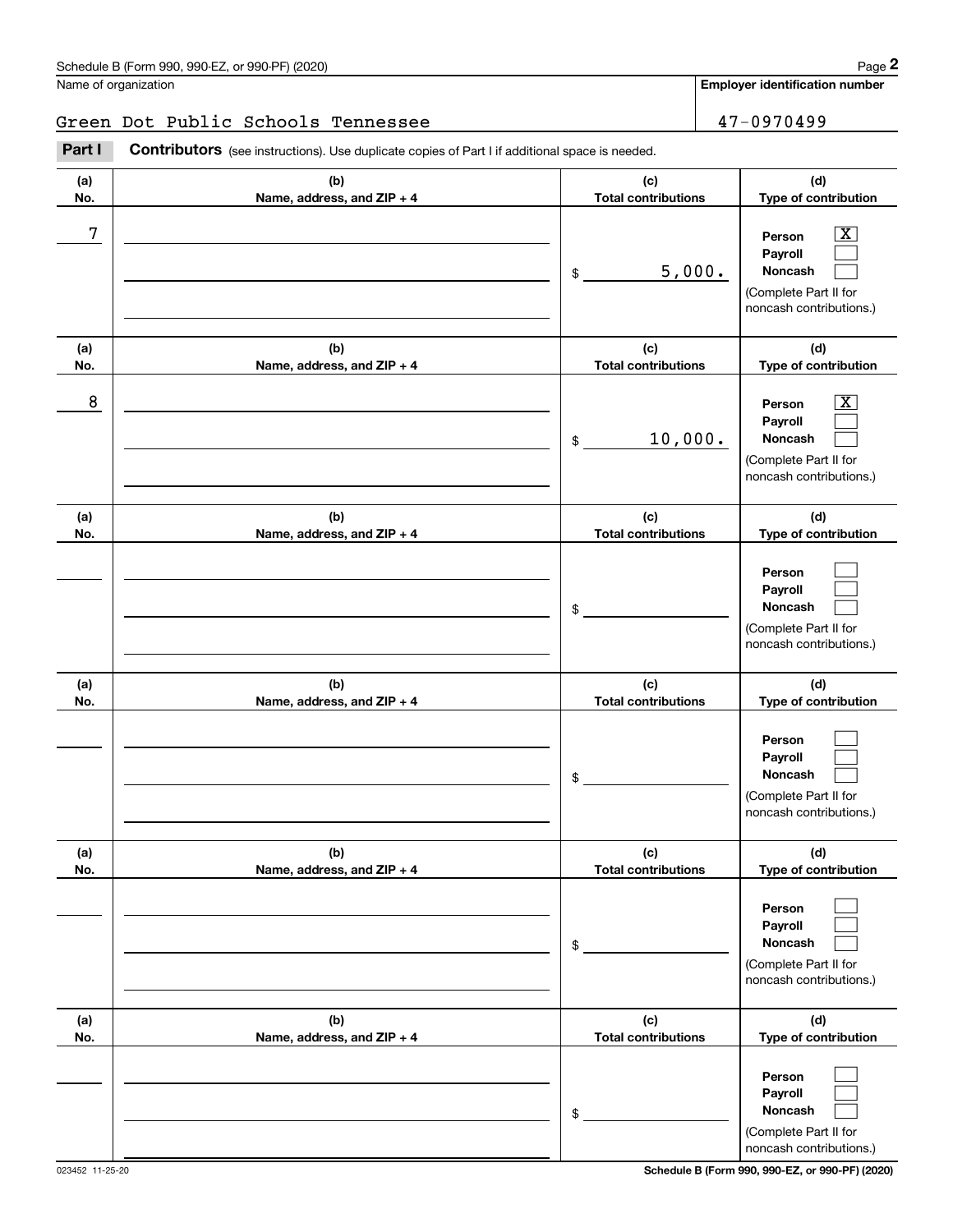**Employer identification number**

### Green Dot Public Schools Tennessee 47-0970499

Fage 3 (schedule B (Form 990, 990-EZ, or 990-PF) (2020)<br>
Jame of organization<br> **3Part II if additional space is needed.**<br> **2Part II if additional space is needed.** 

| (a)<br>No.<br>from<br>Part I | (b)<br>Description of noncash property given | (c)<br>FMV (or estimate)<br>(See instructions.) | (d)<br>Date received |
|------------------------------|----------------------------------------------|-------------------------------------------------|----------------------|
|                              |                                              |                                                 |                      |
|                              |                                              |                                                 |                      |
|                              |                                              | $\qquad \qquad \bullet$                         |                      |
| (a)<br>No.<br>from<br>Part I | (b)<br>Description of noncash property given | (c)<br>FMV (or estimate)<br>(See instructions.) | (d)<br>Date received |
|                              |                                              |                                                 |                      |
|                              |                                              |                                                 |                      |
|                              |                                              | $$\overbrace{\hspace{2.5cm}}$                   |                      |
| (a)<br>No.<br>from<br>Part I | (b)<br>Description of noncash property given | (c)<br>FMV (or estimate)<br>(See instructions.) | (d)<br>Date received |
|                              |                                              |                                                 |                      |
|                              |                                              |                                                 |                      |
|                              |                                              | $$\overbrace{\hspace{2.5cm}}$                   |                      |
| (a)<br>No.<br>from<br>Part I | (b)<br>Description of noncash property given | (c)<br>FMV (or estimate)<br>(See instructions.) | (d)<br>Date received |
|                              |                                              |                                                 |                      |
|                              |                                              |                                                 |                      |
|                              |                                              | $\mathsf{\$}$                                   |                      |
| (a)<br>No.<br>from<br>Part I | (b)<br>Description of noncash property given | (c)<br>FMV (or estimate)<br>(See instructions.) | (d)<br>Date received |
|                              |                                              |                                                 |                      |
|                              |                                              |                                                 |                      |
|                              |                                              | \$                                              |                      |
| (a)<br>No.<br>from<br>Part I | (b)<br>Description of noncash property given | (c)<br>FMV (or estimate)<br>(See instructions.) | (d)<br>Date received |
|                              |                                              |                                                 |                      |
|                              |                                              |                                                 |                      |
|                              |                                              | \$                                              |                      |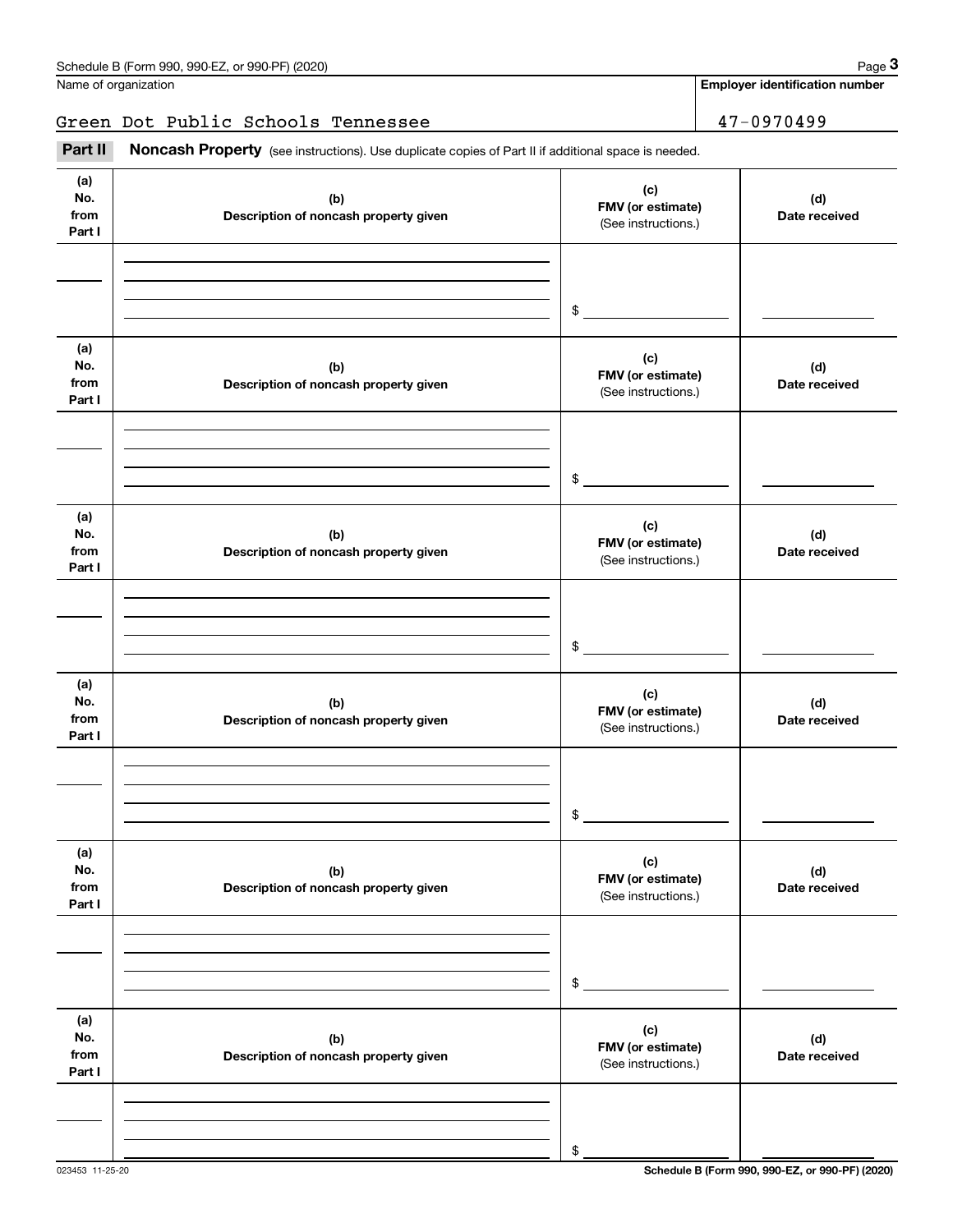| <b>Employer identification number</b><br>47-0970499<br>Part III<br>Exclusively religious, charitable, etc., contributions to organizations described in section 501(c)(7), (8), or (10) that total more than \$1,000 for the year<br>from any one contributor. Complete columns (a) through (e) and the following line entry. For organizations<br>completing Part III, enter the total of exclusively religious, charitable, etc., contributions of \$1,000 or less for the year. (Enter this info. once.) \\$<br>Use duplicate copies of Part III if additional space is needed.<br>(a) No.<br>from<br>(b) Purpose of gift<br>(c) Use of gift<br>(d) Description of how gift is held<br>Part I<br>(e) Transfer of gift<br>Transferee's name, address, and ZIP + 4<br>Relationship of transferor to transferee<br>(a) No.<br>from<br>(b) Purpose of gift<br>(c) Use of gift<br>(d) Description of how gift is held<br>Part I<br>(e) Transfer of gift<br>Transferee's name, address, and ZIP + 4<br>Relationship of transferor to transferee<br>(a) No.<br>from<br>(b) Purpose of gift<br>(c) Use of gift<br>(d) Description of how gift is held<br>Part I<br>(e) Transfer of gift<br>Transferee's name, address, and ZIP + 4<br>Relationship of transferor to transferee<br>(a) No.<br>from<br>(b) Purpose of gift<br>(c) Use of gift<br>(d) Description of how gift is held<br>Part I | Name of organization<br>Green Dot Public Schools Tennessee<br>(e) Transfer of gift |  | Schedule B (Form 990, 990-EZ, or 990-PF) (2020) |  | Page 4 |  |  |  |  |  |
|-----------------------------------------------------------------------------------------------------------------------------------------------------------------------------------------------------------------------------------------------------------------------------------------------------------------------------------------------------------------------------------------------------------------------------------------------------------------------------------------------------------------------------------------------------------------------------------------------------------------------------------------------------------------------------------------------------------------------------------------------------------------------------------------------------------------------------------------------------------------------------------------------------------------------------------------------------------------------------------------------------------------------------------------------------------------------------------------------------------------------------------------------------------------------------------------------------------------------------------------------------------------------------------------------------------------------------------------------------------------------------------------|------------------------------------------------------------------------------------|--|-------------------------------------------------|--|--------|--|--|--|--|--|
|                                                                                                                                                                                                                                                                                                                                                                                                                                                                                                                                                                                                                                                                                                                                                                                                                                                                                                                                                                                                                                                                                                                                                                                                                                                                                                                                                                                         |                                                                                    |  |                                                 |  |        |  |  |  |  |  |
|                                                                                                                                                                                                                                                                                                                                                                                                                                                                                                                                                                                                                                                                                                                                                                                                                                                                                                                                                                                                                                                                                                                                                                                                                                                                                                                                                                                         |                                                                                    |  |                                                 |  |        |  |  |  |  |  |
|                                                                                                                                                                                                                                                                                                                                                                                                                                                                                                                                                                                                                                                                                                                                                                                                                                                                                                                                                                                                                                                                                                                                                                                                                                                                                                                                                                                         |                                                                                    |  |                                                 |  |        |  |  |  |  |  |
|                                                                                                                                                                                                                                                                                                                                                                                                                                                                                                                                                                                                                                                                                                                                                                                                                                                                                                                                                                                                                                                                                                                                                                                                                                                                                                                                                                                         |                                                                                    |  |                                                 |  |        |  |  |  |  |  |
|                                                                                                                                                                                                                                                                                                                                                                                                                                                                                                                                                                                                                                                                                                                                                                                                                                                                                                                                                                                                                                                                                                                                                                                                                                                                                                                                                                                         |                                                                                    |  |                                                 |  |        |  |  |  |  |  |
|                                                                                                                                                                                                                                                                                                                                                                                                                                                                                                                                                                                                                                                                                                                                                                                                                                                                                                                                                                                                                                                                                                                                                                                                                                                                                                                                                                                         |                                                                                    |  |                                                 |  |        |  |  |  |  |  |
|                                                                                                                                                                                                                                                                                                                                                                                                                                                                                                                                                                                                                                                                                                                                                                                                                                                                                                                                                                                                                                                                                                                                                                                                                                                                                                                                                                                         |                                                                                    |  |                                                 |  |        |  |  |  |  |  |
|                                                                                                                                                                                                                                                                                                                                                                                                                                                                                                                                                                                                                                                                                                                                                                                                                                                                                                                                                                                                                                                                                                                                                                                                                                                                                                                                                                                         |                                                                                    |  |                                                 |  |        |  |  |  |  |  |
|                                                                                                                                                                                                                                                                                                                                                                                                                                                                                                                                                                                                                                                                                                                                                                                                                                                                                                                                                                                                                                                                                                                                                                                                                                                                                                                                                                                         |                                                                                    |  |                                                 |  |        |  |  |  |  |  |
|                                                                                                                                                                                                                                                                                                                                                                                                                                                                                                                                                                                                                                                                                                                                                                                                                                                                                                                                                                                                                                                                                                                                                                                                                                                                                                                                                                                         |                                                                                    |  |                                                 |  |        |  |  |  |  |  |
|                                                                                                                                                                                                                                                                                                                                                                                                                                                                                                                                                                                                                                                                                                                                                                                                                                                                                                                                                                                                                                                                                                                                                                                                                                                                                                                                                                                         |                                                                                    |  |                                                 |  |        |  |  |  |  |  |
|                                                                                                                                                                                                                                                                                                                                                                                                                                                                                                                                                                                                                                                                                                                                                                                                                                                                                                                                                                                                                                                                                                                                                                                                                                                                                                                                                                                         |                                                                                    |  |                                                 |  |        |  |  |  |  |  |
|                                                                                                                                                                                                                                                                                                                                                                                                                                                                                                                                                                                                                                                                                                                                                                                                                                                                                                                                                                                                                                                                                                                                                                                                                                                                                                                                                                                         |                                                                                    |  |                                                 |  |        |  |  |  |  |  |
|                                                                                                                                                                                                                                                                                                                                                                                                                                                                                                                                                                                                                                                                                                                                                                                                                                                                                                                                                                                                                                                                                                                                                                                                                                                                                                                                                                                         |                                                                                    |  |                                                 |  |        |  |  |  |  |  |
|                                                                                                                                                                                                                                                                                                                                                                                                                                                                                                                                                                                                                                                                                                                                                                                                                                                                                                                                                                                                                                                                                                                                                                                                                                                                                                                                                                                         |                                                                                    |  |                                                 |  |        |  |  |  |  |  |
|                                                                                                                                                                                                                                                                                                                                                                                                                                                                                                                                                                                                                                                                                                                                                                                                                                                                                                                                                                                                                                                                                                                                                                                                                                                                                                                                                                                         |                                                                                    |  |                                                 |  |        |  |  |  |  |  |
|                                                                                                                                                                                                                                                                                                                                                                                                                                                                                                                                                                                                                                                                                                                                                                                                                                                                                                                                                                                                                                                                                                                                                                                                                                                                                                                                                                                         |                                                                                    |  |                                                 |  |        |  |  |  |  |  |
|                                                                                                                                                                                                                                                                                                                                                                                                                                                                                                                                                                                                                                                                                                                                                                                                                                                                                                                                                                                                                                                                                                                                                                                                                                                                                                                                                                                         |                                                                                    |  |                                                 |  |        |  |  |  |  |  |
|                                                                                                                                                                                                                                                                                                                                                                                                                                                                                                                                                                                                                                                                                                                                                                                                                                                                                                                                                                                                                                                                                                                                                                                                                                                                                                                                                                                         |                                                                                    |  |                                                 |  |        |  |  |  |  |  |
|                                                                                                                                                                                                                                                                                                                                                                                                                                                                                                                                                                                                                                                                                                                                                                                                                                                                                                                                                                                                                                                                                                                                                                                                                                                                                                                                                                                         |                                                                                    |  |                                                 |  |        |  |  |  |  |  |
|                                                                                                                                                                                                                                                                                                                                                                                                                                                                                                                                                                                                                                                                                                                                                                                                                                                                                                                                                                                                                                                                                                                                                                                                                                                                                                                                                                                         |                                                                                    |  |                                                 |  |        |  |  |  |  |  |
|                                                                                                                                                                                                                                                                                                                                                                                                                                                                                                                                                                                                                                                                                                                                                                                                                                                                                                                                                                                                                                                                                                                                                                                                                                                                                                                                                                                         |                                                                                    |  |                                                 |  |        |  |  |  |  |  |
|                                                                                                                                                                                                                                                                                                                                                                                                                                                                                                                                                                                                                                                                                                                                                                                                                                                                                                                                                                                                                                                                                                                                                                                                                                                                                                                                                                                         |                                                                                    |  |                                                 |  |        |  |  |  |  |  |
|                                                                                                                                                                                                                                                                                                                                                                                                                                                                                                                                                                                                                                                                                                                                                                                                                                                                                                                                                                                                                                                                                                                                                                                                                                                                                                                                                                                         |                                                                                    |  |                                                 |  |        |  |  |  |  |  |
|                                                                                                                                                                                                                                                                                                                                                                                                                                                                                                                                                                                                                                                                                                                                                                                                                                                                                                                                                                                                                                                                                                                                                                                                                                                                                                                                                                                         |                                                                                    |  |                                                 |  |        |  |  |  |  |  |
|                                                                                                                                                                                                                                                                                                                                                                                                                                                                                                                                                                                                                                                                                                                                                                                                                                                                                                                                                                                                                                                                                                                                                                                                                                                                                                                                                                                         |                                                                                    |  |                                                 |  |        |  |  |  |  |  |
|                                                                                                                                                                                                                                                                                                                                                                                                                                                                                                                                                                                                                                                                                                                                                                                                                                                                                                                                                                                                                                                                                                                                                                                                                                                                                                                                                                                         |                                                                                    |  |                                                 |  |        |  |  |  |  |  |
|                                                                                                                                                                                                                                                                                                                                                                                                                                                                                                                                                                                                                                                                                                                                                                                                                                                                                                                                                                                                                                                                                                                                                                                                                                                                                                                                                                                         |                                                                                    |  |                                                 |  |        |  |  |  |  |  |
|                                                                                                                                                                                                                                                                                                                                                                                                                                                                                                                                                                                                                                                                                                                                                                                                                                                                                                                                                                                                                                                                                                                                                                                                                                                                                                                                                                                         |                                                                                    |  |                                                 |  |        |  |  |  |  |  |
|                                                                                                                                                                                                                                                                                                                                                                                                                                                                                                                                                                                                                                                                                                                                                                                                                                                                                                                                                                                                                                                                                                                                                                                                                                                                                                                                                                                         |                                                                                    |  |                                                 |  |        |  |  |  |  |  |
|                                                                                                                                                                                                                                                                                                                                                                                                                                                                                                                                                                                                                                                                                                                                                                                                                                                                                                                                                                                                                                                                                                                                                                                                                                                                                                                                                                                         |                                                                                    |  |                                                 |  |        |  |  |  |  |  |
|                                                                                                                                                                                                                                                                                                                                                                                                                                                                                                                                                                                                                                                                                                                                                                                                                                                                                                                                                                                                                                                                                                                                                                                                                                                                                                                                                                                         |                                                                                    |  |                                                 |  |        |  |  |  |  |  |
|                                                                                                                                                                                                                                                                                                                                                                                                                                                                                                                                                                                                                                                                                                                                                                                                                                                                                                                                                                                                                                                                                                                                                                                                                                                                                                                                                                                         |                                                                                    |  |                                                 |  |        |  |  |  |  |  |
|                                                                                                                                                                                                                                                                                                                                                                                                                                                                                                                                                                                                                                                                                                                                                                                                                                                                                                                                                                                                                                                                                                                                                                                                                                                                                                                                                                                         |                                                                                    |  |                                                 |  |        |  |  |  |  |  |
|                                                                                                                                                                                                                                                                                                                                                                                                                                                                                                                                                                                                                                                                                                                                                                                                                                                                                                                                                                                                                                                                                                                                                                                                                                                                                                                                                                                         |                                                                                    |  |                                                 |  |        |  |  |  |  |  |
|                                                                                                                                                                                                                                                                                                                                                                                                                                                                                                                                                                                                                                                                                                                                                                                                                                                                                                                                                                                                                                                                                                                                                                                                                                                                                                                                                                                         |                                                                                    |  |                                                 |  |        |  |  |  |  |  |
|                                                                                                                                                                                                                                                                                                                                                                                                                                                                                                                                                                                                                                                                                                                                                                                                                                                                                                                                                                                                                                                                                                                                                                                                                                                                                                                                                                                         |                                                                                    |  |                                                 |  |        |  |  |  |  |  |
|                                                                                                                                                                                                                                                                                                                                                                                                                                                                                                                                                                                                                                                                                                                                                                                                                                                                                                                                                                                                                                                                                                                                                                                                                                                                                                                                                                                         |                                                                                    |  |                                                 |  |        |  |  |  |  |  |
|                                                                                                                                                                                                                                                                                                                                                                                                                                                                                                                                                                                                                                                                                                                                                                                                                                                                                                                                                                                                                                                                                                                                                                                                                                                                                                                                                                                         |                                                                                    |  |                                                 |  |        |  |  |  |  |  |
|                                                                                                                                                                                                                                                                                                                                                                                                                                                                                                                                                                                                                                                                                                                                                                                                                                                                                                                                                                                                                                                                                                                                                                                                                                                                                                                                                                                         |                                                                                    |  |                                                 |  |        |  |  |  |  |  |
|                                                                                                                                                                                                                                                                                                                                                                                                                                                                                                                                                                                                                                                                                                                                                                                                                                                                                                                                                                                                                                                                                                                                                                                                                                                                                                                                                                                         |                                                                                    |  |                                                 |  |        |  |  |  |  |  |
|                                                                                                                                                                                                                                                                                                                                                                                                                                                                                                                                                                                                                                                                                                                                                                                                                                                                                                                                                                                                                                                                                                                                                                                                                                                                                                                                                                                         |                                                                                    |  |                                                 |  |        |  |  |  |  |  |
|                                                                                                                                                                                                                                                                                                                                                                                                                                                                                                                                                                                                                                                                                                                                                                                                                                                                                                                                                                                                                                                                                                                                                                                                                                                                                                                                                                                         |                                                                                    |  |                                                 |  |        |  |  |  |  |  |
| Transferee's name, address, and ZIP + 4<br>Relationship of transferor to transferee                                                                                                                                                                                                                                                                                                                                                                                                                                                                                                                                                                                                                                                                                                                                                                                                                                                                                                                                                                                                                                                                                                                                                                                                                                                                                                     |                                                                                    |  |                                                 |  |        |  |  |  |  |  |
|                                                                                                                                                                                                                                                                                                                                                                                                                                                                                                                                                                                                                                                                                                                                                                                                                                                                                                                                                                                                                                                                                                                                                                                                                                                                                                                                                                                         |                                                                                    |  |                                                 |  |        |  |  |  |  |  |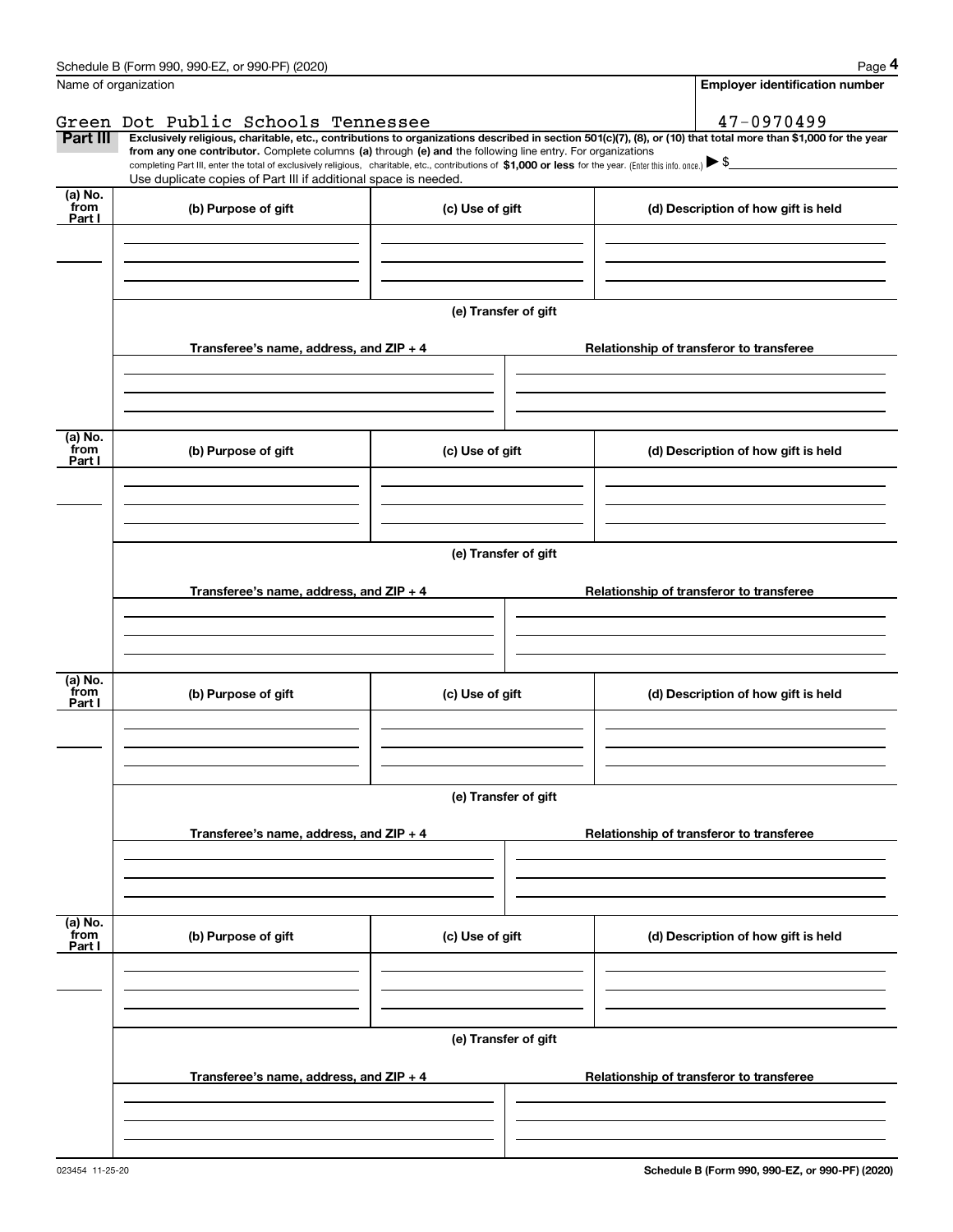| <b>SCHEDULE D</b> |  |
|-------------------|--|
|-------------------|--|

Department of the Treasury Internal Revenue Service

## **SCHEDULE D Supplemental Financial Statements**

(Form 990)<br>
Pepartment of the Treasury<br>
Department of the Treasury<br>
Department of the Treasury<br>
Department of the Treasury<br> **Co to www.irs.gov/Form990 for instructions and the latest information.**<br> **Co to www.irs.gov/Form9** 



|                | Name of the organization<br>Green Dot Public Schools Tennessee                                                                                                  |                         | <b>Employer identification number</b><br>47-0970499 |
|----------------|-----------------------------------------------------------------------------------------------------------------------------------------------------------------|-------------------------|-----------------------------------------------------|
| Part I         | Organizations Maintaining Donor Advised Funds or Other Similar Funds or Accounts. Complete if the                                                               |                         |                                                     |
|                | organization answered "Yes" on Form 990, Part IV, line 6.                                                                                                       |                         |                                                     |
|                |                                                                                                                                                                 | (a) Donor advised funds | (b) Funds and other accounts                        |
|                |                                                                                                                                                                 |                         |                                                     |
| 1.             |                                                                                                                                                                 |                         |                                                     |
| 2              | Aggregate value of contributions to (during year)                                                                                                               |                         |                                                     |
| 3              | Aggregate value of grants from (during year)                                                                                                                    |                         |                                                     |
| 4              |                                                                                                                                                                 |                         |                                                     |
| 5              | Did the organization inform all donors and donor advisors in writing that the assets held in donor advised funds                                                |                         |                                                     |
|                |                                                                                                                                                                 |                         | Yes<br>No                                           |
| 6              | Did the organization inform all grantees, donors, and donor advisors in writing that grant funds can be used only                                               |                         |                                                     |
|                | for charitable purposes and not for the benefit of the donor or donor advisor, or for any other purpose conferring                                              |                         |                                                     |
| <b>Part II</b> | Conservation Easements. Complete if the organization answered "Yes" on Form 990, Part IV, line 7.                                                               |                         | <b>Yes</b><br>No                                    |
|                |                                                                                                                                                                 |                         |                                                     |
| 1              | Purpose(s) of conservation easements held by the organization (check all that apply).                                                                           |                         |                                                     |
|                | Preservation of land for public use (for example, recreation or education)                                                                                      |                         | Preservation of a historically important land area  |
|                | Protection of natural habitat                                                                                                                                   |                         | Preservation of a certified historic structure      |
|                | Preservation of open space                                                                                                                                      |                         |                                                     |
| 2              | Complete lines 2a through 2d if the organization held a qualified conservation contribution in the form of a conservation easement on the last                  |                         |                                                     |
|                | day of the tax year.                                                                                                                                            |                         | Held at the End of the Tax Year                     |
| a              | Total number of conservation easements                                                                                                                          |                         | 2a                                                  |
| b              | Total acreage restricted by conservation easements                                                                                                              |                         | 2b                                                  |
|                |                                                                                                                                                                 |                         | 2c                                                  |
|                | d Number of conservation easements included in (c) acquired after 7/25/06, and not on a historic structure                                                      |                         |                                                     |
|                | listed in the National Register [111] [12] non-matter in the National Property of the National Register [11] [1                                                 |                         | 2d                                                  |
| 3              | Number of conservation easements modified, transferred, released, extinguished, or terminated by the organization during the tax                                |                         |                                                     |
|                | $year \blacktriangleright$                                                                                                                                      |                         |                                                     |
| 4              | Number of states where property subject to conservation easement is located >                                                                                   |                         |                                                     |
| 5              | Does the organization have a written policy regarding the periodic monitoring, inspection, handling of                                                          |                         | Yes<br>No                                           |
|                | violations, and enforcement of the conservation easements it holds?                                                                                             |                         |                                                     |
| 6              | Staff and volunteer hours devoted to monitoring, inspecting, handling of violations, and enforcing conservation easements during the year                       |                         |                                                     |
|                |                                                                                                                                                                 |                         |                                                     |
| 7              | Amount of expenses incurred in monitoring, inspecting, handling of violations, and enforcing conservation easements during the year<br>$\blacktriangleright$ \$ |                         |                                                     |
| 8              | Does each conservation easement reported on line 2(d) above satisfy the requirements of section 170(h)(4)(B)(i)                                                 |                         |                                                     |
|                |                                                                                                                                                                 |                         | Yes<br>No                                           |
|                | In Part XIII, describe how the organization reports conservation easements in its revenue and expense statement and                                             |                         |                                                     |
|                | balance sheet, and include, if applicable, the text of the footnote to the organization's financial statements that describes the                               |                         |                                                     |
|                | organization's accounting for conservation easements.                                                                                                           |                         |                                                     |
|                | Organizations Maintaining Collections of Art, Historical Treasures, or Other Similar Assets.<br>Part III                                                        |                         |                                                     |
|                | Complete if the organization answered "Yes" on Form 990, Part IV, line 8.                                                                                       |                         |                                                     |
|                | 1a If the organization elected, as permitted under FASB ASC 958, not to report in its revenue statement and balance sheet works                                 |                         |                                                     |
|                | of art, historical treasures, or other similar assets held for public exhibition, education, or research in furtherance of public                               |                         |                                                     |
|                | service, provide in Part XIII the text of the footnote to its financial statements that describes these items.                                                  |                         |                                                     |
|                | <b>b</b> If the organization elected, as permitted under FASB ASC 958, to report in its revenue statement and balance sheet works of                            |                         |                                                     |
|                | art, historical treasures, or other similar assets held for public exhibition, education, or research in furtherance of public service,                         |                         |                                                     |
|                | provide the following amounts relating to these items:                                                                                                          |                         |                                                     |
|                | (i) Revenue included on Form 990, Part VIII, line 1 [2000] [2010] Contract the included on Form 990, Part VIII, line 1                                          |                         | $\blacktriangleright$ \$                            |
|                | (ii) Assets included in Form 990, Part X                                                                                                                        |                         | $\blacktriangleright$ \$                            |
| 2              | If the organization received or held works of art, historical treasures, or other similar assets for financial gain, provide                                    |                         |                                                     |
|                | the following amounts required to be reported under FASB ASC 958 relating to these items:                                                                       |                         |                                                     |
| а              |                                                                                                                                                                 |                         | - \$                                                |
|                |                                                                                                                                                                 |                         | $\blacktriangleright$ \$                            |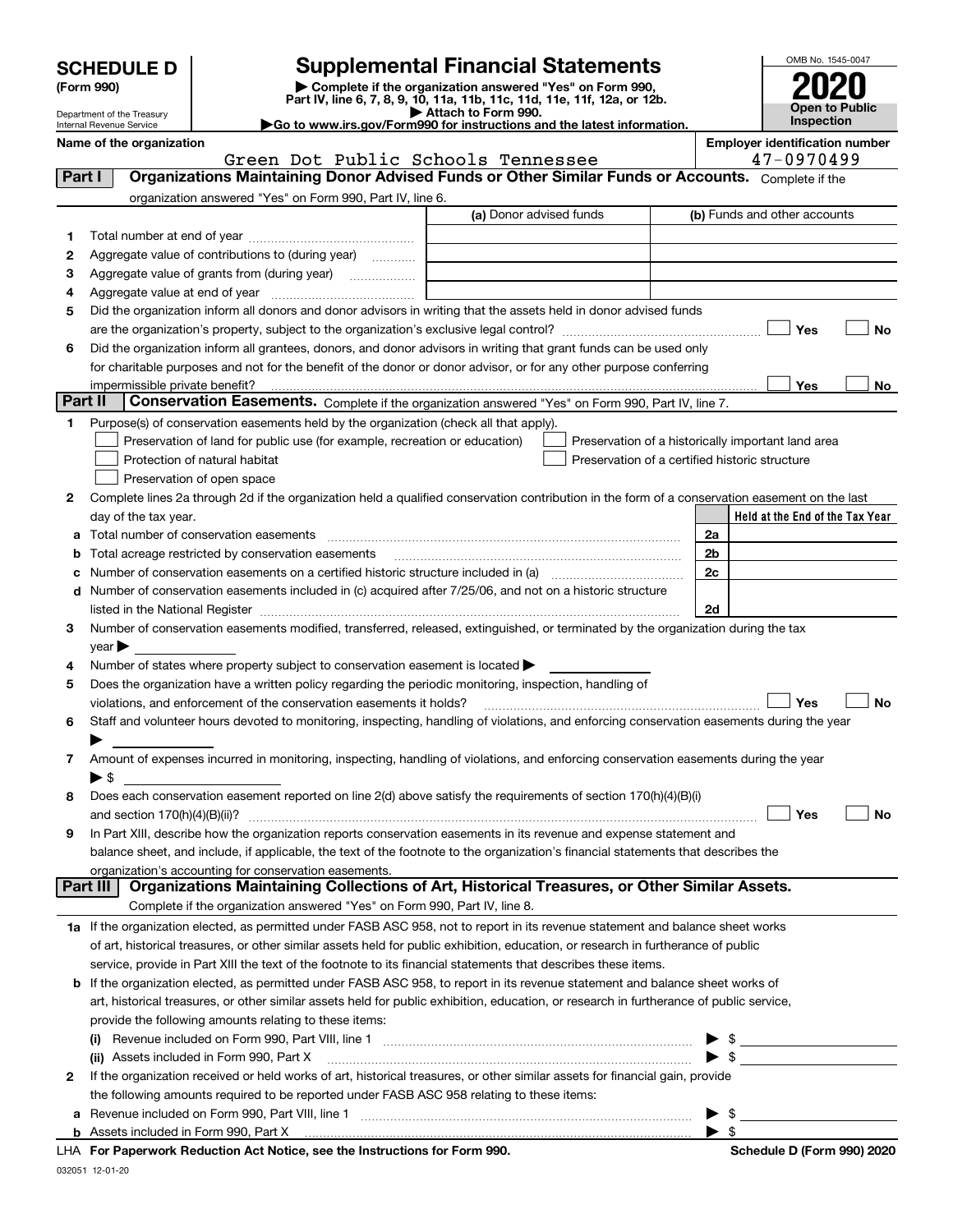|               | Schedule D (Form 990) 2020                                                                                                                                                                                                     | Green Dot Public Schools Tennessee |  |                |                                                                                                                                                                                                                                      |  |                      |  | 47-0970499     | Page 2              |
|---------------|--------------------------------------------------------------------------------------------------------------------------------------------------------------------------------------------------------------------------------|------------------------------------|--|----------------|--------------------------------------------------------------------------------------------------------------------------------------------------------------------------------------------------------------------------------------|--|----------------------|--|----------------|---------------------|
|               | Organizations Maintaining Collections of Art, Historical Treasures, or Other Similar Assets (continued)<br>Part III                                                                                                            |                                    |  |                |                                                                                                                                                                                                                                      |  |                      |  |                |                     |
| З             | Using the organization's acquisition, accession, and other records, check any of the following that make significant use of its                                                                                                |                                    |  |                |                                                                                                                                                                                                                                      |  |                      |  |                |                     |
|               | collection items (check all that apply):                                                                                                                                                                                       |                                    |  |                |                                                                                                                                                                                                                                      |  |                      |  |                |                     |
| a             | Public exhibition                                                                                                                                                                                                              | d                                  |  |                | Loan or exchange program                                                                                                                                                                                                             |  |                      |  |                |                     |
| b             | Scholarly research                                                                                                                                                                                                             | е                                  |  |                | Other <b>Common Common Common Common Common Common Common Common Common Common Common Common Common Common Common Common Common Common Common Common Common Common Common Common Common Common Common Common Common Common Commo</b> |  |                      |  |                |                     |
| c             | Preservation for future generations                                                                                                                                                                                            |                                    |  |                |                                                                                                                                                                                                                                      |  |                      |  |                |                     |
| 4             | Provide a description of the organization's collections and explain how they further the organization's exempt purpose in Part XIII.                                                                                           |                                    |  |                |                                                                                                                                                                                                                                      |  |                      |  |                |                     |
| 5             | During the year, did the organization solicit or receive donations of art, historical treasures, or other similar assets                                                                                                       |                                    |  |                |                                                                                                                                                                                                                                      |  |                      |  |                |                     |
|               | to be sold to raise funds rather than to be maintained as part of the organization's collection?<br>Yes<br>No                                                                                                                  |                                    |  |                |                                                                                                                                                                                                                                      |  |                      |  |                |                     |
|               | Part IV<br>Escrow and Custodial Arrangements. Complete if the organization answered "Yes" on Form 990, Part IV, line 9, or                                                                                                     |                                    |  |                |                                                                                                                                                                                                                                      |  |                      |  |                |                     |
|               | reported an amount on Form 990, Part X, line 21.                                                                                                                                                                               |                                    |  |                |                                                                                                                                                                                                                                      |  |                      |  |                |                     |
|               | 1a Is the organization an agent, trustee, custodian or other intermediary for contributions or other assets not included                                                                                                       |                                    |  |                |                                                                                                                                                                                                                                      |  |                      |  |                |                     |
|               | on Form 990, Part X? [11] matter and the contract of the contract of the contract of the contract of the contract of the contract of the contract of the contract of the contract of the contract of the contract of the contr |                                    |  |                |                                                                                                                                                                                                                                      |  |                      |  | Yes            | No                  |
|               | b If "Yes," explain the arrangement in Part XIII and complete the following table:                                                                                                                                             |                                    |  |                |                                                                                                                                                                                                                                      |  |                      |  |                |                     |
|               |                                                                                                                                                                                                                                |                                    |  |                |                                                                                                                                                                                                                                      |  |                      |  | Amount         |                     |
|               | c Beginning balance measurements and the contract of the contract of the contract of the contract of the contract of the contract of the contract of the contract of the contract of the contract of the contract of the contr |                                    |  |                |                                                                                                                                                                                                                                      |  | 1c                   |  |                |                     |
|               |                                                                                                                                                                                                                                |                                    |  |                |                                                                                                                                                                                                                                      |  | 1d                   |  |                |                     |
|               | Distributions during the year manufactured and continuum control of the year manufactured and control of the year manufactured and control of the state of the state of the state of the state of the state of the state of th |                                    |  |                |                                                                                                                                                                                                                                      |  | 1e                   |  |                |                     |
|               |                                                                                                                                                                                                                                |                                    |  |                |                                                                                                                                                                                                                                      |  | 1f                   |  |                |                     |
|               | 2a Did the organization include an amount on Form 990, Part X, line 21, for escrow or custodial account liability?                                                                                                             |                                    |  |                |                                                                                                                                                                                                                                      |  |                      |  | Yes            | No                  |
| <b>Part V</b> | <b>b</b> If "Yes," explain the arrangement in Part XIII. Check here if the explanation has been provided on Part XIII                                                                                                          |                                    |  |                |                                                                                                                                                                                                                                      |  |                      |  |                |                     |
|               | Endowment Funds. Complete if the organization answered "Yes" on Form 990, Part IV, line 10.                                                                                                                                    |                                    |  |                |                                                                                                                                                                                                                                      |  |                      |  |                |                     |
|               |                                                                                                                                                                                                                                | (a) Current year                   |  | (b) Prior year | (c) Two years back                                                                                                                                                                                                                   |  | (d) Three years back |  |                | (e) Four years back |
| 1a            | Beginning of year balance                                                                                                                                                                                                      |                                    |  |                |                                                                                                                                                                                                                                      |  |                      |  |                |                     |
| b             |                                                                                                                                                                                                                                |                                    |  |                |                                                                                                                                                                                                                                      |  |                      |  |                |                     |
|               | Net investment earnings, gains, and losses                                                                                                                                                                                     |                                    |  |                |                                                                                                                                                                                                                                      |  |                      |  |                |                     |
|               |                                                                                                                                                                                                                                |                                    |  |                |                                                                                                                                                                                                                                      |  |                      |  |                |                     |
|               | e Other expenditures for facilities                                                                                                                                                                                            |                                    |  |                |                                                                                                                                                                                                                                      |  |                      |  |                |                     |
|               | and programs                                                                                                                                                                                                                   |                                    |  |                |                                                                                                                                                                                                                                      |  |                      |  |                |                     |
|               |                                                                                                                                                                                                                                |                                    |  |                |                                                                                                                                                                                                                                      |  |                      |  |                |                     |
| g             | End of year balance                                                                                                                                                                                                            |                                    |  |                |                                                                                                                                                                                                                                      |  |                      |  |                |                     |
| 2             | Provide the estimated percentage of the current year end balance (line 1g, column (a)) held as:                                                                                                                                |                                    |  |                |                                                                                                                                                                                                                                      |  |                      |  |                |                     |
| а             |                                                                                                                                                                                                                                | %                                  |  |                |                                                                                                                                                                                                                                      |  |                      |  |                |                     |
| b             | <b>c</b> Term endowment $\blacktriangleright$                                                                                                                                                                                  | $\%$                               |  |                |                                                                                                                                                                                                                                      |  |                      |  |                |                     |
|               | The percentages on lines 2a, 2b, and 2c should equal 100%.                                                                                                                                                                     |                                    |  |                |                                                                                                                                                                                                                                      |  |                      |  |                |                     |
|               | 3a Are there endowment funds not in the possession of the organization that are held and administered for the organization                                                                                                     |                                    |  |                |                                                                                                                                                                                                                                      |  |                      |  |                |                     |
|               | by:                                                                                                                                                                                                                            |                                    |  |                |                                                                                                                                                                                                                                      |  |                      |  |                | Yes<br>No           |
|               | (i)                                                                                                                                                                                                                            |                                    |  |                |                                                                                                                                                                                                                                      |  |                      |  | 3a(i)          |                     |
|               |                                                                                                                                                                                                                                |                                    |  |                |                                                                                                                                                                                                                                      |  |                      |  | 3a(ii)         |                     |
|               | <b>b</b> If "Yes" on line 3a(ii), are the related organizations listed as required on Schedule R?                                                                                                                              |                                    |  |                |                                                                                                                                                                                                                                      |  |                      |  | 3b             |                     |
| 4             | Describe in Part XIII the intended uses of the organization's endowment funds.                                                                                                                                                 |                                    |  |                |                                                                                                                                                                                                                                      |  |                      |  |                |                     |
|               | Land, Buildings, and Equipment.<br><b>Part VI</b>                                                                                                                                                                              |                                    |  |                |                                                                                                                                                                                                                                      |  |                      |  |                |                     |
|               | Complete if the organization answered "Yes" on Form 990, Part IV, line 11a. See Form 990, Part X, line 10.                                                                                                                     |                                    |  |                |                                                                                                                                                                                                                                      |  |                      |  |                |                     |
|               | Description of property                                                                                                                                                                                                        | (a) Cost or other                  |  |                | (b) Cost or other                                                                                                                                                                                                                    |  | (c) Accumulated      |  | (d) Book value |                     |
|               |                                                                                                                                                                                                                                | basis (investment)                 |  |                | basis (other)                                                                                                                                                                                                                        |  | depreciation         |  |                |                     |
|               |                                                                                                                                                                                                                                |                                    |  |                |                                                                                                                                                                                                                                      |  |                      |  |                |                     |
|               |                                                                                                                                                                                                                                |                                    |  |                | 341,890.                                                                                                                                                                                                                             |  | 186,319.             |  |                | 155, 571.           |
|               |                                                                                                                                                                                                                                |                                    |  |                | 4,201,824.                                                                                                                                                                                                                           |  | 1,202,246.           |  |                | 2,999,578.          |
|               |                                                                                                                                                                                                                                |                                    |  |                | $\overline{675}$ , 337.                                                                                                                                                                                                              |  | 46,078.              |  |                | 629, 259.           |
|               | e Other                                                                                                                                                                                                                        |                                    |  |                | 3,757,630.                                                                                                                                                                                                                           |  |                      |  |                | 3,757,630.          |
|               |                                                                                                                                                                                                                                |                                    |  |                |                                                                                                                                                                                                                                      |  |                      |  |                | 7,542,038.          |

**Schedule D (Form 990) 2020**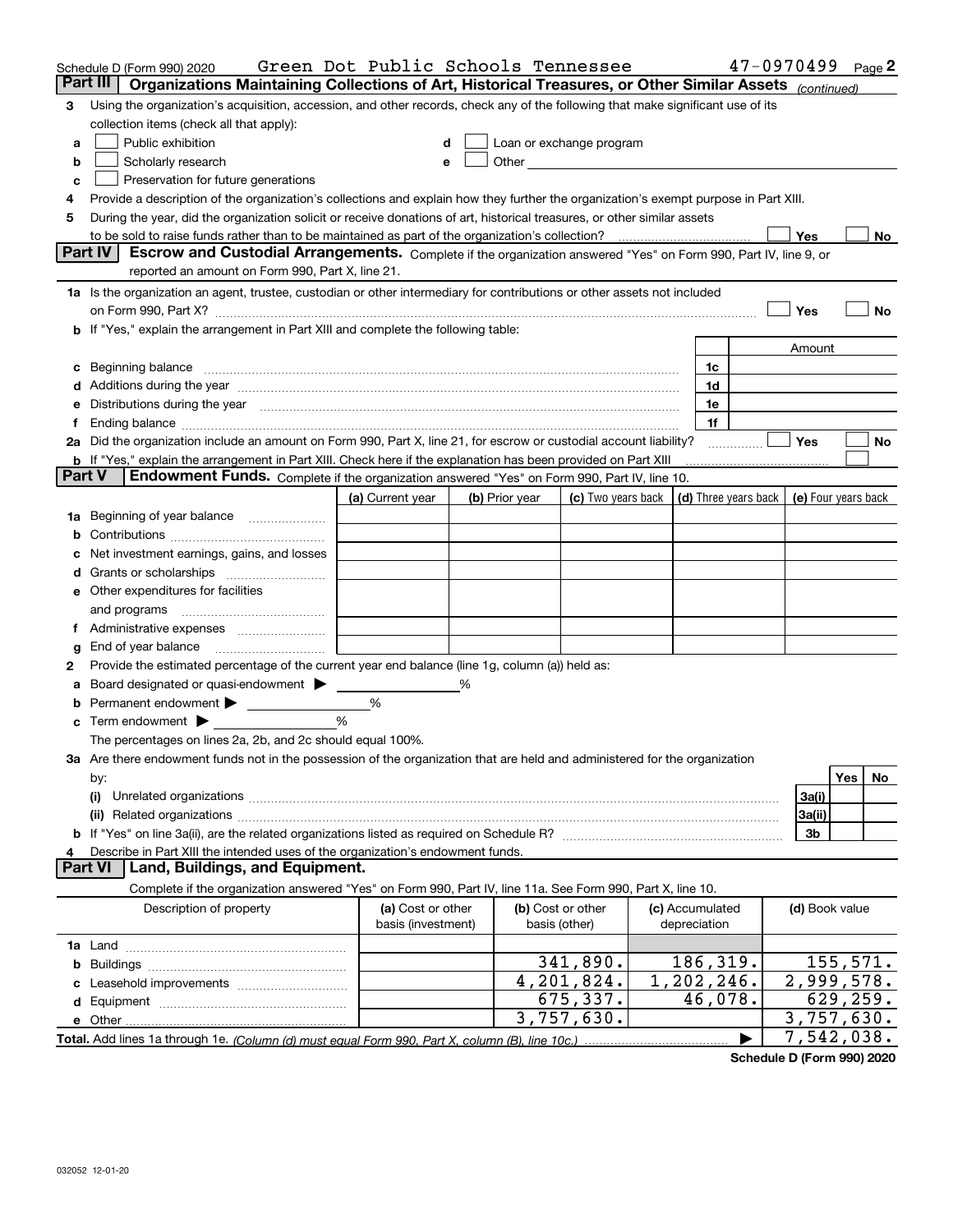| Schedule D (Form 990) 2020                                                                                 | Green Dot Public Schools Tennessee | 47-0970499<br>Page $3$                                    |
|------------------------------------------------------------------------------------------------------------|------------------------------------|-----------------------------------------------------------|
| Part VII Investments - Other Securities.                                                                   |                                    |                                                           |
| Complete if the organization answered "Yes" on Form 990, Part IV, line 11b. See Form 990, Part X, line 12. |                                    |                                                           |
| (a) Description of security or category (including name of security)                                       | (b) Book value                     | (c) Method of valuation: Cost or end-of-year market value |
| (1) Financial derivatives                                                                                  |                                    |                                                           |
| (2) Closely held equity interests                                                                          |                                    |                                                           |
| $(3)$ Other                                                                                                |                                    |                                                           |
| (A)                                                                                                        |                                    |                                                           |
| (B)                                                                                                        |                                    |                                                           |
| (C)                                                                                                        |                                    |                                                           |
| (D)                                                                                                        |                                    |                                                           |
| (E)                                                                                                        |                                    |                                                           |
| (F)                                                                                                        |                                    |                                                           |
| (G)                                                                                                        |                                    |                                                           |
| (H)                                                                                                        |                                    |                                                           |
| <b>Total.</b> (Col. (b) must equal Form 990, Part X, col. (B) line 12.) $\blacktriangleright$              |                                    |                                                           |
| Part VIII Investments - Program Related.                                                                   |                                    |                                                           |
| Complete if the organization answered "Yes" on Form 990, Part IV, line 11c. See Form 990, Part X, line 13. |                                    |                                                           |
| (a) Description of investment                                                                              | (b) Book value                     | (c) Method of valuation: Cost or end-of-year market value |
|                                                                                                            |                                    |                                                           |

| (1)                                                                 |  |
|---------------------------------------------------------------------|--|
| (2)                                                                 |  |
| (3)                                                                 |  |
| (4)                                                                 |  |
| (5)                                                                 |  |
| (6)                                                                 |  |
| (7)                                                                 |  |
| (8)                                                                 |  |
| (9)                                                                 |  |
| Total. (Col. (b) must equal Form 990, Part X, col. (B) line $13.$ ) |  |

### **Part IX Other Assets.**

Complete if the organization answered "Yes" on Form 990, Part IV, line 11d. See Form 990, Part X, line 15.

| (a) Description                                                                                                   | (b) Book value |
|-------------------------------------------------------------------------------------------------------------------|----------------|
| Security Deposit<br>(1)                                                                                           | 14,000.        |
| Operating Lease Right of Use Asset<br>(2)                                                                         | 3,465,446.     |
| (3)                                                                                                               |                |
| (4)                                                                                                               |                |
| (5)                                                                                                               |                |
| (6)                                                                                                               |                |
| (7)                                                                                                               |                |
| (8)                                                                                                               |                |
| (9)                                                                                                               |                |
| Total. (Column (b) must equal Form 990, Part X, col. (B) line 15.)                                                | 3,479,446.     |
| <b>Other Liabilities.</b><br>Part X                                                                               |                |
| Complete if the organization answered "Yes" on Form 990, Part IV, line 11e or 11f. See Form 990, Part X, line 25. |                |
| (a) Description of liability<br>1.                                                                                | (b) Book value |
| Federal income taxes<br>(1)                                                                                       |                |
| Accounts Payable-Related Org<br>(2)                                                                               | 165,834.       |
| Operating Lease Liability<br>(3)                                                                                  | 3,581,967.     |
| (4)                                                                                                               |                |
| (5)                                                                                                               |                |
|                                                                                                                   |                |
| (6)                                                                                                               |                |
| (7)                                                                                                               |                |
| (8)                                                                                                               |                |
| (9)                                                                                                               |                |

**2.** Liability for uncertain tax positions. In Part XIII, provide the text of the footnote to the organization's financial statements that reports the organization's liability for uncertain tax positions under FASB ASC 740. Check here if the text of the footnote has been provided in Part XIII  $\vert$  X  $\vert$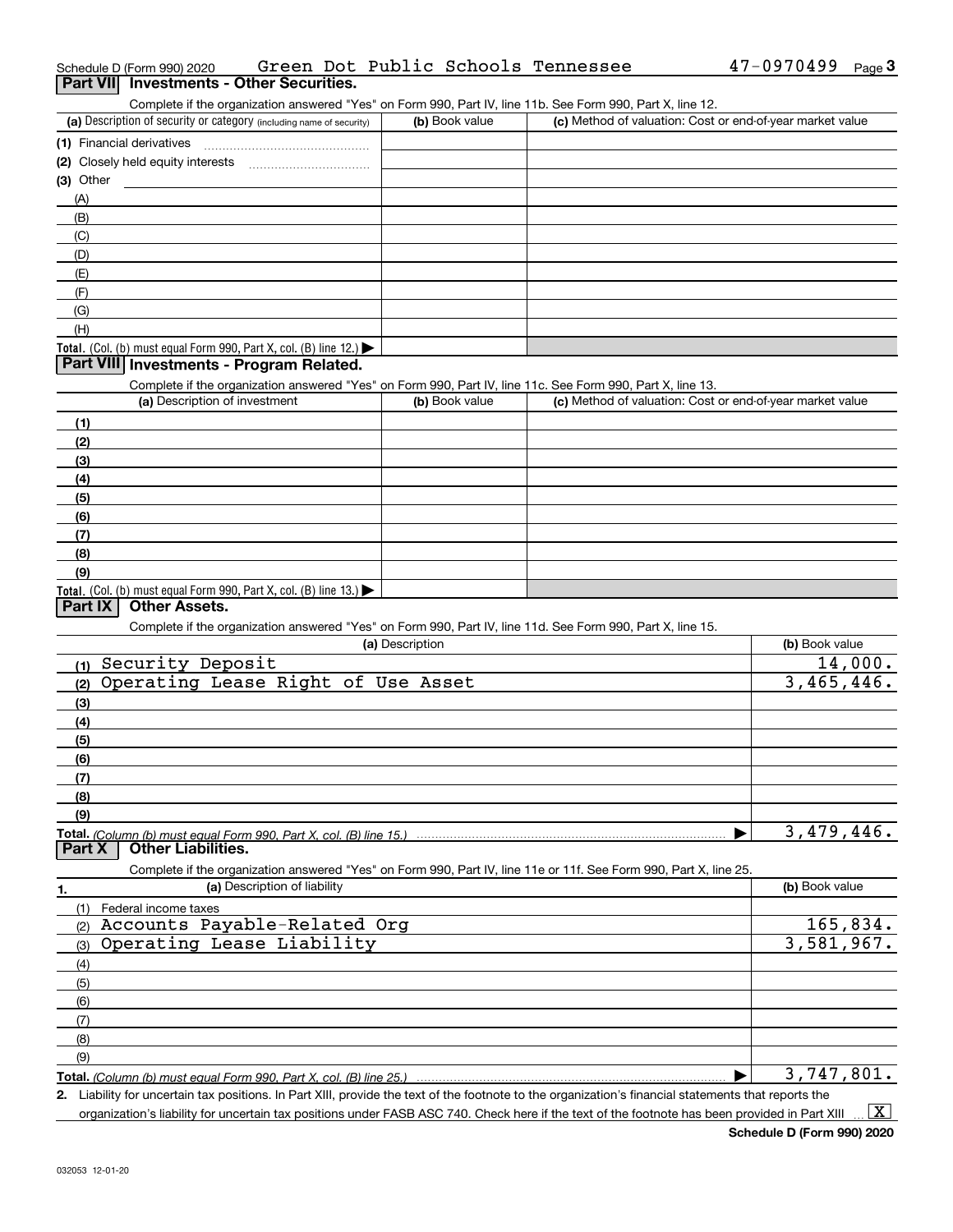|    | Green Dot Public Schools Tennessee<br>Schedule D (Form 990) 2020                                                                                                                                                                     |                |                         | 47-0970499<br>Page 4      |
|----|--------------------------------------------------------------------------------------------------------------------------------------------------------------------------------------------------------------------------------------|----------------|-------------------------|---------------------------|
|    | <b>Part XI</b><br>Reconciliation of Revenue per Audited Financial Statements With Revenue per Return.                                                                                                                                |                |                         |                           |
|    | Complete if the organization answered "Yes" on Form 990, Part IV, line 12a.                                                                                                                                                          |                |                         |                           |
| 1  | Total revenue, gains, and other support per audited financial statements                                                                                                                                                             |                | $\blacksquare$          | $\overline{28,094,709}$ . |
| 2  | Amounts included on line 1 but not on Form 990, Part VIII, line 12:                                                                                                                                                                  |                |                         |                           |
| a  | Net unrealized gains (losses) on investments [11] [12] [12] [13] [13] Net unrealized gains (losses) on investments                                                                                                                   | 2a             |                         |                           |
|    |                                                                                                                                                                                                                                      | 2 <sub>b</sub> |                         |                           |
| C  |                                                                                                                                                                                                                                      | 2c             |                         |                           |
| d  |                                                                                                                                                                                                                                      | 2d             |                         |                           |
| е  | Add lines 2a through 2d                                                                                                                                                                                                              |                | 2e                      |                           |
| З. |                                                                                                                                                                                                                                      |                | $\overline{\mathbf{3}}$ | 28,094,709.               |
| 4  | Amounts included on Form 990, Part VIII, line 12, but not on line 1:                                                                                                                                                                 |                |                         |                           |
|    |                                                                                                                                                                                                                                      | 4a             |                         |                           |
| b  |                                                                                                                                                                                                                                      | 4 <sub>h</sub> |                         |                           |
| c. | Add lines 4a and 4b                                                                                                                                                                                                                  |                | 4c                      |                           |
|    |                                                                                                                                                                                                                                      |                | 5                       | 28,094,709.               |
|    |                                                                                                                                                                                                                                      |                |                         |                           |
|    | Part XII   Reconciliation of Expenses per Audited Financial Statements With Expenses per Return.                                                                                                                                     |                |                         |                           |
|    | Complete if the organization answered "Yes" on Form 990, Part IV, line 12a.                                                                                                                                                          |                |                         |                           |
| 1  | Total expenses and losses per audited financial statements [11, 11] manuscription control expenses and losses per audited financial statements [11] manuscription of the statements and the statements and the statements and        |                | $\blacksquare$          | 27,046,538.               |
| 2  | Amounts included on line 1 but not on Form 990, Part IX, line 25:                                                                                                                                                                    |                |                         |                           |
| a  |                                                                                                                                                                                                                                      | 2a             |                         |                           |
|    | Prior year adjustments entertainments and the contract of the contract of the contract of the contract of the contract of the contract of the contract of the contract of the contract of the contract of the contract of the        | 2 <sub>b</sub> |                         |                           |
|    |                                                                                                                                                                                                                                      | 2c             |                         |                           |
| d  |                                                                                                                                                                                                                                      | 2d             |                         |                           |
| е  | Add lines 2a through 2d <b>contained a contained a contained a contained a contained a contained a contained a contained a contact a contact a contact a contact a contact a contact a contact a contact a contact a contact a c</b> |                | 2e                      |                           |
| 3  |                                                                                                                                                                                                                                      |                | 3                       | 27,046,538.               |
| 4  | Amounts included on Form 990, Part IX, line 25, but not on line 1:                                                                                                                                                                   |                |                         |                           |
| a  | Investment expenses not included on Form 990, Part VIII, line 7b [1000000000000000000000000000000000                                                                                                                                 | 4a             |                         |                           |
| b  |                                                                                                                                                                                                                                      | 4b             |                         |                           |
|    | Add lines 4a and 4b                                                                                                                                                                                                                  |                | 4с                      |                           |
|    | Part XIII Supplemental Information.                                                                                                                                                                                                  |                | 5                       | 27,046,538.               |

Provide the descriptions required for Part II, lines 3, 5, and 9; Part III, lines 1a and 4; Part IV, lines 1b and 2b; Part V, line 4; Part X, line 2; Part XI, lines 2d and 4b; and Part XII, lines 2d and 4b. Also complete this part to provide any additional information.

<u> 1989 - Johann Barbara, martxa amerikan per</u>

### Part X, Line 2:

032054 12-01-20

| Management believes that Green Dot Public Schools Tennessee ("GDPS TN")  |
|--------------------------------------------------------------------------|
| has appropriate support for any tax positions taken affecting its annual |
| filing requirements, and as such, does not have any uncertain tax        |
| positions that are material to the financial statements. GDPS TN would   |
| recognize future accrued interest and penalties related to unrecognized  |
| tax benefits and liabilities in income tax expense if such interest and  |
| penalties are incurred.                                                  |
|                                                                          |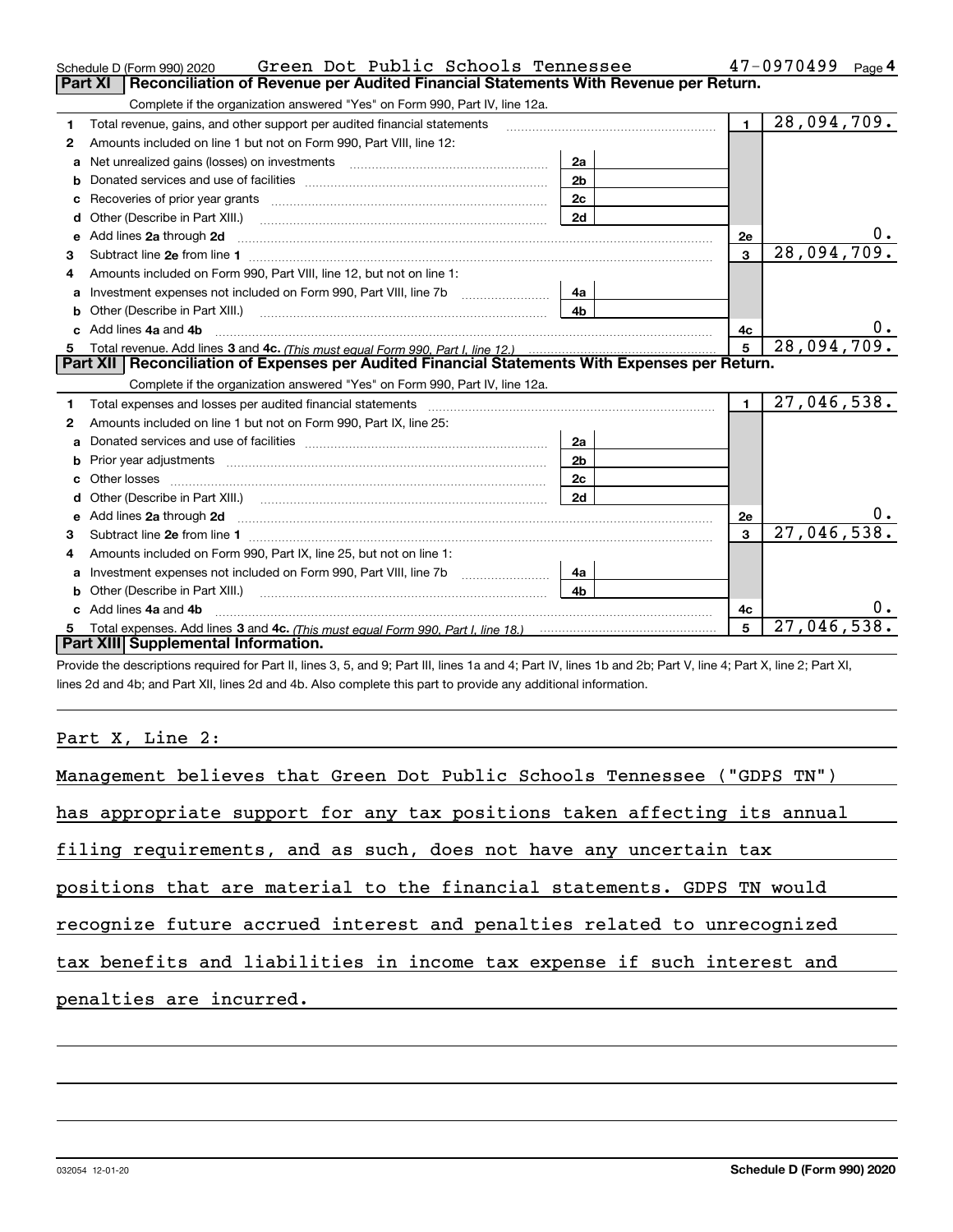|              | <b>Schools</b><br><b>SCHEDULE E</b>                                                                                                                   | OMB No. 1545-0047                   |                                       |                                                                                                                                        |  |
|--------------|-------------------------------------------------------------------------------------------------------------------------------------------------------|-------------------------------------|---------------------------------------|----------------------------------------------------------------------------------------------------------------------------------------|--|
|              | (Form 990 or 990-EZ)<br>Complete if the organization answered "Yes" on Form 990,                                                                      |                                     |                                       |                                                                                                                                        |  |
|              | Part IV, line 13, or Form 990-EZ, Part VI, line 48.                                                                                                   |                                     |                                       |                                                                                                                                        |  |
|              | Attach to Form 990 or Form 990-EZ.<br>Department of the Treasury<br>Internal Revenue Service<br>Go to www.irs.gov/Form990 for the latest information. | <b>Open to Public</b><br>Inspection |                                       |                                                                                                                                        |  |
|              | Name of the organization                                                                                                                              |                                     | <b>Employer identification number</b> |                                                                                                                                        |  |
|              | Green Dot Public Schools Tennessee                                                                                                                    | 47-0970499                          |                                       |                                                                                                                                        |  |
|              | Part I                                                                                                                                                |                                     |                                       |                                                                                                                                        |  |
|              |                                                                                                                                                       |                                     | <b>YES</b>                            | <b>NO</b>                                                                                                                              |  |
| 1.           | Does the organization have a racially nondiscriminatory policy toward students by statement in its charter,                                           |                                     |                                       |                                                                                                                                        |  |
|              |                                                                                                                                                       | 1                                   | х                                     |                                                                                                                                        |  |
| $\mathbf{2}$ | Does the organization include a statement of its racially nondiscriminatory policy toward students in all its brochures,                              |                                     |                                       |                                                                                                                                        |  |
|              | catalogues, and other written communications with the public dealing with student admissions, programs, and scholarships?                             | $\mathbf{2}$                        | X                                     |                                                                                                                                        |  |
| 3            | Has the organization publicized its racially nondiscriminatory policy on its primary publicly accessible Internet                                     |                                     |                                       |                                                                                                                                        |  |
|              | homepage at all times during its taxable year in a manner reasonably expected to be noticed by visitors to the                                        |                                     |                                       |                                                                                                                                        |  |
|              | homepage, or through newspaper or broadcast media during the period of solicitation for students, or during the                                       |                                     |                                       |                                                                                                                                        |  |
|              | registration period if it has no solicitation program, in a way that makes the policy known to all parts of the general                               |                                     | X                                     |                                                                                                                                        |  |
|              | GDPS TN's "Intent to Enroll" Form and Enrollment Packet                                                                                               | 3                                   |                                       |                                                                                                                                        |  |
|              | contains its racial nondiscriminatory policy.                                                                                                         |                                     |                                       |                                                                                                                                        |  |
|              |                                                                                                                                                       |                                     |                                       |                                                                                                                                        |  |
|              |                                                                                                                                                       |                                     |                                       |                                                                                                                                        |  |
|              |                                                                                                                                                       |                                     |                                       |                                                                                                                                        |  |
|              |                                                                                                                                                       |                                     |                                       |                                                                                                                                        |  |
| 4            | Does the organization maintain the following?<br>Records indicating the racial composition of the student body, faculty, and administrative staff?    | 4a                                  | х                                     |                                                                                                                                        |  |
| а<br>b       | Records documenting that scholarships and other financial assistance are awarded on a racially nondiscriminatory basis?                               | 4b                                  | X                                     |                                                                                                                                        |  |
|              | c Copies of all catalogues, brochures, announcements, and other written communications to the public dealing                                          |                                     |                                       |                                                                                                                                        |  |
|              | with student admissions, programs, and scholarships?                                                                                                  | 4с                                  | X                                     |                                                                                                                                        |  |
|              |                                                                                                                                                       | 4d                                  | X                                     |                                                                                                                                        |  |
|              | If you answered "No" to any of the above, please explain. If you need more space, use Part II.                                                        |                                     |                                       |                                                                                                                                        |  |
|              |                                                                                                                                                       |                                     |                                       |                                                                                                                                        |  |
|              |                                                                                                                                                       |                                     |                                       |                                                                                                                                        |  |
|              |                                                                                                                                                       |                                     |                                       |                                                                                                                                        |  |
|              |                                                                                                                                                       |                                     |                                       |                                                                                                                                        |  |
|              |                                                                                                                                                       |                                     |                                       |                                                                                                                                        |  |
|              | Does the organization discriminate by race in any way with respect to:                                                                                |                                     |                                       |                                                                                                                                        |  |
| 5            | Students' rights or privileges?                                                                                                                       |                                     |                                       |                                                                                                                                        |  |
|              |                                                                                                                                                       | 5a<br>5b                            |                                       |                                                                                                                                        |  |
|              |                                                                                                                                                       | 5с                                  |                                       |                                                                                                                                        |  |
|              |                                                                                                                                                       | 5d                                  |                                       |                                                                                                                                        |  |
|              |                                                                                                                                                       | 5е                                  |                                       |                                                                                                                                        |  |
|              | f Use of facilities?                                                                                                                                  | 5f                                  |                                       |                                                                                                                                        |  |
|              |                                                                                                                                                       | 5g                                  |                                       |                                                                                                                                        |  |
|              |                                                                                                                                                       | 5h                                  |                                       |                                                                                                                                        |  |
|              | If you answered "Yes" to any of the above, please explain. If you need more space, use Part II.                                                       |                                     |                                       | х<br>X<br>Χ<br>$\overline{\textbf{X}}$<br>$\overline{\mathbf{x}}$<br>$\overline{\mathbf{x}}$<br>$\overline{\textbf{X}}$<br>$\mathbf X$ |  |
|              |                                                                                                                                                       |                                     |                                       |                                                                                                                                        |  |
|              |                                                                                                                                                       |                                     |                                       |                                                                                                                                        |  |
|              |                                                                                                                                                       |                                     |                                       |                                                                                                                                        |  |
|              |                                                                                                                                                       |                                     |                                       |                                                                                                                                        |  |
|              |                                                                                                                                                       | 6a                                  | X                                     |                                                                                                                                        |  |
|              |                                                                                                                                                       | 6b                                  |                                       |                                                                                                                                        |  |
|              | If you answered "Yes" on either line 6a or line 6b, explain on Part II.                                                                               |                                     |                                       | х                                                                                                                                      |  |
| 7            | Does the organization certify that it has complied with the applicable requirements of sections 4.01 through                                          | $\overline{7}$                      | X                                     |                                                                                                                                        |  |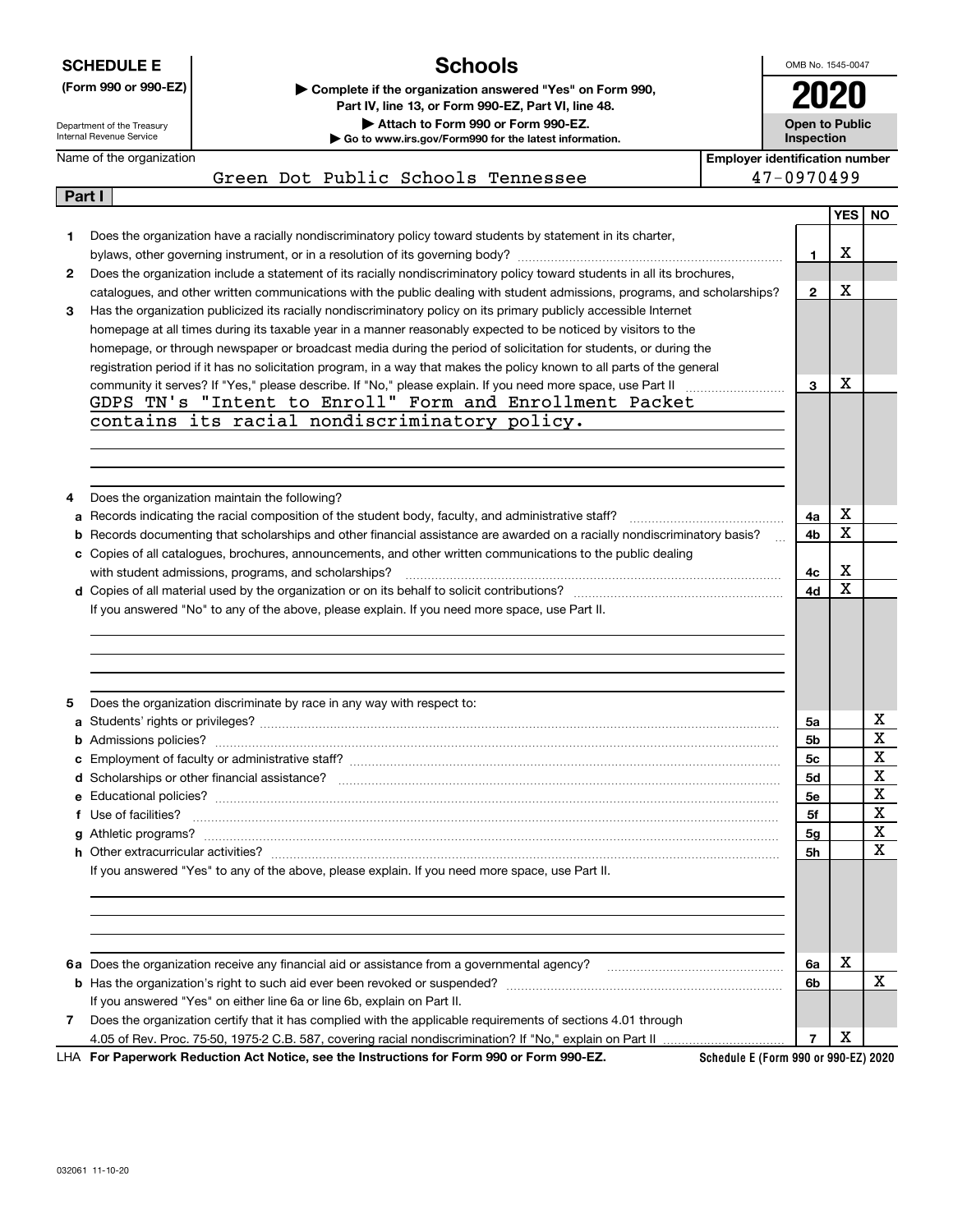Part II | Supplemental Information. Provide the explanations required by Part I, lines 3, 4d, 5h, 6b, and 7, as applicable. Also provide any other additional information.

### Line 6 - Explanation of Government Financial Aid:

### State apportionment revenue based on student enrollment.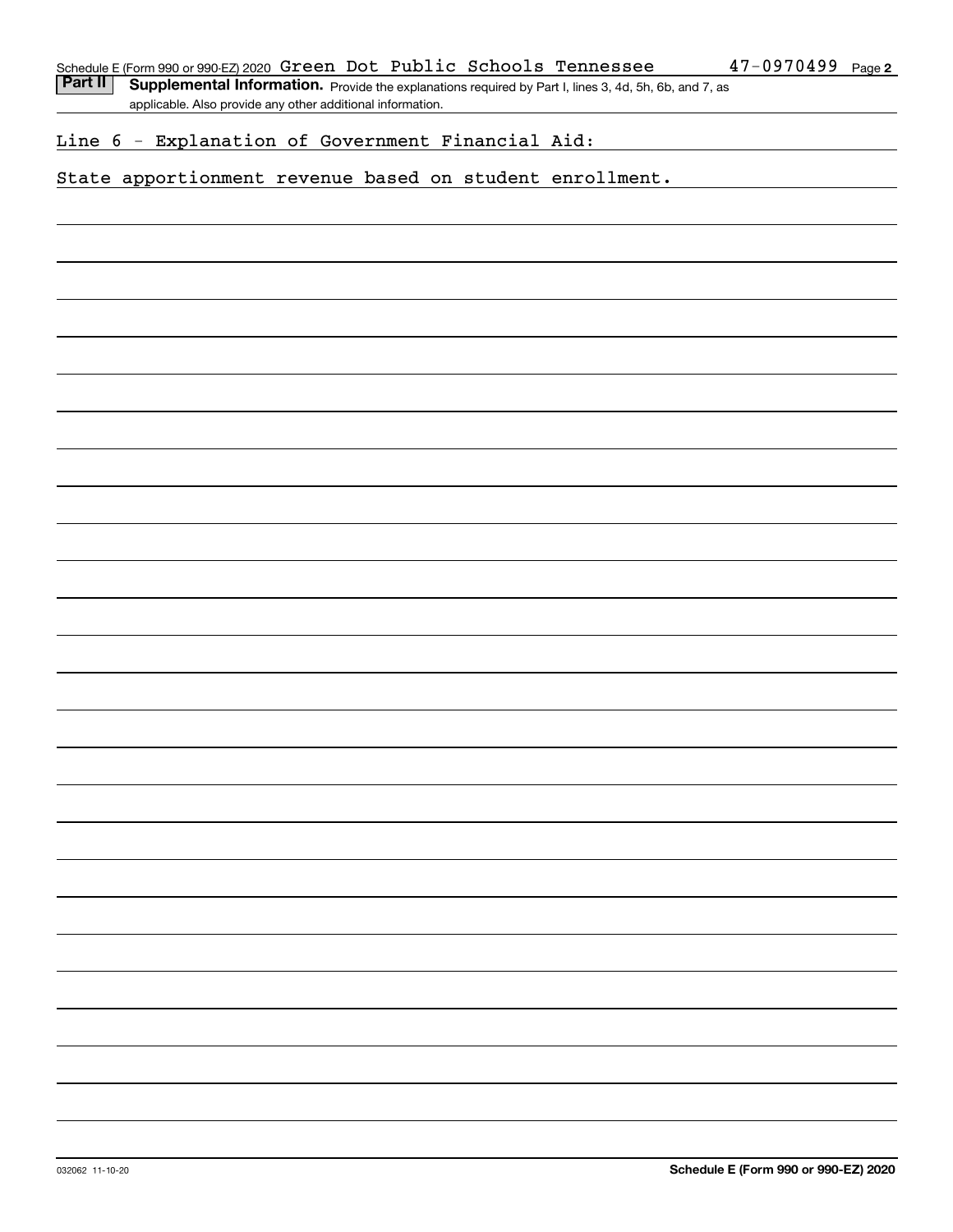|   | <b>Compensation Information</b><br><b>SCHEDULE J</b>                                                                                                                          | OMB No. 1545-0047     |     |             |  |  |
|---|-------------------------------------------------------------------------------------------------------------------------------------------------------------------------------|-----------------------|-----|-------------|--|--|
|   | (Form 990)<br>For certain Officers, Directors, Trustees, Key Employees, and Highest                                                                                           |                       |     |             |  |  |
|   | <b>Compensated Employees</b>                                                                                                                                                  | 2020                  |     |             |  |  |
|   | Complete if the organization answered "Yes" on Form 990, Part IV, line 23.                                                                                                    | <b>Open to Public</b> |     |             |  |  |
|   | Attach to Form 990.<br>Department of the Treasury<br>Internal Revenue Service<br>$\blacktriangleright$ Go to www.irs.gov/Form990 for instructions and the latest information. | Inspection            |     |             |  |  |
|   | <b>Employer identification number</b><br>Name of the organization                                                                                                             |                       |     |             |  |  |
|   | 47-0970499<br>Green Dot Public Schools Tennessee                                                                                                                              |                       |     |             |  |  |
|   | <b>Questions Regarding Compensation</b><br>Part I                                                                                                                             |                       |     |             |  |  |
|   |                                                                                                                                                                               |                       | Yes | No          |  |  |
|   | Check the appropriate box(es) if the organization provided any of the following to or for a person listed on Form 990,                                                        |                       |     |             |  |  |
|   | Part VII, Section A, line 1a. Complete Part III to provide any relevant information regarding these items.                                                                    |                       |     |             |  |  |
|   | First-class or charter travel<br>Housing allowance or residence for personal use                                                                                              |                       |     |             |  |  |
|   | Travel for companions<br>Payments for business use of personal residence                                                                                                      |                       |     |             |  |  |
|   | Health or social club dues or initiation fees<br>Tax indemnification and gross-up payments                                                                                    |                       |     |             |  |  |
|   | Discretionary spending account<br>Personal services (such as maid, chauffeur, chef)                                                                                           |                       |     |             |  |  |
|   |                                                                                                                                                                               |                       |     |             |  |  |
|   | <b>b</b> If any of the boxes on line 1a are checked, did the organization follow a written policy regarding payment or                                                        |                       |     |             |  |  |
|   | reimbursement or provision of all of the expenses described above? If "No," complete Part III to explain                                                                      | 1b                    |     |             |  |  |
| 2 | Did the organization require substantiation prior to reimbursing or allowing expenses incurred by all directors,                                                              |                       |     |             |  |  |
|   |                                                                                                                                                                               | $\mathbf{2}$          |     |             |  |  |
|   |                                                                                                                                                                               |                       |     |             |  |  |
| з | Indicate which, if any, of the following the organization used to establish the compensation of the organization's                                                            |                       |     |             |  |  |
|   | CEO/Executive Director. Check all that apply. Do not check any boxes for methods used by a related organization to                                                            |                       |     |             |  |  |
|   | establish compensation of the CEO/Executive Director, but explain in Part III.                                                                                                |                       |     |             |  |  |
|   | Compensation committee<br>Written employment contract                                                                                                                         |                       |     |             |  |  |
|   | Compensation survey or study<br>Independent compensation consultant                                                                                                           |                       |     |             |  |  |
|   | Form 990 of other organizations<br>Approval by the board or compensation committee                                                                                            |                       |     |             |  |  |
|   |                                                                                                                                                                               |                       |     |             |  |  |
| 4 | During the year, did any person listed on Form 990, Part VII, Section A, line 1a, with respect to the filing                                                                  |                       |     |             |  |  |
|   | organization or a related organization:                                                                                                                                       |                       |     |             |  |  |
| а | Receive a severance payment or change-of-control payment?                                                                                                                     | 4a                    |     | x           |  |  |
| b | Participate in or receive payment from a supplemental nonqualified retirement plan?                                                                                           | 4b                    |     | Χ           |  |  |
|   | Participate in or receive payment from an equity-based compensation arrangement?                                                                                              | 4с                    |     | X           |  |  |
|   | If "Yes" to any of lines 4a-c, list the persons and provide the applicable amounts for each item in Part III.                                                                 |                       |     |             |  |  |
|   |                                                                                                                                                                               |                       |     |             |  |  |
|   | Only section 501(c)(3), 501(c)(4), and 501(c)(29) organizations must complete lines 5-9.                                                                                      |                       |     |             |  |  |
| 5 | For persons listed on Form 990, Part VII, Section A, line 1a, did the organization pay or accrue any compensation                                                             |                       |     |             |  |  |
|   | contingent on the revenues of:                                                                                                                                                |                       |     |             |  |  |
| a |                                                                                                                                                                               | 5a                    |     | х           |  |  |
|   |                                                                                                                                                                               | 5b                    |     | $\mathbf x$ |  |  |
|   | If "Yes" on line 5a or 5b, describe in Part III.                                                                                                                              |                       |     |             |  |  |
| 6 | For persons listed on Form 990, Part VII, Section A, line 1a, did the organization pay or accrue any compensation                                                             |                       |     |             |  |  |
|   | contingent on the net earnings of:                                                                                                                                            |                       |     |             |  |  |
| a |                                                                                                                                                                               | 6a                    |     | х           |  |  |
|   |                                                                                                                                                                               | 6b                    |     | $\mathbf X$ |  |  |
|   | If "Yes" on line 6a or 6b, describe in Part III.                                                                                                                              |                       |     |             |  |  |
| 7 | For persons listed on Form 990, Part VII, Section A, line 1a, did the organization provide any nonfixed payments                                                              |                       |     |             |  |  |
|   |                                                                                                                                                                               | 7                     |     | х           |  |  |
| 8 | Were any amounts reported on Form 990, Part VII, paid or accrued pursuant to a contract that was subject to the                                                               |                       |     |             |  |  |
|   | initial contract exception described in Regulations section 53.4958-4(a)(3)? If "Yes," describe in Part III                                                                   | 8                     |     | х           |  |  |
| 9 | If "Yes" on line 8, did the organization also follow the rebuttable presumption procedure described in                                                                        |                       |     |             |  |  |
|   |                                                                                                                                                                               | 9                     |     |             |  |  |
|   | Ast National and the Instrumetions for Forms 000.<br>Calcadola, 170a.                                                                                                         |                       |     | 0.001000    |  |  |

LHA For Paperwork Reduction Act Notice, see the Instructions for Form 990. Schedule J (Form 990) 2020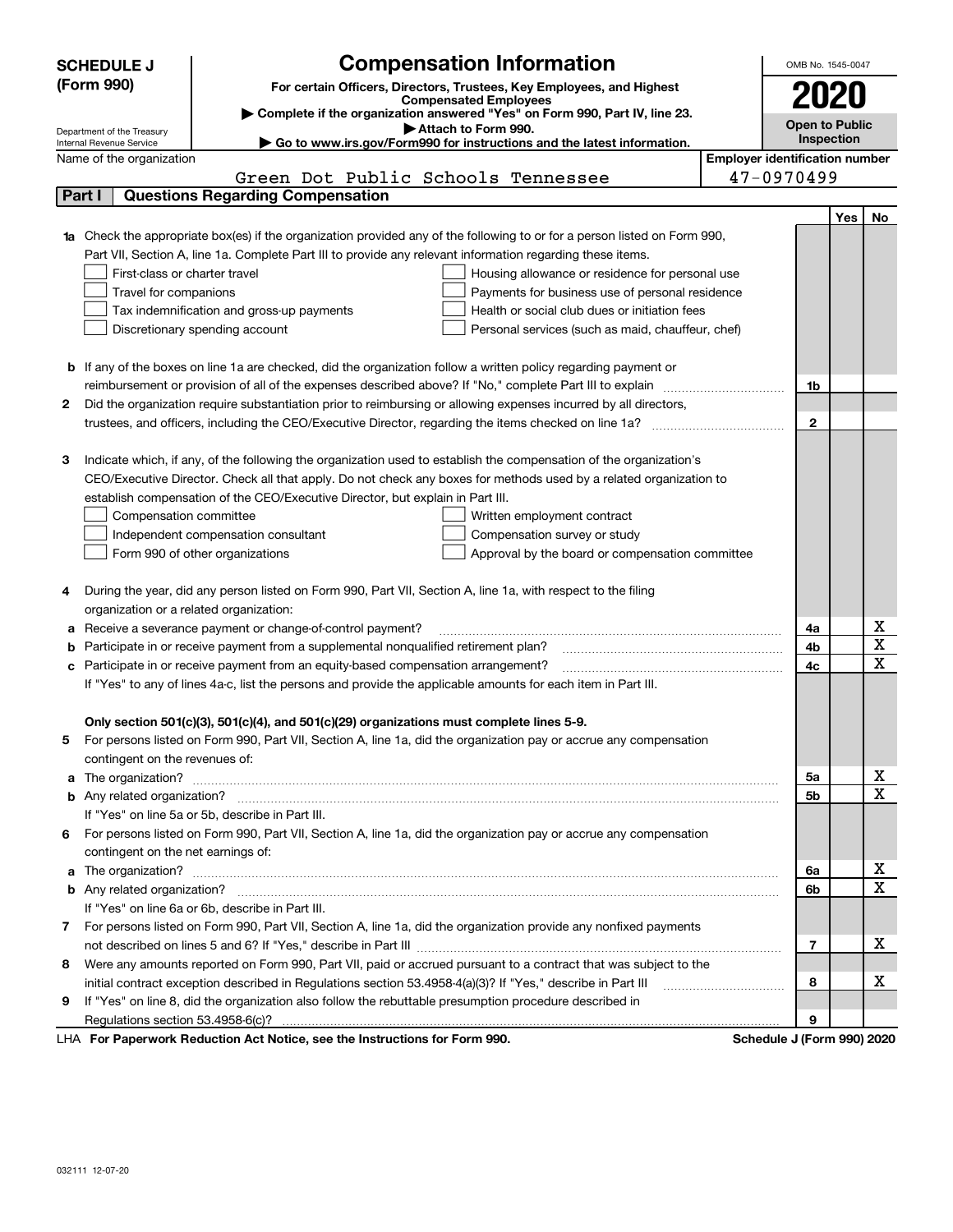47-0970499

# Schedule J (Form 990) 2020 Green Dot Public Schools Tennessee 4 7 – 0 9 7 0 4 9 9<br>Part II | Officers, Directors, Trustees, Key Employees, and Highest Compensated Employees. Use duplicate copies if

For each individual whose compensation must be reported on Schedule J, report compensation from the organization on row (i) and from related organizations, described in the instructions, on row (ii). Do not list any individuals that aren't listed on Form 990, Part VII.

**Note:**  The sum of columns (B)(i)-(iii) for each listed individual must equal the total amount of Form 990, Part VII, Section A, line 1a, applicable column (D) and (E) amounts for that individual.

|                            |                          | (B) Breakdown of W-2 and/or 1099-MISC compensation |                                           | (C) Retirement and<br>other deferred | (D) Nontaxable<br>benefits | (E) Total of columns<br>$(B)(i)-(D)$ | (F) Compensation<br>in column (B)         |
|----------------------------|--------------------------|----------------------------------------------------|-------------------------------------------|--------------------------------------|----------------------------|--------------------------------------|-------------------------------------------|
| (A) Name and Title         | (i) Base<br>compensation | (ii) Bonus &<br>incentive<br>compensation          | (iii) Other<br>reportable<br>compensation | compensation                         |                            |                                      | reported as deferred<br>on prior Form 990 |
| (1) Megan Quaile           | $\overline{0}$ .<br>(i)  | $\overline{0}$ .                                   | $\overline{\mathbf{0}}$ .                 | $\overline{0}$ .                     | $\overline{0}$ .           | $\overline{0}$ .                     | 0.                                        |
| Executive Director<br>(ii) | 214, 101.                | $\overline{0}$ .                                   | $\overline{0}$ .                          | 8,618.                               | 11,172.                    | 233,891.                             | $\overline{0}$ .                          |
|                            | (i)                      |                                                    |                                           |                                      |                            |                                      |                                           |
| <u>(ii)</u>                |                          |                                                    |                                           |                                      |                            |                                      |                                           |
|                            | (i)                      |                                                    |                                           |                                      |                            |                                      |                                           |
| (ii)                       |                          |                                                    |                                           |                                      |                            |                                      |                                           |
|                            | (i)                      |                                                    |                                           |                                      |                            |                                      |                                           |
| (ii)                       |                          |                                                    |                                           |                                      |                            |                                      |                                           |
|                            | (i)                      |                                                    |                                           |                                      |                            |                                      |                                           |
| (ii)                       |                          |                                                    |                                           |                                      |                            |                                      |                                           |
|                            | (i)                      |                                                    |                                           |                                      |                            |                                      |                                           |
| (ii)                       |                          |                                                    |                                           |                                      |                            |                                      |                                           |
|                            | (i)                      |                                                    |                                           |                                      |                            |                                      |                                           |
| <u>(ii)</u>                |                          |                                                    |                                           |                                      |                            |                                      |                                           |
|                            | (i)                      |                                                    |                                           |                                      |                            |                                      |                                           |
| <u>(ii)</u>                |                          |                                                    |                                           |                                      |                            |                                      |                                           |
|                            | (i)                      |                                                    |                                           |                                      |                            |                                      |                                           |
| <u>(ii)</u>                | $(\sf{i})$               |                                                    |                                           |                                      |                            |                                      |                                           |
| <u>(ii)</u>                |                          |                                                    |                                           |                                      |                            |                                      |                                           |
|                            | $(\sf{i})$               |                                                    |                                           |                                      |                            |                                      |                                           |
| <u>(ii)</u>                |                          |                                                    |                                           |                                      |                            |                                      |                                           |
|                            | $(\sf{i})$               |                                                    |                                           |                                      |                            |                                      |                                           |
| <u>(ii)</u>                |                          |                                                    |                                           |                                      |                            |                                      |                                           |
|                            | (i)                      |                                                    |                                           |                                      |                            |                                      |                                           |
| <u>(ii)</u>                |                          |                                                    |                                           |                                      |                            |                                      |                                           |
|                            | (i)                      |                                                    |                                           |                                      |                            |                                      |                                           |
| <u>(ii)</u>                |                          |                                                    |                                           |                                      |                            |                                      |                                           |
|                            | (i)                      |                                                    |                                           |                                      |                            |                                      |                                           |
| <u>(ii)</u>                |                          |                                                    |                                           |                                      |                            |                                      |                                           |
|                            | $(\sf{i})$               |                                                    |                                           |                                      |                            |                                      |                                           |
|                            | (ii)                     |                                                    |                                           |                                      |                            |                                      |                                           |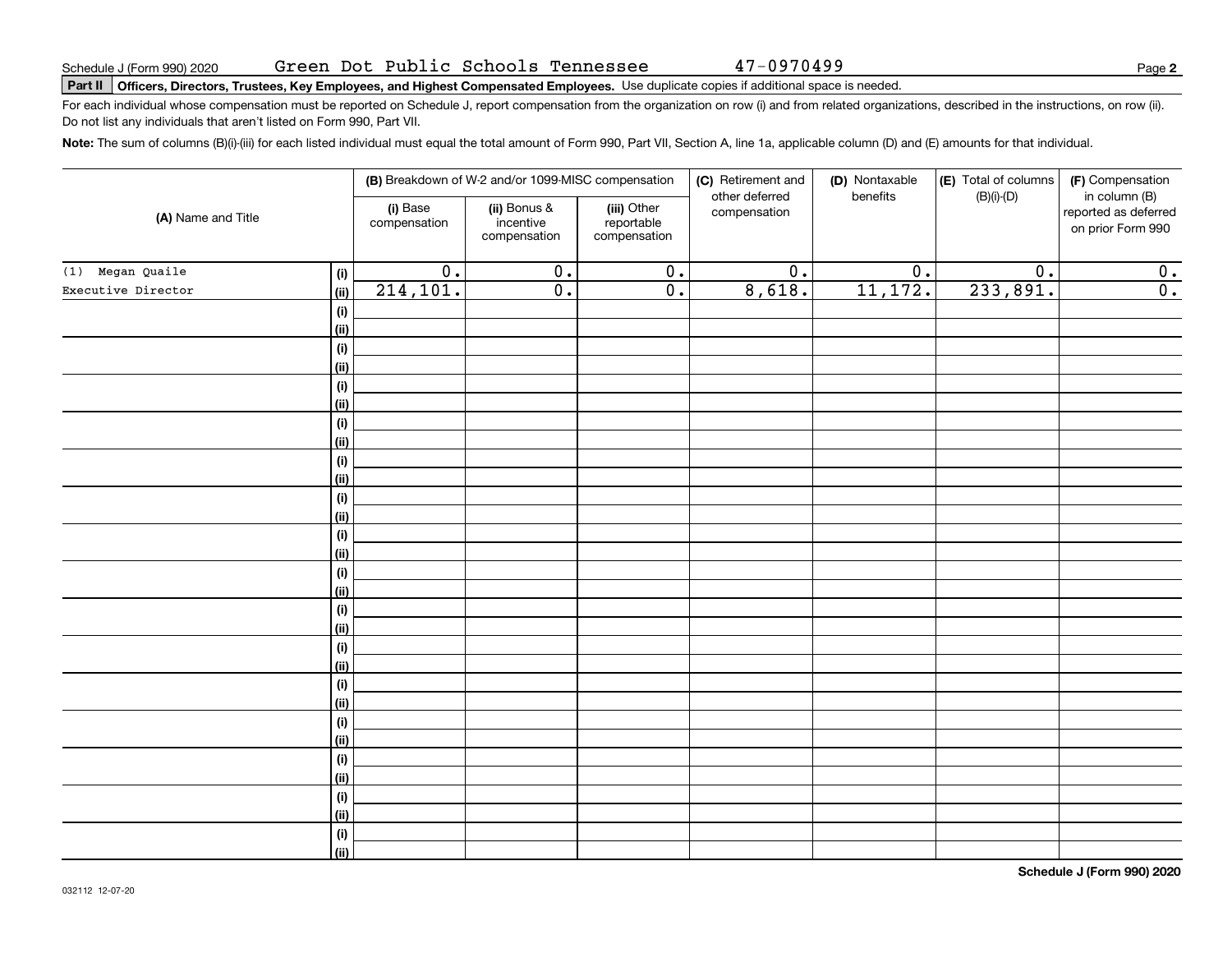#### **Part III Supplemental Information**

Schedule J (Form 990) 2020 Green Dot Public Schools Tennessee 47-0970499<br>Part III Supplemental Information<br>Provide the information, explanation, or descriptions required for Part I, lines 1a, 1b, 3, 4a, 4b, 4c, 5a, 5b, 6a,

### Part I, Line 3:

A related organization, Green Dot Public Schools National, establishes and

pays the compensation of the Executive Director. The related organization

utilizes a Compensation Committee, independent compensation consultant and

approval by the Board or Compensation Committee to establish compensation.

**Schedule J (Form 990) 2020**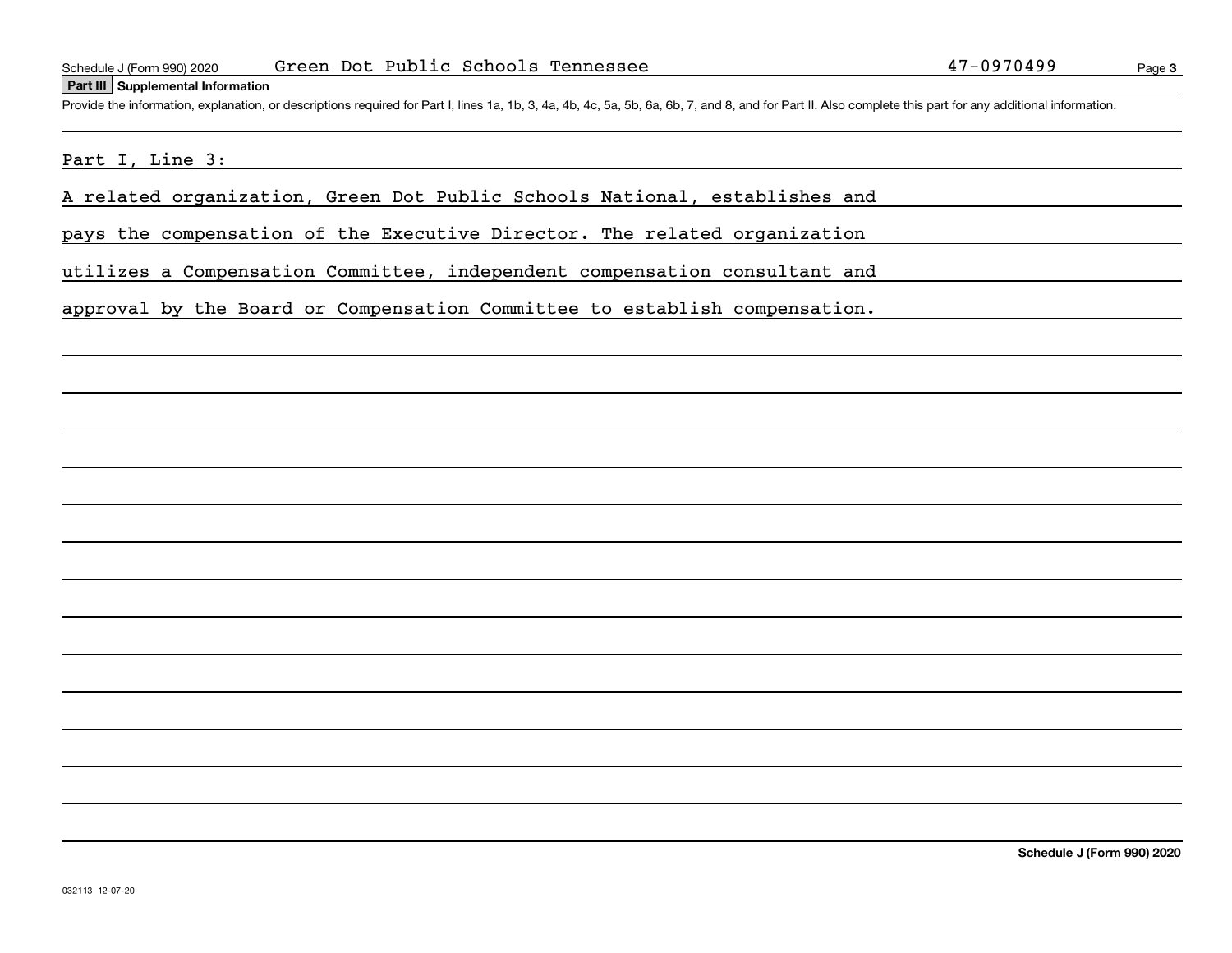**(Form 990 or 990-EZ)**

Department of the Treasury Internal Revenue Service Name of the organization

#### OMB No. 1545-0047 **Complete to provide information for responses to specific questions on Form 990 or 990-EZ or to provide any additional information. | Attach to Form 990 or 990-EZ. | Go to www.irs.gov/Form990 for the latest information. Open to Public SCHEDULE O Supplemental Information to Form 990 or 990-EZ 2020**

**InspectionEmployer identification number** Green Dot Public Schools Tennessee 147-0970499

Form 990, Part III, Line 1, Description of Organization Mission:

quality public charter schools.

Our mission seeks to put every student on the path to college,

regardless of background.

Form 990, Part VI, Section A, line 8b:

There are no committees with broad authority to act on behalf of the

governing body.

Form 990, Part VI, Section B, line 11b:

The Audit Committee reviews and approves the Form 990. A copy of the Form

990 is provided to the Board of Directors for review and approval prior to filing.

Form 990, Part VI, Section B, Line 12c:

032211 11-20-20 LHA For Paperwork Reduction Act Notice, see the Instructions for Form 990 or 990-EZ. Schedule O (Form 990 or 990-EZ) 2020 Board members and officers must self-report to the corporation that they have a disqualifying interest. Any such conflicts of interest must be disclosed at the meeting where consideration of the proposed transaction takes place. After the disclosure, the disclosing official must leave the meeting while the remaining Board members discuss the possible conflict of interest and determine whether alternatives to the proposed transaction or arrangement that are more advantageous to the corporation and that do not pose a conflict are available. The disinterested Board members decide whether to accept the proposed transaction or an alternative transaction. This disclosure is included in the Board's meeting minutes. Furthermore, if the Board has reason to believe that a fellow Board member or an officer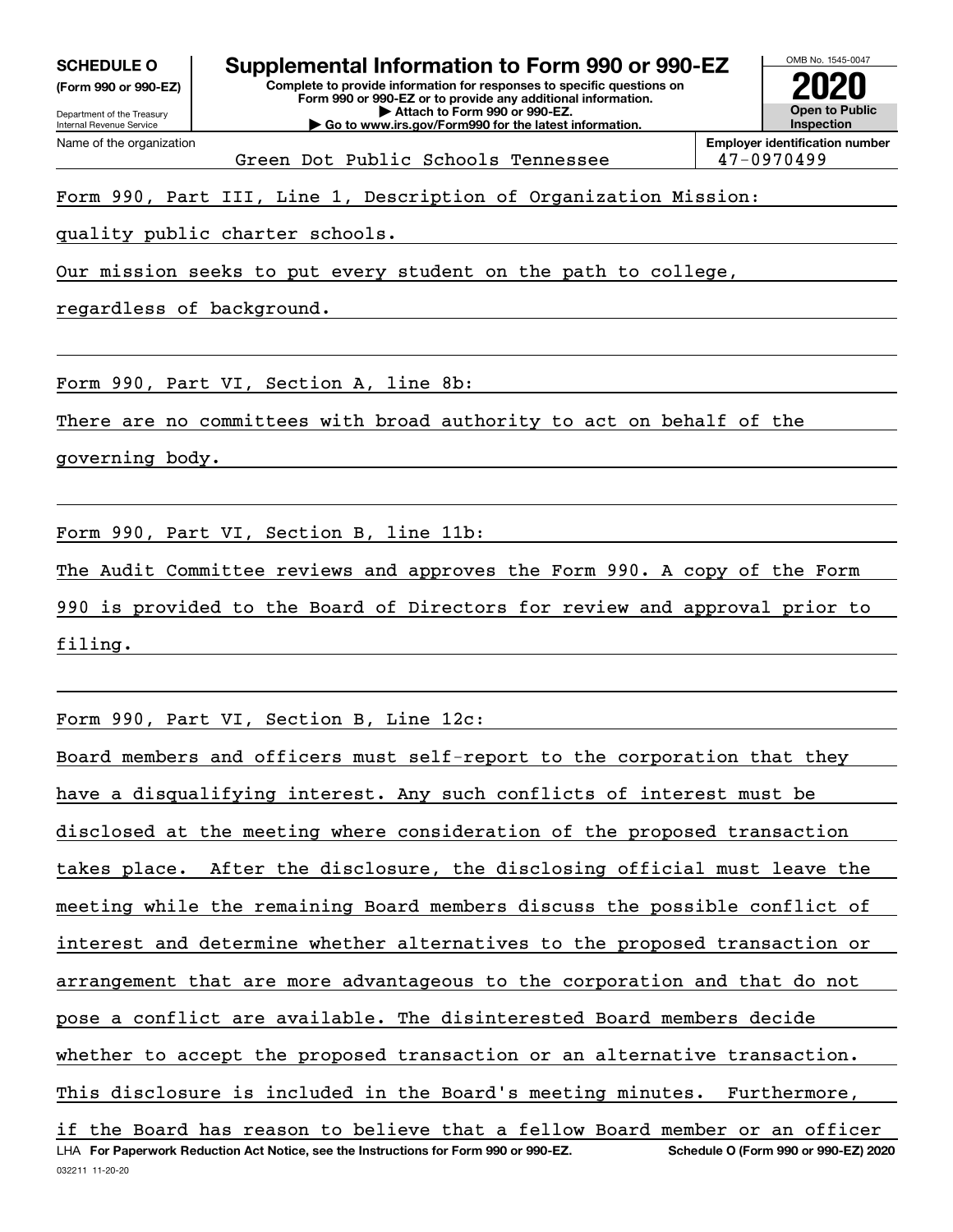| Schedule O (Form 990 or 990-EZ) 2020                                        | Page 2                                              |
|-----------------------------------------------------------------------------|-----------------------------------------------------|
| Name of the organization<br>Green Dot Public Schools Tennessee              | <b>Employer identification number</b><br>47-0970499 |
| has failed to disclose a conflict of interest, the individual is informed   |                                                     |
| of the belief and provided an opportunity to respond, followed by further   |                                                     |
| investigation, if warranted. Thereafter, the Board makes a determination    |                                                     |
| and disciplinary and/or corrective actions are taken. Each year, such       |                                                     |
| officials are required to sign a statement that affirms they: a) have       |                                                     |
| received a copy of the corporation's Conflict of Interest Policy (the       |                                                     |
| "Policy"); b) have read and understand the Policy; c) have agreed to comply |                                                     |
| with the Policy; and d) understand the corporation is charitable and, to    |                                                     |
| maintain its federal tax exemption, the corporation must engage primarily   |                                                     |
| in activities that accomplish one or more of its tax-exempt purposes.       |                                                     |

Form 990, Part VI, Section B, Line 15:

The Board of Directors reviews and sets the compensation for the Executive Director on an annual basis using industry data. The Executive Director sets the compensation for the top management officials.

Form 990, Part VI, Section C, Line 19:

Required documents are available on the organization's website and at the

business address during normal business hours upon request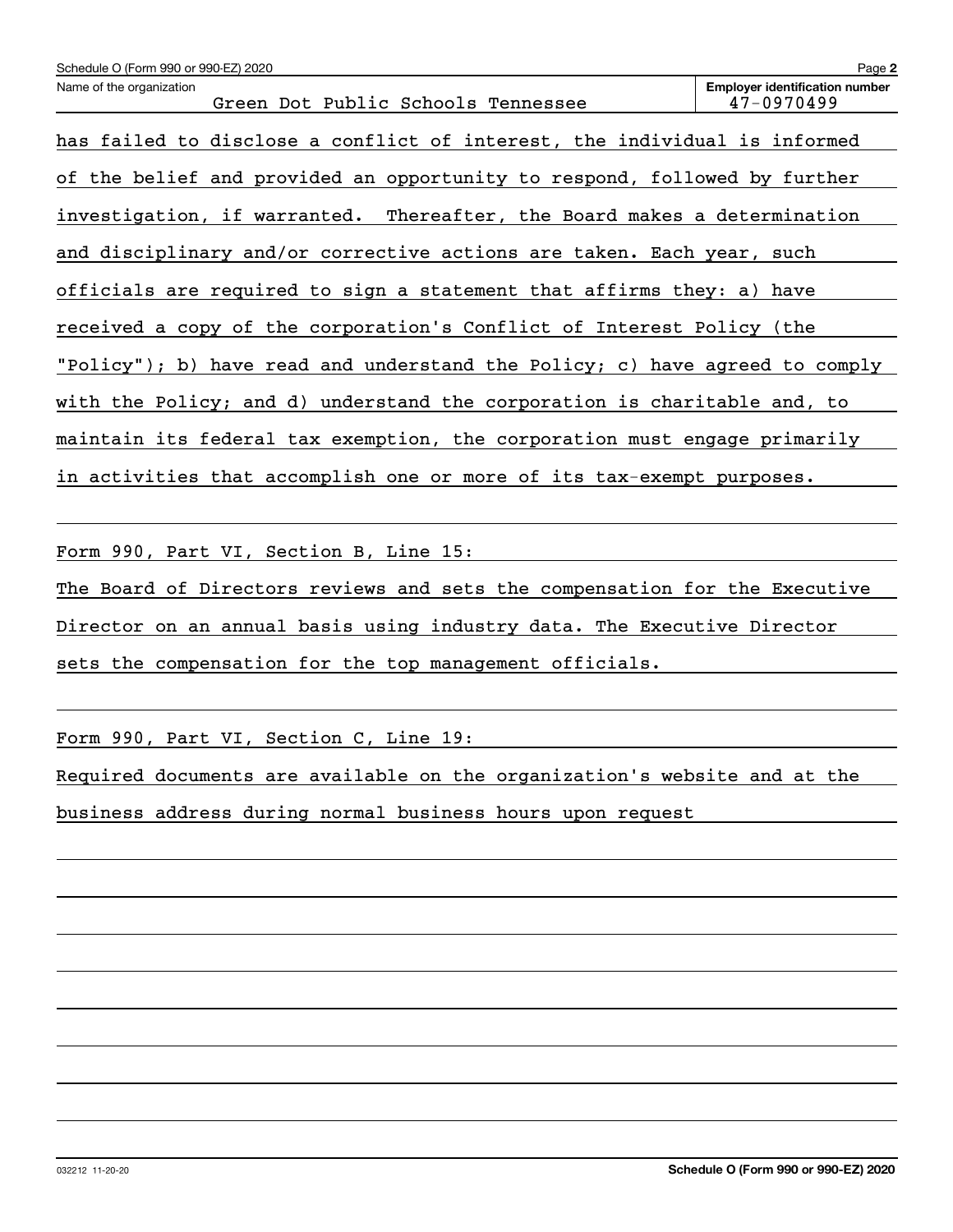| <b>SCHEDULE R</b> |
|-------------------|
|                   |

#### **(Form 990)**

### **Related Organizations and Unrelated Partnerships**

**Complete if the organization answered "Yes" on Form 990, Part IV, line 33, 34, 35b, 36, or 37.** |

**Attach to Form 990.**  |

OMB No. 1545-0047

**Open to Public 2020**

**Employer identification number**

47-0970499

Department of the Treasury Internal Revenue Service Name of the organization **| Go to www.irs.gov/Form990 for instructions and the latest information. Inspection**

Green Dot Public Schools Tennessee

**Part I Identification of Disregarded Entities.**  Complete if the organization answered "Yes" on Form 990, Part IV, line 33.

| (a)<br>Name, address, and EIN (if applicable)<br>of disregarded entity | (b)<br>Primary activity | (c)<br>Legal domicile (state or<br>foreign country) | (d)<br>Total income | (e)<br>End-of-year assets | (f)<br>Direct controlling<br>entity |
|------------------------------------------------------------------------|-------------------------|-----------------------------------------------------|---------------------|---------------------------|-------------------------------------|
|                                                                        |                         |                                                     |                     |                           |                                     |
|                                                                        |                         |                                                     |                     |                           |                                     |
|                                                                        |                         |                                                     |                     |                           |                                     |
|                                                                        |                         |                                                     |                     |                           |                                     |

**Identification of Related Tax-Exempt Organizations.** Complete if the organization answered "Yes" on Form 990, Part IV, line 34, because it had one or more related tax-exempt **Part II** organizations during the tax year.

| (a)<br>Name, address, and EIN<br>of related organization | (b)<br>Primary activity | (c)<br>Legal domicile (state or<br>foreign country) | (d)<br>Exempt Code<br>section | (e)<br>Public charity<br>status (if section | (f)<br>Direct controlling<br>entity |     | $(g)$<br>Section 512(b)(13)<br>controlled<br>entity? |
|----------------------------------------------------------|-------------------------|-----------------------------------------------------|-------------------------------|---------------------------------------------|-------------------------------------|-----|------------------------------------------------------|
|                                                          |                         |                                                     |                               | 501(c)(3)                                   |                                     | Yes | No.                                                  |
| Green Dot Public Schools National -                      |                         |                                                     |                               |                                             |                                     |     |                                                      |
| 46-5740783, 1149 S Hill Street Suite 600,                |                         |                                                     |                               |                                             |                                     |     |                                                      |
| Los Angeles, CA 90015                                    | Educational Services    | California                                          | 501(c)(3)                     | Line 10                                     | N/A                                 |     | х                                                    |
| Green Dot Public Schools California -                    |                         |                                                     |                               |                                             |                                     |     |                                                      |
| 95-4679811, 1149 S Hill Street Suite 600,                |                         |                                                     |                               |                                             | Green Dot Public                    |     |                                                      |
| Los Angeles, CA 90015                                    | Educational Services    | California                                          | 501(c)(3)                     | Line 2                                      | Schools National                    |     | x                                                    |
| Delta Properties - 82-0212806                            |                         |                                                     |                               |                                             | Green Dot Public                    |     |                                                      |
| 1149 S Hill Street Suite 600                             |                         |                                                     |                               |                                             | Schools                             |     |                                                      |
| Los Angeles, CA 90015                                    | Educational Facilities  | California                                          | 501(c)(3)                     | Line 12a. I                                 | California                          |     | x                                                    |
| United Parents and Students - 81-3413763                 |                         |                                                     |                               |                                             |                                     |     |                                                      |
| 1149 S Hill Street Suite 600                             |                         |                                                     |                               |                                             | Green Dot Public                    |     |                                                      |
| Los Angeles, CA 90015                                    | Educational Services    | California                                          | 501(c)(3)                     | Line 10                                     | Schools National                    |     | A                                                    |

**For Paperwork Reduction Act Notice, see the Instructions for Form 990. Schedule R (Form 990) 2020**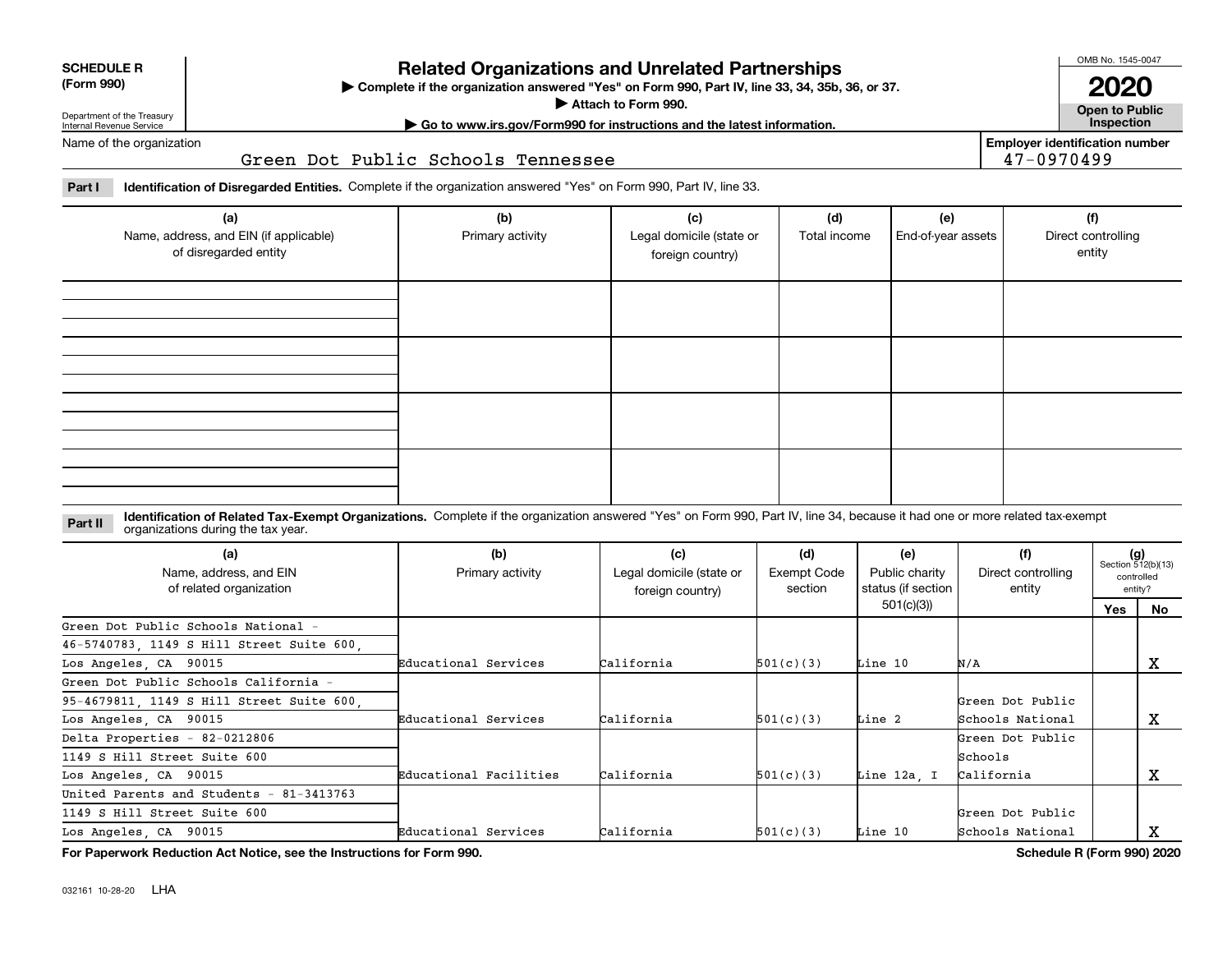**Part II Continuation of Identification of Related Tax-Exempt Organizations**

| (a)<br>Name, address, and EIN<br>of related organization | (b)<br>Primary activity | (c)<br>Legal domicile (state or<br>foreign country) | (d)<br>Exempt Code<br>section | (e)<br>Public charity<br>status (if section | (f)<br>Direct controlling<br>entity | controlled<br>organization? | $(g)$<br>Section 512(b)(13) |
|----------------------------------------------------------|-------------------------|-----------------------------------------------------|-------------------------------|---------------------------------------------|-------------------------------------|-----------------------------|-----------------------------|
|                                                          |                         |                                                     |                               | 501(c)(3)                                   |                                     | Yes                         | No                          |
| Green Dot Public Schools Southeast Texas -               |                         |                                                     |                               |                                             |                                     |                             |                             |
| 85-3396360, 1149 S Hill Street Suite 600,                |                         |                                                     |                               |                                             | Green Dot Public                    |                             |                             |
| Los Angeles, CA 90015                                    | Educational Facilities  | Texas                                               | 501(c)(3)                     | Line 2                                      | Schools National                    |                             | $\mathbf x$                 |
|                                                          |                         |                                                     |                               |                                             |                                     |                             |                             |
|                                                          |                         |                                                     |                               |                                             |                                     |                             |                             |
|                                                          |                         |                                                     |                               |                                             |                                     |                             |                             |
|                                                          |                         |                                                     |                               |                                             |                                     |                             |                             |
|                                                          |                         |                                                     |                               |                                             |                                     |                             |                             |
|                                                          |                         |                                                     |                               |                                             |                                     |                             |                             |
|                                                          |                         |                                                     |                               |                                             |                                     |                             |                             |
|                                                          |                         |                                                     |                               |                                             |                                     |                             |                             |
|                                                          |                         |                                                     |                               |                                             |                                     |                             |                             |
|                                                          |                         |                                                     |                               |                                             |                                     |                             |                             |
|                                                          |                         |                                                     |                               |                                             |                                     |                             |                             |
|                                                          |                         |                                                     |                               |                                             |                                     |                             |                             |
|                                                          |                         |                                                     |                               |                                             |                                     |                             |                             |
|                                                          |                         |                                                     |                               |                                             |                                     |                             |                             |
|                                                          |                         |                                                     |                               |                                             |                                     |                             |                             |
|                                                          |                         |                                                     |                               |                                             |                                     |                             |                             |
|                                                          |                         |                                                     |                               |                                             |                                     |                             |                             |
|                                                          |                         |                                                     |                               |                                             |                                     |                             |                             |
|                                                          |                         |                                                     |                               |                                             |                                     |                             |                             |
|                                                          |                         |                                                     |                               |                                             |                                     |                             |                             |
|                                                          |                         |                                                     |                               |                                             |                                     |                             |                             |
|                                                          |                         |                                                     |                               |                                             |                                     |                             |                             |
|                                                          |                         |                                                     |                               |                                             |                                     |                             |                             |
|                                                          |                         |                                                     |                               |                                             |                                     |                             |                             |
|                                                          |                         |                                                     |                               |                                             |                                     |                             |                             |
|                                                          |                         |                                                     |                               |                                             |                                     |                             |                             |
|                                                          |                         |                                                     |                               |                                             |                                     |                             |                             |
|                                                          |                         |                                                     |                               |                                             |                                     |                             |                             |
|                                                          |                         |                                                     |                               |                                             |                                     |                             |                             |
|                                                          |                         |                                                     |                               |                                             |                                     |                             |                             |
|                                                          |                         |                                                     |                               |                                             |                                     |                             |                             |
|                                                          |                         |                                                     |                               |                                             |                                     |                             |                             |
|                                                          |                         |                                                     |                               |                                             |                                     |                             |                             |
|                                                          |                         |                                                     |                               |                                             |                                     |                             |                             |
|                                                          |                         |                                                     |                               |                                             |                                     |                             |                             |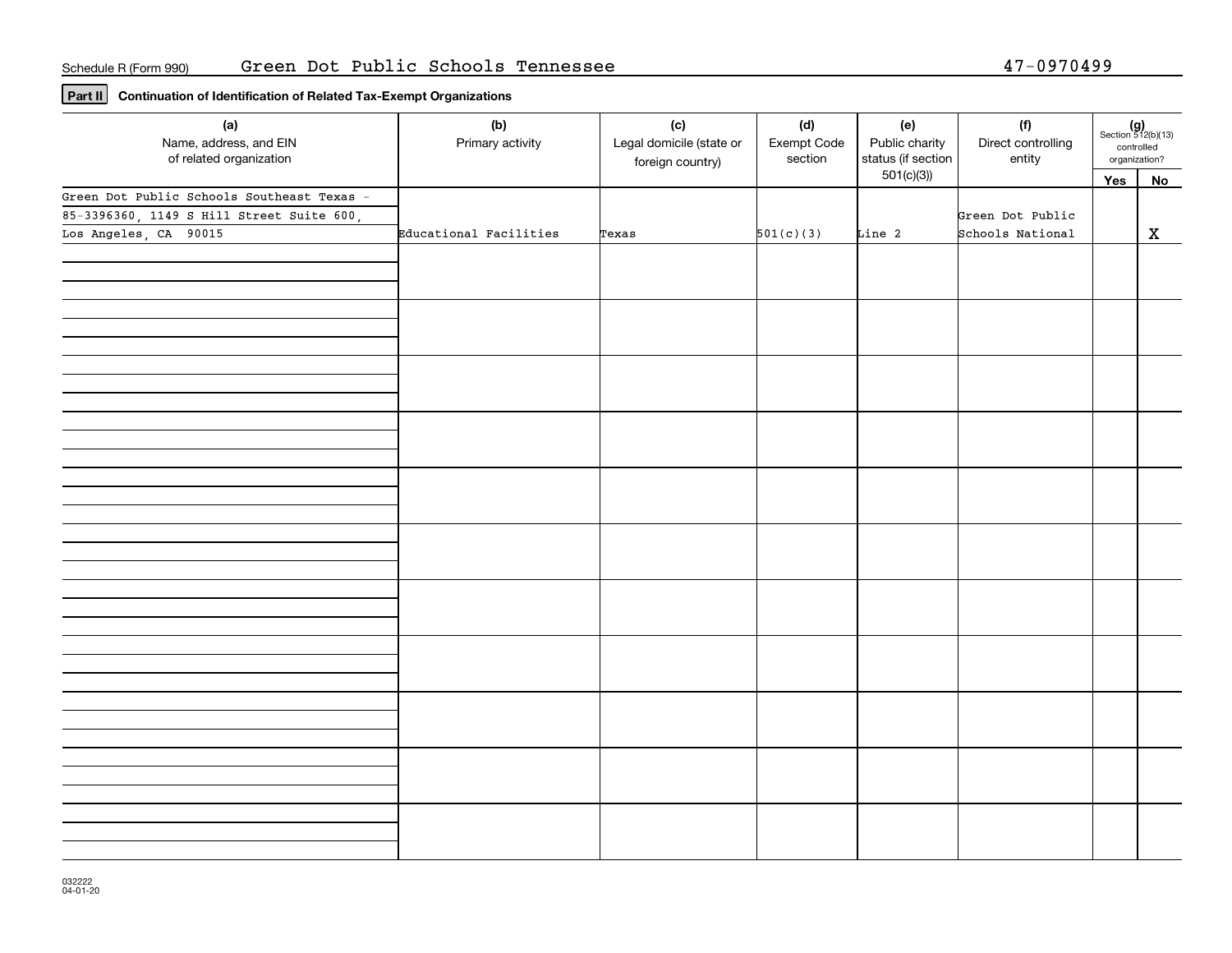#### Schedule R (Form 990) 2020 Page Green Dot Public Schools Tennessee 47-0970499

**2**

**Identification of Related Organizations Taxable as a Partnership.** Complete if the organization answered "Yes" on Form 990, Part IV, line 34, because it had one or more related **Part III** organizations treated as a partnership during the tax year.

| (a)                     | (b)              | (c)                  | (d)                          | (e)                | (f)                                                                 | (g)      | (h)                   | (i)                         | (j)                                      | (k)                                                       |  |
|-------------------------|------------------|----------------------|------------------------------|--------------------|---------------------------------------------------------------------|----------|-----------------------|-----------------------------|------------------------------------------|-----------------------------------------------------------|--|
| Name, address, and EIN  | Primary activity | Legal<br>domicile    | Direct controlling<br>entity | Predominant income | Share of total                                                      | Share of | Disproportionate      | Code V-UBI<br>amount in box |                                          | General or Percentage<br>managing<br>partner?<br>partner? |  |
| of related organization |                  | (state or<br>foreign |                              |                    | related, unrelated,<br>excluded from tax under<br>sections 512-514) | income   | end-of-year<br>assets | allocations?                | 20 of Schedule<br>K-1 (Form 1065) Yes No |                                                           |  |
|                         |                  | country)             |                              |                    |                                                                     |          | Yes   No              |                             |                                          |                                                           |  |
|                         |                  |                      |                              |                    |                                                                     |          |                       |                             |                                          |                                                           |  |
|                         |                  |                      |                              |                    |                                                                     |          |                       |                             |                                          |                                                           |  |
|                         |                  |                      |                              |                    |                                                                     |          |                       |                             |                                          |                                                           |  |
|                         |                  |                      |                              |                    |                                                                     |          |                       |                             |                                          |                                                           |  |
|                         |                  |                      |                              |                    |                                                                     |          |                       |                             |                                          |                                                           |  |
|                         |                  |                      |                              |                    |                                                                     |          |                       |                             |                                          |                                                           |  |
|                         |                  |                      |                              |                    |                                                                     |          |                       |                             |                                          |                                                           |  |
|                         |                  |                      |                              |                    |                                                                     |          |                       |                             |                                          |                                                           |  |
|                         |                  |                      |                              |                    |                                                                     |          |                       |                             |                                          |                                                           |  |
|                         |                  |                      |                              |                    |                                                                     |          |                       |                             |                                          |                                                           |  |
|                         |                  |                      |                              |                    |                                                                     |          |                       |                             |                                          |                                                           |  |
|                         |                  |                      |                              |                    |                                                                     |          |                       |                             |                                          |                                                           |  |
|                         |                  |                      |                              |                    |                                                                     |          |                       |                             |                                          |                                                           |  |
|                         |                  |                      |                              |                    |                                                                     |          |                       |                             |                                          |                                                           |  |
|                         |                  |                      |                              |                    |                                                                     |          |                       |                             |                                          |                                                           |  |
|                         |                  |                      |                              |                    |                                                                     |          |                       |                             |                                          |                                                           |  |
|                         |                  |                      |                              |                    |                                                                     |          |                       |                             |                                          |                                                           |  |

**Identification of Related Organizations Taxable as a Corporation or Trust.** Complete if the organization answered "Yes" on Form 990, Part IV, line 34, because it had one or more related **Part IV** organizations treated as a corporation or trust during the tax year.

| (a)<br>Name, address, and EIN<br>of related organization | (b)<br>Primary activity | (c)<br>Legal domicile<br>(state or<br>foreign | (d)<br>Direct controlling<br>entity | (e)<br>Type of entity<br>(C corp, S corp,<br>or trust) | (f)<br>Share of total<br>income | (g)<br>Share of<br>end-of-year<br>assets | (h)<br>Percentage<br>ownership | $(i)$ Section<br>512(b)(13)<br>controlled<br>entity? |
|----------------------------------------------------------|-------------------------|-----------------------------------------------|-------------------------------------|--------------------------------------------------------|---------------------------------|------------------------------------------|--------------------------------|------------------------------------------------------|
|                                                          |                         | country)                                      |                                     |                                                        |                                 |                                          |                                | Yes No                                               |
|                                                          |                         |                                               |                                     |                                                        |                                 |                                          |                                |                                                      |
|                                                          |                         |                                               |                                     |                                                        |                                 |                                          |                                |                                                      |
|                                                          |                         |                                               |                                     |                                                        |                                 |                                          |                                |                                                      |
|                                                          |                         |                                               |                                     |                                                        |                                 |                                          |                                |                                                      |
|                                                          |                         |                                               |                                     |                                                        |                                 |                                          |                                |                                                      |
|                                                          |                         |                                               |                                     |                                                        |                                 |                                          |                                |                                                      |
|                                                          |                         |                                               |                                     |                                                        |                                 |                                          |                                |                                                      |
|                                                          |                         |                                               |                                     |                                                        |                                 |                                          |                                |                                                      |
|                                                          |                         |                                               |                                     |                                                        |                                 |                                          |                                |                                                      |
|                                                          |                         |                                               |                                     |                                                        |                                 |                                          |                                |                                                      |
|                                                          |                         |                                               |                                     |                                                        |                                 |                                          |                                |                                                      |
|                                                          |                         |                                               |                                     |                                                        |                                 |                                          |                                |                                                      |
|                                                          |                         |                                               |                                     |                                                        |                                 |                                          |                                |                                                      |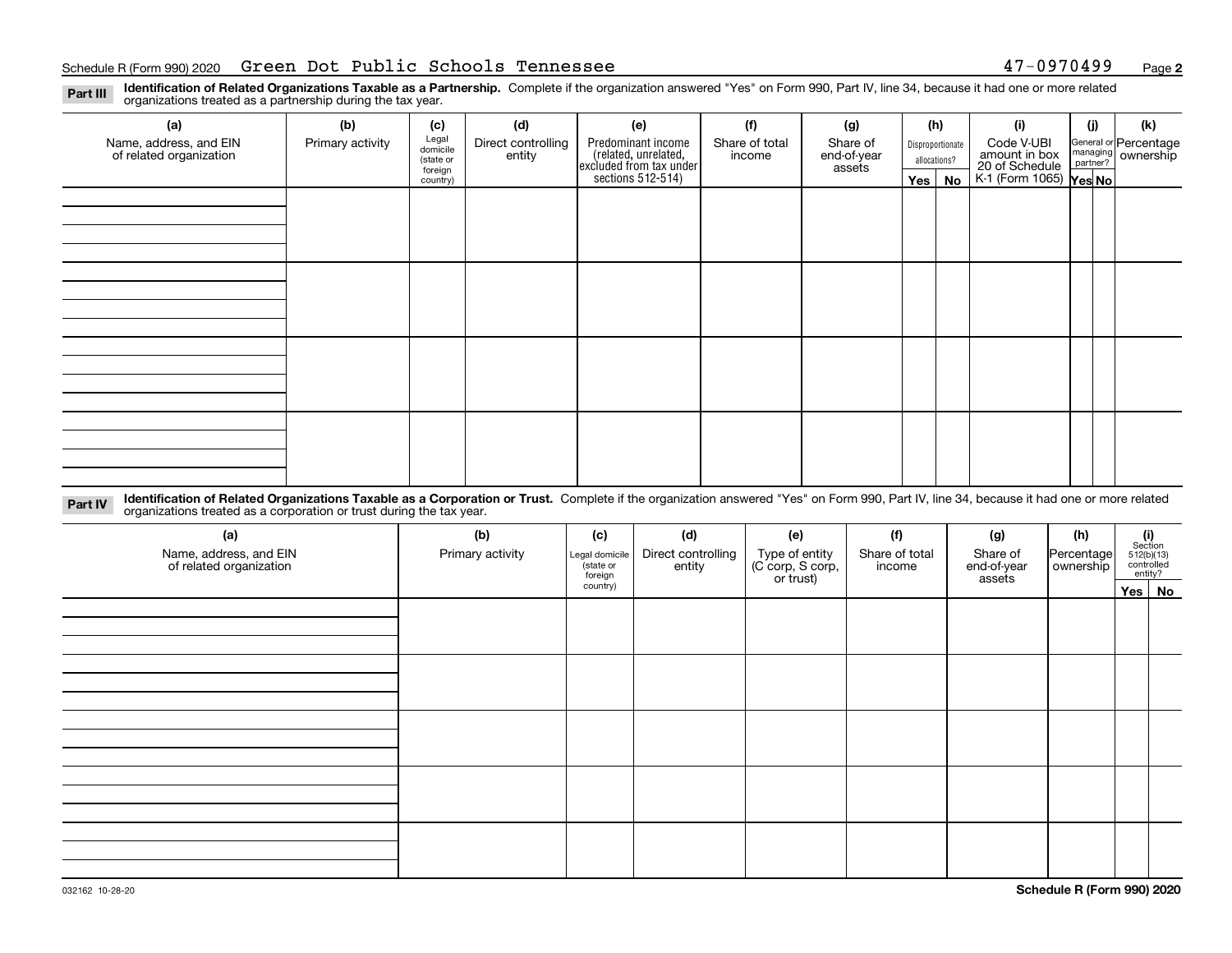### Schedule R (Form 990) 2020 Page Green Dot Public Schools Tennessee 47-0970499

**Part V** T**ransactions With Related Organizations.** Complete if the organization answered "Yes" on Form 990, Part IV, line 34, 35b, or 36.

| Note: Complete line 1 if any entity is listed in Parts II, III, or IV of this schedule.                                                                                                                                           |                | Yes | No          |
|-----------------------------------------------------------------------------------------------------------------------------------------------------------------------------------------------------------------------------------|----------------|-----|-------------|
| 1 During the tax year, did the organization engage in any of the following transactions with one or more related organizations listed in Parts II-IV?                                                                             |                |     |             |
|                                                                                                                                                                                                                                   | 1a             |     | х           |
| b Gift, grant, or capital contribution to related organization(s) mature and contained and contribution to related organization(s)                                                                                                | 1b             |     | $\mathbf x$ |
| c Gift, grant, or capital contribution from related organization(s) manufaction contribution from related organization(s) manufaction contribution from related organization(s) manufaction contribution from related organiza    | 1c             | x   |             |
| d Loans or loan guarantees to or for related organization(s) committion contracts are constructed as a control or contract or contract or contract or contract or contract or contract or contract or contract or contract or     | 1 <sub>d</sub> |     | $\mathbf x$ |
|                                                                                                                                                                                                                                   | 1e             |     | X           |
|                                                                                                                                                                                                                                   |                |     |             |
| f Dividends from related organization(s) material contents and content and content of the content of the content of the content of the content of the content of the content of the content of the content of the content of t    | 1f             |     | х           |
| g Sale of assets to related organization(s) www.communicallycommunicallycommunicallycommunicallycommunicallycommunicallycommunicallycommunicallycommunicallycommunicallycommunicallycommunicallycommunicallycommunicallycommun    | 1a             |     | X           |
| h Purchase of assets from related organization(s) manufactured and content to content the content of assets from related organization(s)                                                                                          | 1h             |     | х           |
| Exchange of assets with related organization(s) www.communically.communically contract the contract of assets with related organization(s) www.communically.communically contract the contract of assets with related organiza    | 1i.            |     | X           |
| Lease of facilities, equipment, or other assets to related organization(s) Chromomeron content in the set of facilities, equipment, or other assets to related organization(s) Chromomeron content in the set of the set of th    | 1i.            |     | $\mathbf X$ |
|                                                                                                                                                                                                                                   |                |     |             |
|                                                                                                                                                                                                                                   | 1k             |     | X           |
|                                                                                                                                                                                                                                   |                |     | X           |
| m Performance of services or membership or fundraising solicitations by related organization(s)                                                                                                                                   | 1m             |     | $\mathbf X$ |
|                                                                                                                                                                                                                                   | 1n             |     | $\mathbf X$ |
| <b>o</b> Sharing of paid employees with related organization(s)                                                                                                                                                                   | 1о             |     | X           |
|                                                                                                                                                                                                                                   |                |     |             |
| p Reimbursement paid to related organization(s) for expenses [1111] and the content of the content of the content of the content of the content of the content of the content of the content of the content of the content of     | 1p.            | X   |             |
|                                                                                                                                                                                                                                   | 1q             | x   |             |
|                                                                                                                                                                                                                                   |                |     |             |
| r Other transfer of cash or property to related organization(s)                                                                                                                                                                   | 1r             |     | х           |
| r Other transfer of cash or property to related organization(s) www.community.com/www.community.com/www.communi<br>S Other transfer of cash or property from related organization(s) www.community.community.community.community. | 1s             |     | X           |
| 2 If the answer to any of the above is "Yes." see the instructions for information on who must complete this line, including covered relationships and transaction thresholds.                                                    |                |     |             |

| (a)<br>Name of related organization | (b)<br>Transaction<br>type (a-s) | (c)<br>Amount involved | (d)<br>Method of determining amount involved |
|-------------------------------------|----------------------------------|------------------------|----------------------------------------------|
| (1)                                 |                                  |                        |                                              |
| (2)                                 |                                  |                        |                                              |
| (3)                                 |                                  |                        |                                              |
| (4)                                 |                                  |                        |                                              |
| (5)                                 |                                  |                        |                                              |
| (6)                                 |                                  |                        |                                              |

 $\overline{\phantom{a}}$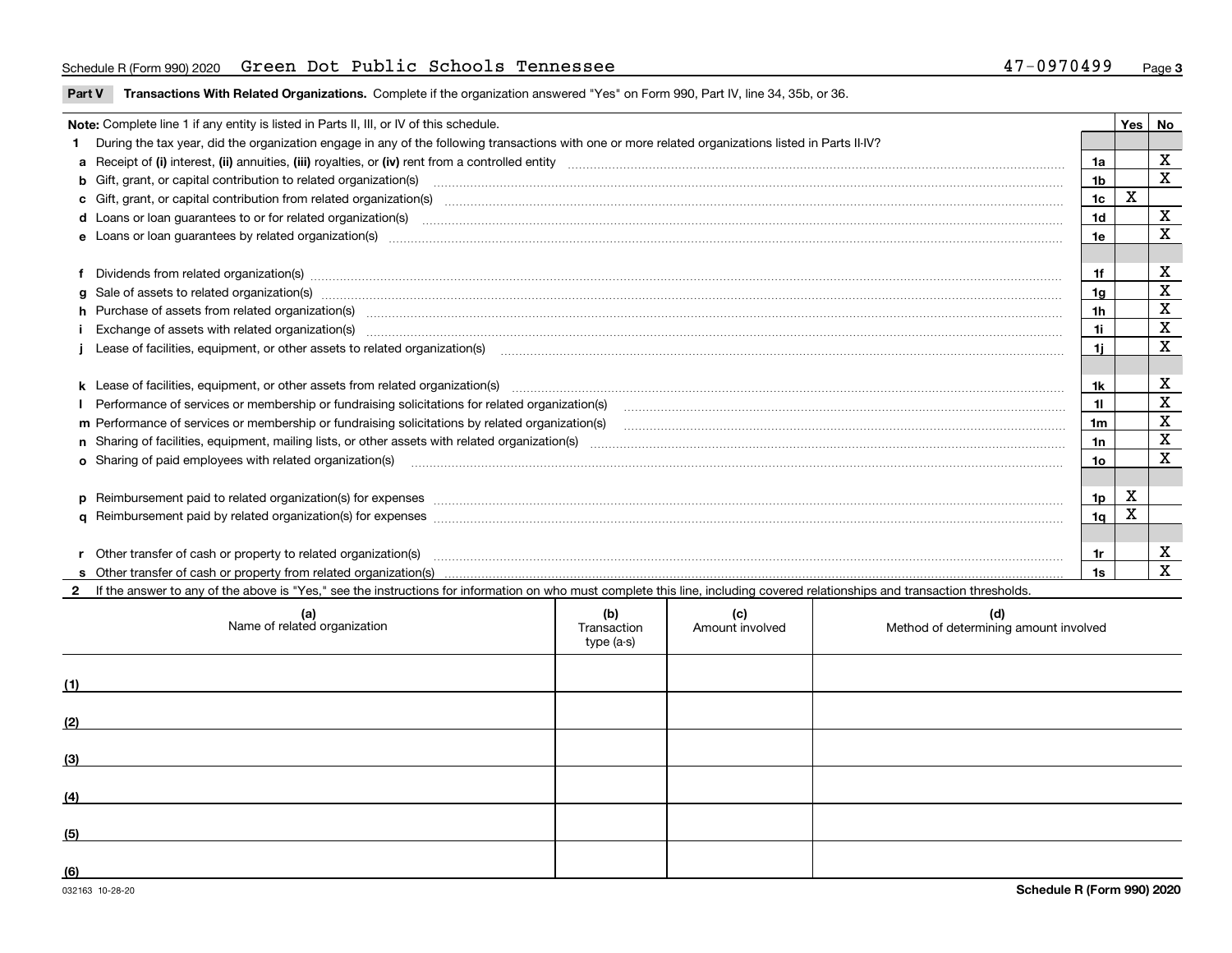#### Schedule R (Form 990) 2020 Page Green Dot Public Schools Tennessee 47-0970499

### **4**

#### **Part VI Unrelated Organizations Taxable as a Partnership. Complete if the organization answered "Yes" on Form 990, Part IV, line 37.**

Provide the following information for each entity taxed as a partnership through which the organization conducted more than five percent of its activities (measured by total assets or gross revenue) that was not a related organization. See instructions regarding exclusion for certain investment partnerships.

| (a)<br>Name, address, and EIN<br>of entity | (b)<br>Primary activity | (c)<br>Legal domicile<br>(state or foreign<br>country) | (d)<br>Predominant income<br>(related, unrelated,<br>excluded from tax under<br>sections 512-514) | (e)<br>Are all<br>partners sec.<br>$501(c)(3)$<br>$\frac{orgs.?}{}$ | (f)<br>Share of<br>total<br>income | (g)<br>Share of<br>end-of-year<br>assets | (h)<br>Dispropor-<br>tionate<br>allocations? | (i)<br>Code V-UBI<br>amount in box 20 managing<br>of Schedule K-1 partner?<br>(Form 1065)<br>ves No | (i) | (k) |
|--------------------------------------------|-------------------------|--------------------------------------------------------|---------------------------------------------------------------------------------------------------|---------------------------------------------------------------------|------------------------------------|------------------------------------------|----------------------------------------------|-----------------------------------------------------------------------------------------------------|-----|-----|
|                                            |                         |                                                        |                                                                                                   | Yes No                                                              |                                    |                                          | $\overline{{\sf Yes}}$ No                    |                                                                                                     |     |     |
|                                            |                         |                                                        |                                                                                                   |                                                                     |                                    |                                          |                                              |                                                                                                     |     |     |
|                                            |                         |                                                        |                                                                                                   |                                                                     |                                    |                                          |                                              |                                                                                                     |     |     |
|                                            |                         |                                                        |                                                                                                   |                                                                     |                                    |                                          |                                              |                                                                                                     |     |     |
|                                            |                         |                                                        |                                                                                                   |                                                                     |                                    |                                          |                                              |                                                                                                     |     |     |
|                                            |                         |                                                        |                                                                                                   |                                                                     |                                    |                                          |                                              |                                                                                                     |     |     |
|                                            |                         |                                                        |                                                                                                   |                                                                     |                                    |                                          |                                              |                                                                                                     |     |     |
|                                            |                         |                                                        |                                                                                                   |                                                                     |                                    |                                          |                                              |                                                                                                     |     |     |
|                                            |                         |                                                        |                                                                                                   |                                                                     |                                    |                                          |                                              |                                                                                                     |     |     |

**Schedule R (Form 990) 2020**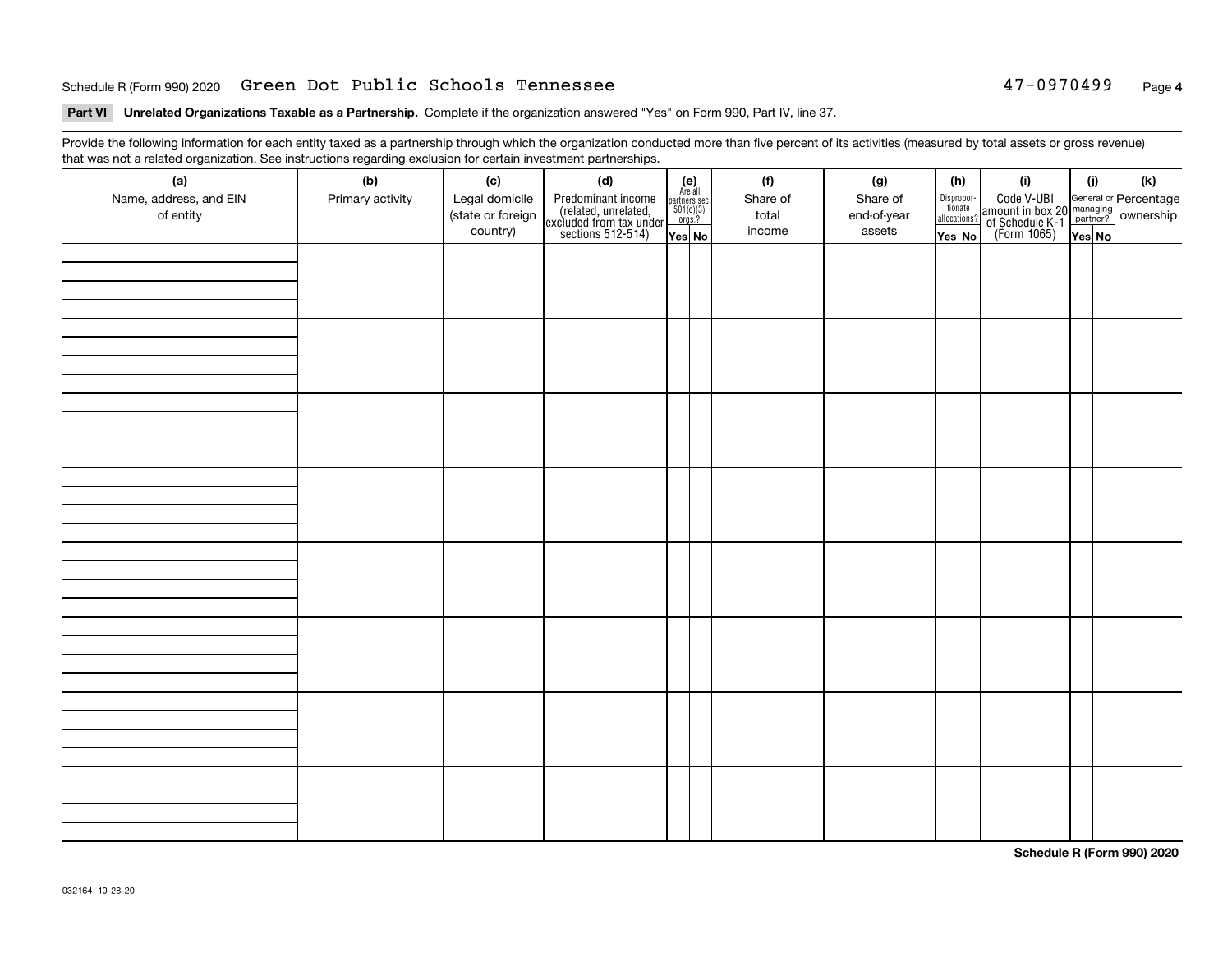**Part VII Supplemental Information**

Provide additional information for responses to questions on Schedule R. See instructions.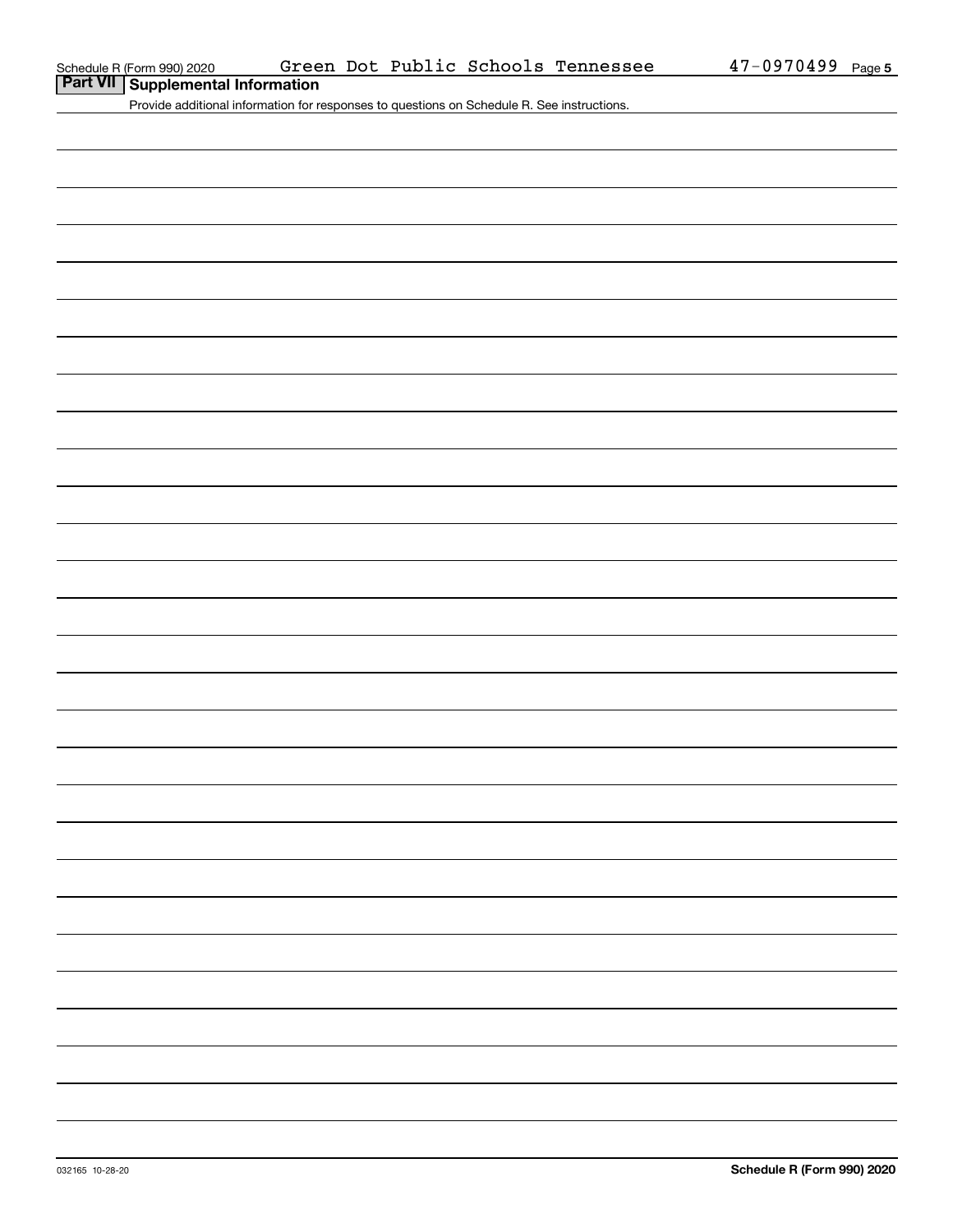#### **2020 DEPRECIATION AND AMORTIZATION REPORT**

|              | Form 990 Page 10                        |                  |               |       |                                                           |             |                             | 990                 |                        |                       |                                  |                                          |                               |                                  |                                       |
|--------------|-----------------------------------------|------------------|---------------|-------|-----------------------------------------------------------|-------------|-----------------------------|---------------------|------------------------|-----------------------|----------------------------------|------------------------------------------|-------------------------------|----------------------------------|---------------------------------------|
| Asset<br>No. | Description                             | Date<br>Acquired | Method        | Life  | $\begin{matrix} C \\ 0 \\ n \end{matrix}$<br>$\mathsf{v}$ | Line<br>No. | Unadjusted<br>Cost Or Basis | Bus<br>$\%$<br>Excl | Section 179<br>Expense | Reduction In<br>Basis | <b>Basis For</b><br>Depreciation | Beginning<br>Accumulated<br>Depreciation | Current<br>Sec 179<br>Expense | <b>Current Year</b><br>Deduction | Ending<br>Accumulated<br>Depreciation |
|              | Buildings                               |                  |               |       |                                                           |             |                             |                     |                        |                       |                                  |                                          |                               |                                  |                                       |
|              |                                         |                  |               |       |                                                           |             |                             |                     |                        |                       |                                  |                                          |                               |                                  |                                       |
|              | 1 Leasehold Improvements                | Various          | $\mathtt{SL}$ | 40.00 |                                                           |             | 164, 201, 824.              |                     |                        |                       | $4,201,824.$ 965,462.            |                                          |                               |                                  | 236, 784.1, 202, 246.                 |
|              | 4 Building                              |                  | SL            | 40.00 |                                                           |             | 16 341,890.                 |                     |                        |                       |                                  | 341,890. 152,253.                        |                               |                                  | 34,066. 186,319.                      |
|              | * 990 Page 10 Total<br>Buildings        |                  |               |       |                                                           |             | 1,543,714.                  |                     |                        |                       | 4, 543, 714.1, 117, 715.         |                                          |                               |                                  | 270,850.1,388,565.                    |
|              | Machinery & Equipment                   |                  |               |       |                                                           |             |                             |                     |                        |                       |                                  |                                          |                               |                                  |                                       |
|              |                                         |                  |               |       |                                                           |             |                             |                     |                        |                       |                                  |                                          |                               |                                  |                                       |
|              | 5 Equipment                             |                  | SL            | .000  |                                                           | 16          | 675, 337.                   |                     |                        |                       | 675, 337.                        |                                          |                               | 46,078.                          | 46,078.                               |
|              | * 990 Page 10 Total                     |                  |               |       |                                                           |             |                             |                     |                        |                       |                                  |                                          |                               |                                  |                                       |
|              | Machinery & Equipment                   |                  |               |       |                                                           |             | 675,337.                    |                     |                        |                       | 675, 337.                        | $\mathbf 0$ .                            |                               | 46,078.                          | 46,078.                               |
|              | Program Services                        |                  |               |       |                                                           |             |                             |                     |                        |                       |                                  |                                          |                               |                                  |                                       |
|              | 2 Construction in Process               |                  | NC            | .000  | HY                                                        |             | 8,757,630.                  |                     |                        |                       | 3,757,630.                       |                                          |                               | $\mathfrak o$ .                  |                                       |
|              | * 990 Page 10 Total Program<br>Services |                  |               |       |                                                           |             | ,757,630.                   |                     |                        |                       | 3,757,630.                       | $\mathbf 0$ .                            |                               | 0.                               | $\mathbf 0$ .                         |
|              | * Grand Total 990 Page 10<br>Depr       |                  |               |       |                                                           |             | 8,976,681.                  |                     |                        |                       | 8,976,681.1,117,715.             |                                          |                               |                                  | 316, 928.1, 434, 643.                 |
|              |                                         |                  |               |       |                                                           |             |                             |                     |                        |                       |                                  |                                          |                               |                                  |                                       |
|              |                                         |                  |               |       |                                                           |             |                             |                     |                        |                       |                                  |                                          |                               |                                  |                                       |
|              | Current Year Activity                   |                  |               |       |                                                           |             |                             |                     |                        |                       |                                  |                                          |                               |                                  |                                       |
|              | Beginning balance                       |                  |               |       |                                                           |             | , 201, 824.                 |                     |                        |                       | $0.4, 201, 824.$ 965, 462.       |                                          |                               |                                  | , 202, 246.                           |
|              | Acquisitions                            |                  |               |       |                                                           |             | ,774,857.                   |                     |                        |                       | $0.4, 774, 857.$ 152, 253.       |                                          |                               |                                  | 232,397.                              |
|              | Dispositions/Retired                    |                  |               |       |                                                           |             | $\mathbf 0$ .               |                     |                        | 0.                    | $\mathbf 0$ .                    | $\mathbf 0$ .                            |                               |                                  | 0.                                    |
|              | Ending balance                          |                  |               |       |                                                           |             | ,976,681.                   |                     |                        |                       | 0.8,976,681.1,117,715.           |                                          |                               |                                  | ,434,643.                             |
|              | Ending accum depr                       |                  |               |       |                                                           |             |                             |                     |                        |                       |                                  | 1,434,643.                               |                               |                                  |                                       |

028111 04-01-20

(D) - Asset disposed \* ITC, Salvage, Bonus, Commercial Revitalization Deduction, GO Zone